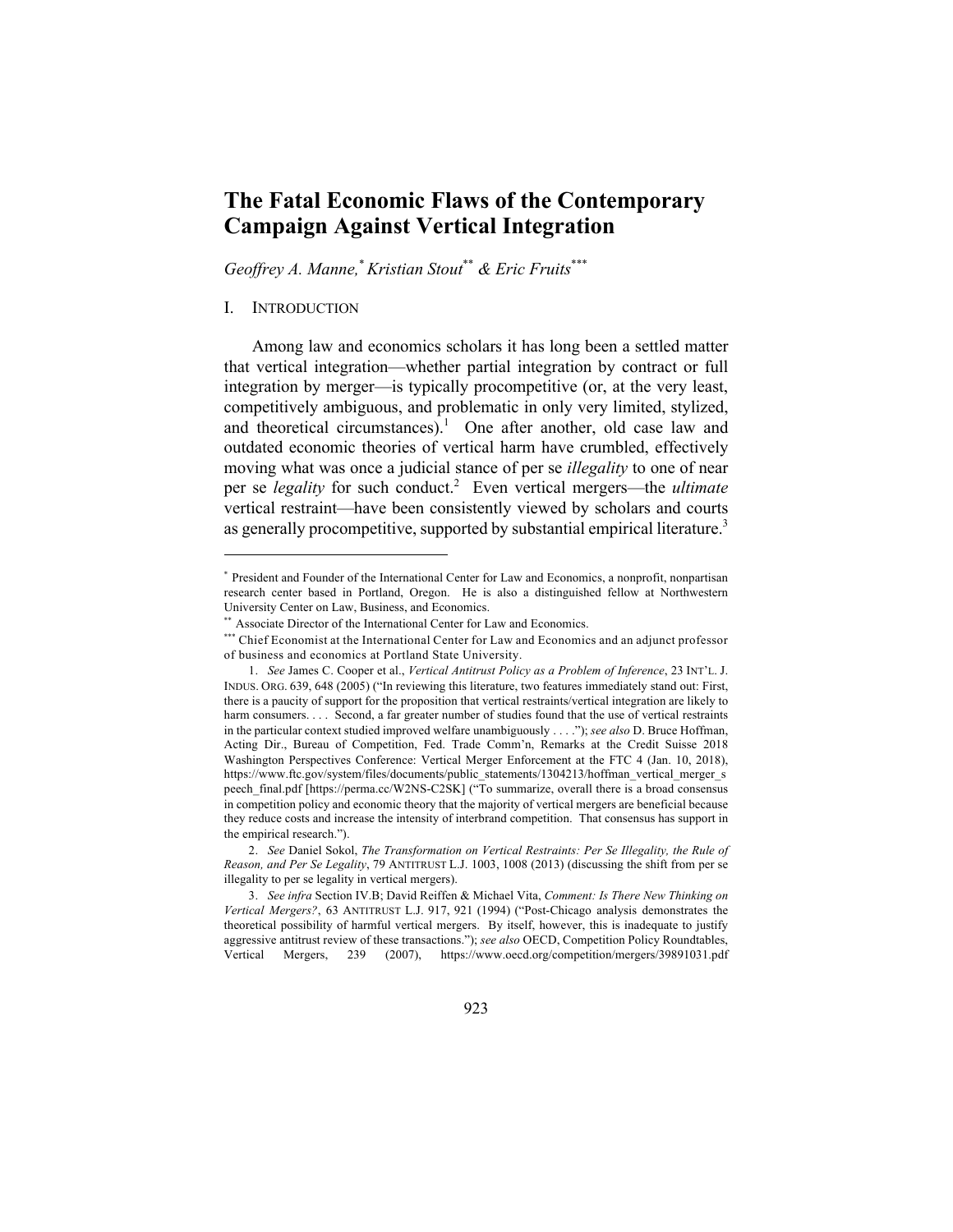#### 924 KANSAS LAW REVIEW [Vol. 68]

Increasingly, however, vertical conduct of all sorts, including vertical mergers, has come under increased scrutiny, $4 \text{ most recently driven by}$ broadly "populist" antitrust concerns around big tech platforms.<sup>5</sup> Much of the new opprobrium for vertical conduct has come from the likes of presidential hopefuls, journalists, political pundits, and activists.<sup>6</sup> In general, this more "political" opposition to vertical restraints and vertical integration seems to be rooted in a reflexive opposition to "structural favoritism"—to business models that entail some degree of prioritization or discrimination.<sup>7</sup> But this ignores the basic economics of the firm and longstanding concepts like joint production, information costs, asset specificity, and entrepreneurial judgment, which can lead to advantages for consumers and for competition from the adoption of superficial market restraints, including the vertical integration of some—but not other—input and output providers.<sup>8</sup>

More concerning, however, a fair amount of the resurgence in opposition to vertical restraints and mergers has come from academic economic quarters.<sup>9</sup> Surprisingly, this criticism of vertical conduct also

<sup>[</sup>https://perma.cc/W6QX-PJ5N] ("[V]ertical mergers merit a stronger presumption of being efficient than do horizontal mergers, and should be allowed to proceed except in those few cases where convincing, fact-based evidence relating to the specific circumstances of the vertical merger indicates likely competitive harm.").

<sup>4.</sup> *See, e.g.*, Steven C. Salop, *Invigorating Vertical Merger Enforcement*, 127 YALE L.J. 1962, 1982 (2018) [hereinafter Salop, *Invigorating*] (noting that "action . . . to modernize vertical merger enforcement policy" requires "recognizing the substantial potential harms from vertical and complementary product mergers").

<sup>5.</sup> *See, e.g.*, Sen. Elizabeth Warren, *Here's How We Can Break Up Big Tech*, MEDIUM (Mar. 8, 2019), https://medium.com/@teamwarren/heres-how-we-can-break-up-big-tech-9ad9e0da324c [https://perma.cc/8TG3-ZLBS] ("That's why my administration will make big, structural changes to the tech sector to promote more competition—including breaking up Amazon, Facebook, and Google."); *see also* Emily Craig, *Vestager Considers Shifting Burden of Proof for Big Tech*, GLOBAL COMP. REV. (Oct. 31, 2019), https://www.lexology.com/library/detail.aspx?g=b7159a3d-ae2e-4e87 -ba37-e59f9200c2c4 [https://perma.cc/6E2H-MAJS] ("EU competition commissioner Margrethe Vestager is considering shifting the standard of proof onto large technology companies to prove the effects of their conduct are not anticompetitive.").

<sup>6.</sup> *Id.*

<sup>7.</sup> *See* Warren, *supra* note 5 ("But where the value of the company came from its network, reformers recognized that ownership of a network and participating on the network caused a conflict of interest. Instead of nationalizing these industries—as other countries did—Americans in the Progressive Era decided to ensure that these networks would not abuse their power by charging higher prices . . . and favoring some over others. We required a structural separation between the network and other businesses, and also demanded that the network offer fair and non-discriminatory service.").

<sup>8.</sup> *See infra* Section II.B.

<sup>9.</sup> *See, e.g.*, Salop, *Invigorating*, *supra* note 4, at 1982-84; *see also* Carl Shapiro, *Protecting Competition in the American Economy: Merger Control, Tech Titans, Labor Markets*, 33 J. ECON. PERSP. 69, 69 (2019) ("[E]vidence is mounting that the largest US firms account for a growing share of economic activity, and that profits and price/cost margins at these firms have grown sharply in recent decades. Meanwhile, the economic might of the largest tech firms seems to grow without bound. Have our antitrust laws and institutions failed us?"); Jonathan B. Baker et al., *Five Principles*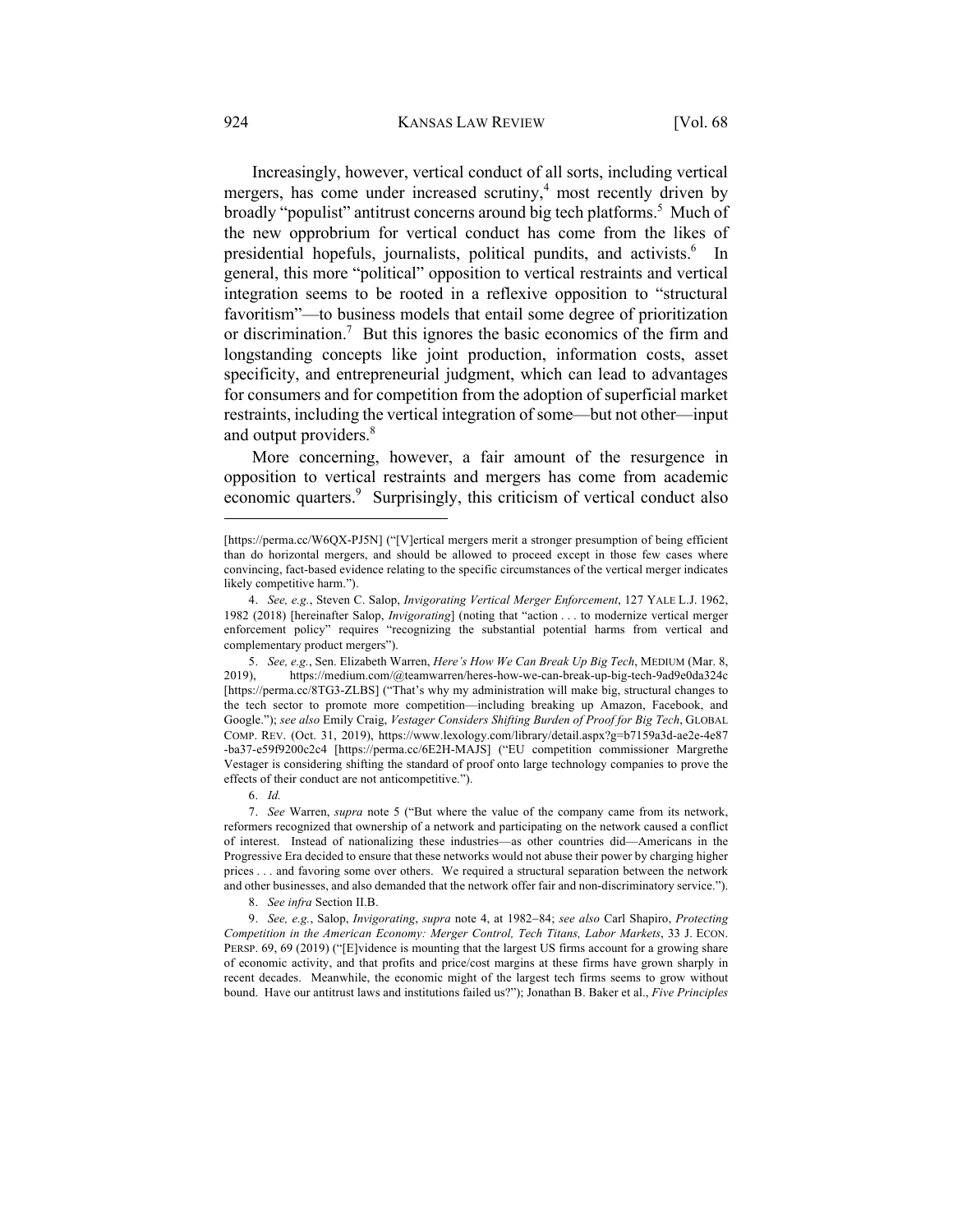misunderstands or ignores fundamental economic concepts.

One prominent line of criticism of vertical mergers, for example, notes an overlap of vertical mergers with vertical contracts, and proposes to prohibit or significantly deter vertical integration by merger because it inherently leads to competitive problems that either do not exist or can more easily be corrected in vertical contracts.<sup>10</sup> But the choice between merger and contract for firms is not so simple, especially in highly dynamic industries in which effective competition often demands both process and product innovation. In particular, the management of intangible information assets—often the crucial inputs in dynamic, hightech firms—may not be as readily (or at all) accomplished by contract as by internal coordination.<sup>11</sup> In the face of extreme informational uncertainties and the need for the inherently uncertain exercise of entrepreneurial judgment and dynamic capabilities (which reside in a firm's individual decisionmakers, corporate culture, and collective ability to implement novel business processes), $12$  contracts cannot always replicate the competitive advantages of integration through merger.

This narrow view of vertical integration thus ignores and threatens to undermine dynamic competition and innovation. Indeed, if we take the organization theory and business strategy literature on the organization of firms in dynamic industries seriously,<sup>13</sup> the status quo might even be *over*-

*for Vertical Merger Enforcement Policy*, 33 ANTITRUST 12, 17 ("[M]odern economic analysis does not support a relaxed approach to vertical merger review and enforcement.").

<sup>10.</sup> *See infra* Section II.A.; Fed. Trade Comm'n, *Hearings on Competition and Consumer Protection in the 21st Century: FTC Hearing #5: Vertical Merger Analysis and the Role of the Consumer Welfare Standard in U.S. Antitrust Law*, Presentation Slides, at 24 (Nov. 1, 2018), https:// www.ftc.gov/system/files/documents/public\_events/1415284/ftc\_hearings\_5\_georgetown\_slides.pdf [hereinafter FTC Hearing #5 Presentation Slides] ("Efficiencies often can be achieved by vertical contracts, without the potential anticompetitive harms from merger."); U.S. DEP'T OF JUSTICE & FED. TRADE COMM'N, DRAFT JOINT VERTICAL MERGER GUIDELINES § 6 (Jan. 10, 2020), https://www.justice.gov/opa/press-release/file/1233741/download [https://perma.cc/YU3S-9Q9Y] [hereinafter DRAFT JOINT VERTICAL MERGER GUIDELINES] ("The effects of the elimination of double marginalization may be lower if, prior to the merger, the merging parties already engaged in contracting that aligned their incentives, for example by using a two-part tariff with a fixed fee and low unit prices that incorporate no, or a small, margin.").

<sup>11.</sup> *See infra* Part V.

<sup>12.</sup> *See* D. Daniel Sokol*, Vertical Mergers and Entrepreneurial Exit*, 70 FLA. L. REV. 1357, 1371-73 (2018).

<sup>13.</sup> *See* Ashish Arora & Alfonso Gambardella, *Complementarity and External Linkages: The Strategies of the Large Firms in Biotechnology*, 38 J. INDUS. ECON. 361, 374 (1990) (noting that in R&D heavy industries "[t]he locus of innovation should be thought of as a 'network' of interorganizational relations" as opposed to focusing solely on single-firm boundaries); *see also* Michael G. Jacobides & Stephan Billinger, *Designing the Boundaries of the Firm: From "Make, Buy, or Ally" to the Dynamic Benefits of Vertical Architecture*, 17 ORG. SCI. 249, 250 (2006) ("Thus, vertical architectures shape the pattern of transactional choices, and we find that they have important systemic properties that go well beyond transactional alignment."); Gautam Ahuja & Riitta Katila,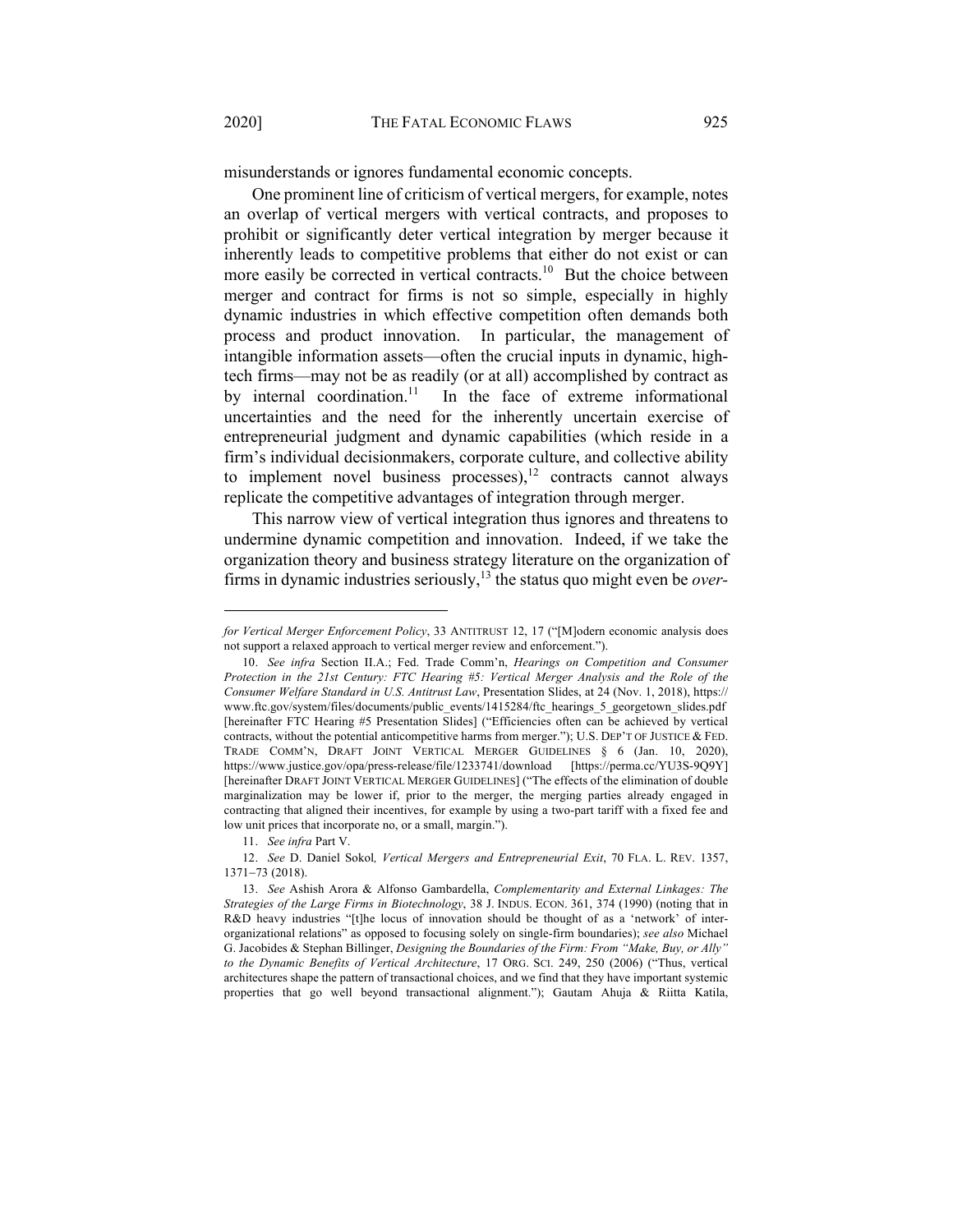enforcing, and leading to the deterrence of innovative, procompetitive mergers. It is insufficient merely to advert to potential price effects or innovation effects on foreclosed competitors or input providers, and there truncate the analysis. A proper evaluation of the competitive effects of vertical conduct requires an assessment of *industrywide* increases in innovation and of quality improvements that may accompany superficial price increases or localized constraints on innovation.<sup>14</sup> Without this it is impossible to conclude that such conduct is anticompetitive.

This paper proceeds as follows. First, we examine the academic calls for stronger presumptions against vertical mergers based on, among other things, the alleged substitutability of contract for merger as a means of vertical integration, and the alleged equivalence of harms that arise from vertical and horizontal mergers. We analyze these claims on their own terms before proceeding in the next part to survey the economic literature that undermines the foundation of these arguments. We then proceed to analyze the critical differences between horizontal and vertical mergers that makes conflation of these two distinct methods of business combination impossible to truly treat as analytically equivalent. Next, we discuss the mistake of substituting static analysis for a more thorough dynamic analysis, particularly in industries marked by fluid product cycles and flexible business models. Finally, we conclude.

#### II. VERTICAL MERGERS AND THEIR DISCONTENTS

Vertical mergers entail the combination into a single firm of companies operating at different levels of the same supply or production chain.15 Examples of such vertical integrations are manifold throughout the economy. Indeed, it is even arguably the case that virtually every firm could be considered vertically integrated to one degree or another insofar as it provides some of its own operation's inputs (e.g., a restaurant also

*Technological Acquisitions and the Innovation Performance of Acquiring Firms: A Longitudinal Study*, 22 STRAT. MGMT.J. 197, 197 (2001) (examining "the impact of acquisitions on the subsequent innovation performance of acquiring firms"); Claudio Wolter & Francisco M. Veloso, *The Effects of Innovation on Vertical Structure: Perspectives on Transaction Costs and Competences*, 33 ACAD. MGMT.REV. 586, 601 (2008) (noting that it is "relevant for [firms] to learn how to organize their firms' vertical structure so as to become innovators," and in particular how "[u]nderstanding what kind of products, activities, and services to outsource prior to a determined innovative regime coming into place . . . can lead to long-term competitive advantages and, consequently, survival").

<sup>14.</sup> *See infra* Part V.

<sup>15.</sup> *See, e.g*., DRAFT JOINT VERTICAL MERGER GUIDELINES, *supra* note 10, § 1 n.2 ("Vertical mergers combine firms or assets that operate at different stages of the same supply chain. . . . In describing a vertical relationship, the stage closer to final consumers (such as a distributor, retailer, or finished goods manufacturer) is termed 'downstream,' and the stage farther from final consumers (such as a supplier, wholesaler, or input manufacturer) is termed 'upstream.'").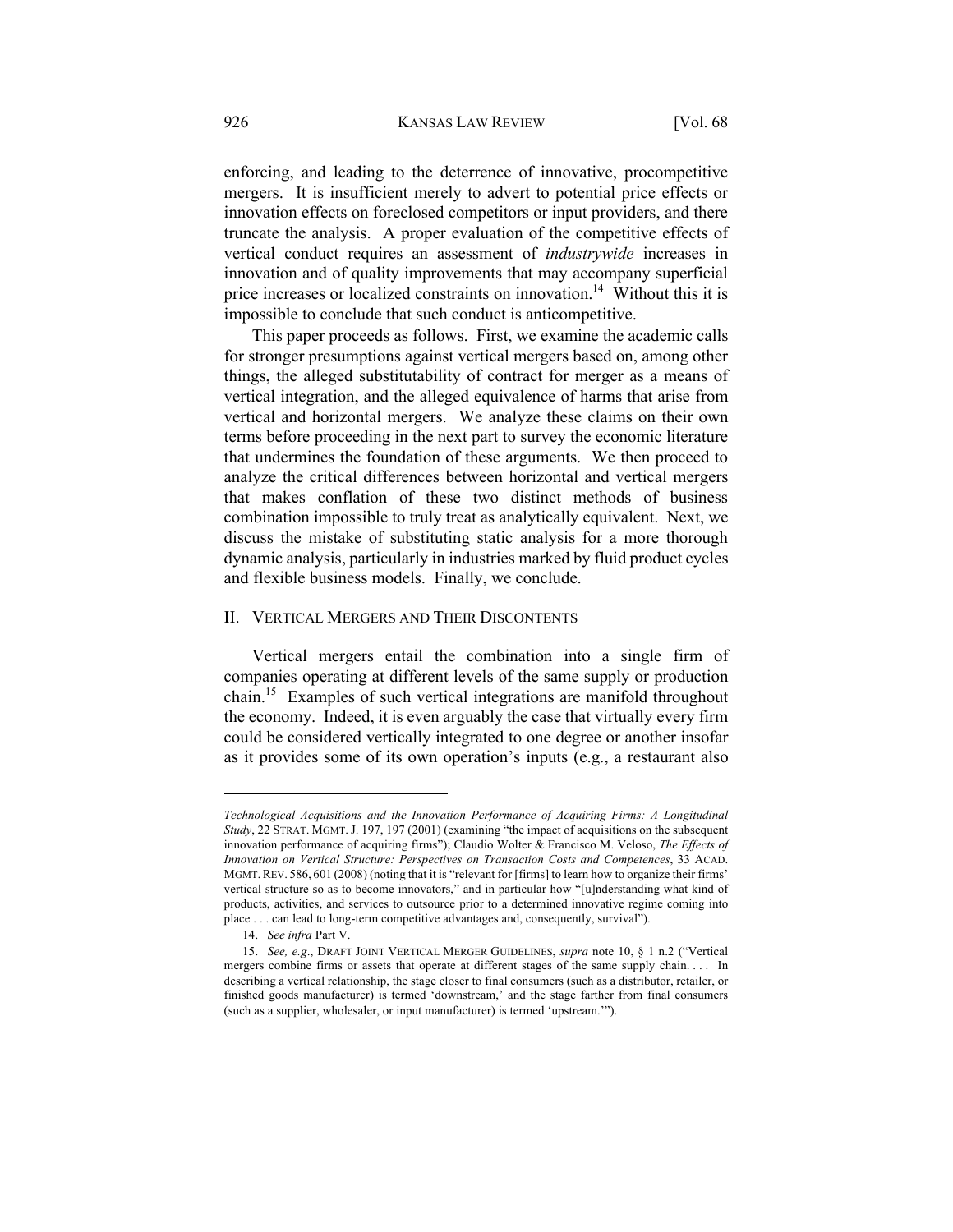performs its own accounting in-house) or operates its own logistics systems (e.g., a manufacturer also owns and manages its own trucks and makes its own deliveries). In some industries, many firms are vertically integrated along all levels of production: many petroleum firms are vertically integrated from exploration and production, to refining and retail fuel stations;<sup>16</sup> many restaurants are vertically integrated "from farm to table."17 At the same time, many retail fuel stations and restaurants operate independently, purchasing their inputs from suppliers, contracting out their logistics, and competing effectively against vertically integrated firms in the same market. $18$ 

The ubiquity of such arrangements and the multifarious ways in which such integrations can improve firms' operations and increase efficiency have generally led courts and enforcers to view vertical mergers with far less skepticism than their horizontal counterparts.19 Nonetheless, in some quarters there is dissatisfaction with the state of vertical merger policy in the United States.

In 2018, the Federal Trade Commission (FTC) conducted hearings to look at the current state of competition law.<sup>20</sup> One of the themes that emerged was a dissatisfaction with both the current 1984 vertical merger guidelines as well as with the state of vertical merger enforcement.

In his introductory remarks at the hearing on vertical mergers, FTC Commissioner Noah Phillips asserted that the current vertical merger

<sup>16.</sup> *See, e.g.*, David J. Teece, *Vertical Integration and Vertical Divestiture in the U.S. Petroleum Industry* 75-81 (Stanford Graduate Sch. of Bus., Working Paper No. 300, 1976), https://www.gsb .stanford.edu/faculty-research/working-papers/vertical-integration-vertical-divestiture-us-petroleumindustry [https://perma.cc/ZHH2-PTQC] (discussing the comprehensive vertical integration of the U.S. oil industry and its impact on competition).

<sup>17.</sup> *See, e.g.*, Cindy Elliot, *Supply Chain Integration Fuels New Farm-to-Table Movement*, ESRI (Nov. 14, 2017), https://www.esri.com/about/newsroom/publications/wherenext/supply-chain -integration-fuels-new-farm-to-table-movement/ [https://perma.cc/LEV9-5VQB] (discussing the vertical integration inherent in "farm-to-table" restaurants).

<sup>18.</sup> *See, e.g.*, *Selling America's Fuel*, NACS (Apr. 12, 2019), https://www.convenience.org /Topics/Fuels/Who-Sells-Americas-Fuel [https://perma.cc/G2B6-DXZW] (noting that approximately 80% of the fuel sold in the US is vended at convenience stores that are unlikely to be integrated with oil companies).

<sup>19.</sup> *See* Christine S. Wilson, Comm'r, Fed. Trade Comm'n, Keynote Address at the GCR Live 8th Annual Antitrust Law Leaders Forum: Vertical Merger Policy: What Do We Know and Where Do We Go?, at 4 (Feb. 1, 2019), https://www.ftc.gov/system/files/documents/public\_statements/1455670 /wilson - vertical merger speech at gcr\_2-1-19.pdf [https://perma.cc/9225-LY44] ("[W]e know that competitive harm is less likely to occur in a vertical merger than in a horizontal one.").

<sup>20.</sup> *See* Joe Simons, Chairman, Fed. Trade Comm'n, Prepared Remarks of Chairman Joe Simons: Hearings on Competition and Consumer Protection in the 21st Century (Sept. 13, 2018), https:// www.ftc.gov/system/files/documents/public\_statements/1409925/opening\_remarks\_of\_joe\_simons \_hearings1georgetown\_sept2018\_0.pdf [https://perma.cc/44TF-V9ZJ] (introducing the FTC hearings).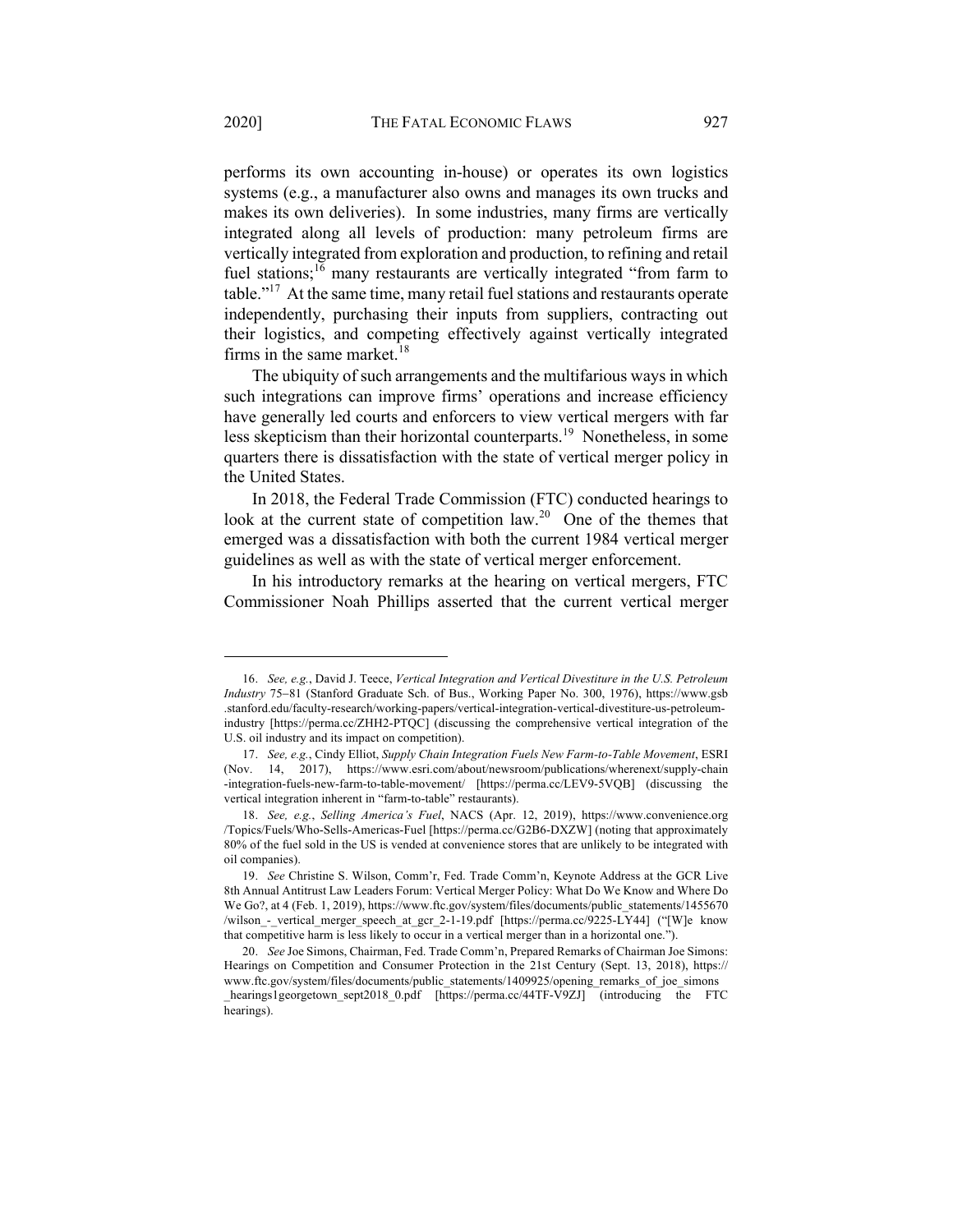guidelines "are outdated and do not reflect current agency practice,"<sup>21</sup> and Paul Yde commented that "nobody pays any attention to the '84 guidelines anymore."<sup>22</sup> Critics of the 1984 guidelines argued that they "[d]o not reflect current economic learning" and do not reflect actual agency practice.23 Professor Carl Shapiro, for example, argues that the current guidelines do not address unilateral effects, and "there has been a lot of learning and a complete shift in agency enforcement related to unilateral [effects]" since the guidelines were published. $^{24}$ 

Spurred on by such concerns, the Department of Justice (DOJ) and the FTC have announced new draft Joint Vertical Merger Guidelines.<sup>25</sup> Although the draft guidelines do not adopt most of the critics' suggestions, they do move away from the existing guidelines to some degree. For example, the draft guidelines remove the 1984 guidelines' prefatory language, suggesting that vertical mergers may be less concerning than horizontal mergers.<sup>26</sup> They also specifically recognize Post-Chicago theories of potential vertical harm arising from foreclosure, raising rivals' costs, and information sharing.27

Although it is doubtlessly correct that the 1984 guidelines do not reflect the latest economic knowledge, it is by no means clear that this has been a problem—or that a new set of guidelines would not create even greater problems.28 Indeed, as the former DOJ Antitrust Division Acting Assistant Attorney General, Sharis Pozen, remarked at the FTC's hearing, the possible disconnect between the current guidelines and agency

<sup>21.</sup> Fed. Trade Comm'n, *Hearings on Competition and Consumer Protection in the 21st Century: FTC Hearing #5: Vertical Merger Analysis and the Role of the Consumer Welfare Standard in U.S. Antitrust Law*, Transcript, at 7 (Nov. 1, 2018), https://www.ftc.gov/system/files/documents/public \_events/1415284/ftc\_hearings\_session\_5\_transcript\_11-1-18\_0.pdf [https://perma.cc/H9WB-T7BS] [hereinafter FTC Hearing #5 Transcript].

<sup>22.</sup> *Id.* at 109 (statement of Paul Yde, Partner, Freshfields Bruckhaus Deringer).

<sup>23.</sup> FTC Hearing #5 Presentation Slides, *supra* note 10, at 9.

<sup>24.</sup> FTC Hearing #5 Transcript, *supra* note 21, at 57 (statement of Carl Shapiro, Professor, University of California-Berkeley).

<sup>25.</sup> DRAFT JOINT VERTICAL MERGER GUIDELINES, *supra* note 15.

<sup>26.</sup> *Compare id.* § 1(a)-(c) ("Vertical mergers, however, also raise distinct considerations") *with* DEP'T OF JUSTICE, NON-HORIZONTAL MERGER GUIDELINES § 1 (1984), https://www.justice.gov /atr/page/file/1175141/download [https://perma.cc/65DA-CEQ2] [hereinafter NON-HORIZONTAL MERGER GUIDELINES] ("Although nonhorizontal mergers are less likely than horizontal mergers to create competitive problems, they are not invariably innocuous.").

<sup>27.</sup> DRAFT JOINT VERTICAL MERGER GUIDELINES, *supra* note 10, § 5(a)–(b). The draft guidelines do not, however, take up the call to adopt an "evasion of price regulation" theory. *See* Steven C. Salop & Daniel P. Culley, *Revising the U.S. Vertical Merger Guidelines: Policy Issues and an Interim Guide for Practitioners*, 4 J. ANTITRUST ENFORCEMENT 1, 39 (2015); Michael H. Riordan & Steven C. Salop, *Evaluating Vertical Mergers: A Post-Chicago Approach*, 63 ANTITRUST L.J. 513, 561 (1995).

<sup>28.</sup> *See* FTC Hearing #5 Transcript, *supra* note 21, at 148 (statement of Sharis Pozen, Partner, Clifford Chance).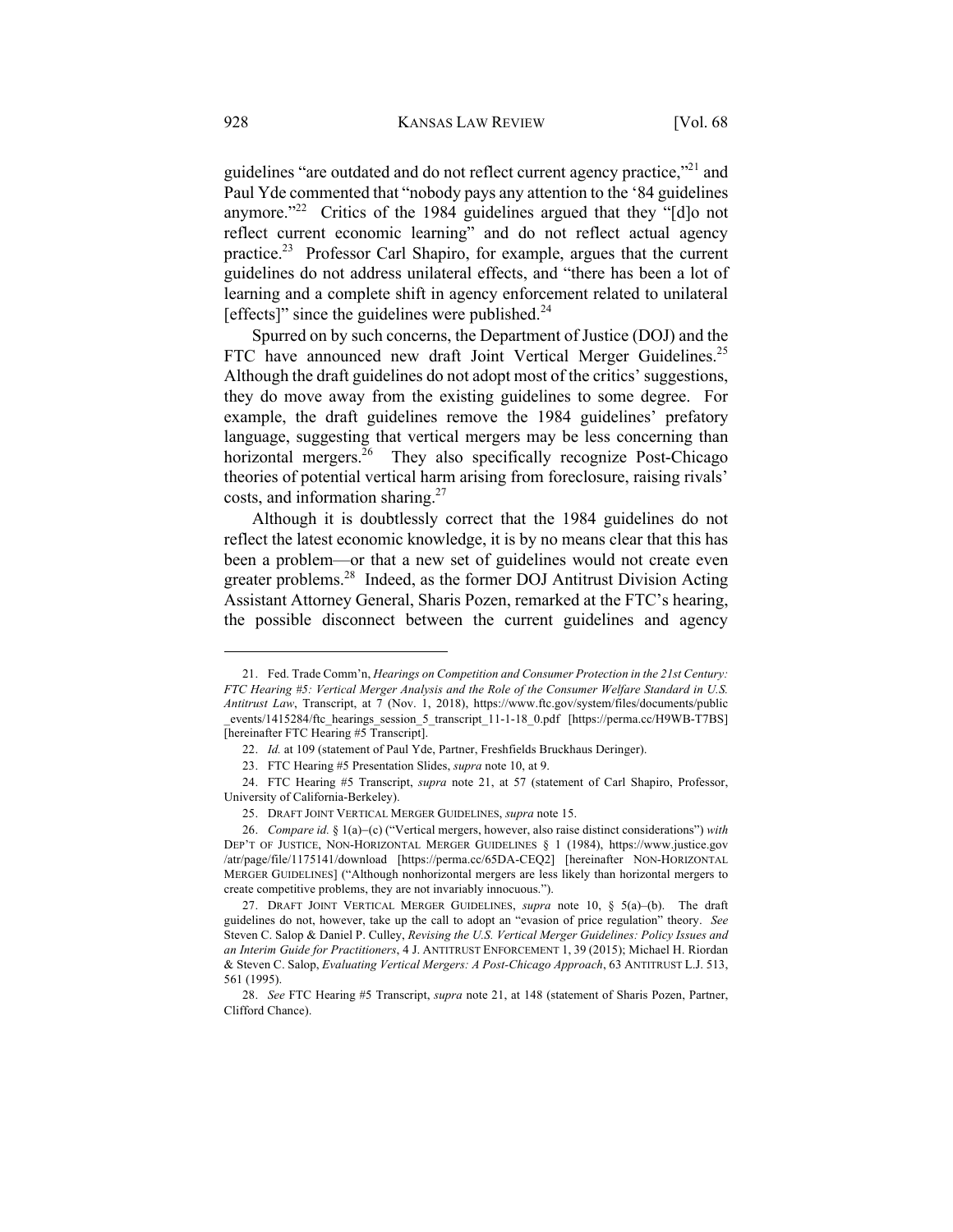learning and practice is of little concern: "I do not feel uncertainty because I do not have vertical guidelines. I have uncertainty because I do not know what the state of play is right now, particularly at the Department of Justice on these issues."<sup>29</sup>

# *A. The Foundational Justifications for Enhanced Vertical Merger Enforcement*

Nonetheless, several scholars—most notably, economist Steven Salop—have been energetic in their criticism of the current nonhorizontal merger guidelines as well as the general state of vertical merger enforcement.<sup>30</sup> Importantly, not only has Salop asserted that the guidelines fail to reflect actual agency enforcement, he has also argued that both the guidelines and the vertical merger enforcement practices at the FTC and DOJ fail to reflect the current state of economic learning concerning vertical conduct.<sup>31</sup> Moreover, his current recommendations are more vigorous than the recommendations for reform he has offered in the past.<sup>32</sup> In 1995, for example, he argued for more enforcement, but "[b]ecause of the potential for efficiency benefits, it is appropriate in many cases to adopt a decision structure that requires the complaining party to demonstrate a significant likelihood of injury to consumers; harm to competitors is insufficient."33 Today, by contrast, Professor Salop argues for a "reasonable probability" of consumer harm evidentiary standard,  $34$ recommends anti-merger presumptions based on competitor harms,<sup>35</sup> and

<sup>29.</sup> *Id.* at 148*; see also* James Langenfeld, *The Need to Revise the U.S. Non-Horizontal Merger Guidelines*, *in On-Topic: What is Trump Antitrust?*, CONCURRENCE, Nov. 2016, at 51, 51 ("Unfortunately, the U.S. antitrust agencies have not updated their Non-Horizontal Merger Guidelines for 32 years, even though . . . the antitrust agencies have revised the Horizontal Merger Guidelines 6 times over the last 48 years [and] the competition agencies . . . have challenged a number of major mergers between firms that do not directly compete with one another . . . . It has been argued that [the Non-Horizontal Merger Guidelines] should not be updated because there is not a sufficient consensus about how to analyze them, [and] because a public statement about merger enforcement would encourage more active enforcement than merited . . . ." (internal citations omitted)).

<sup>30.</sup> *See, e.g.*, Salop & Culley, *supra* note 27, at 3–4.

<sup>31.</sup> *Id.* ("Those Guidelines are now woefully out of date. They do not reflect current economic thinking about vertical mergers. Nor do they reflect current agency practice. Nor do they reflect the analytic approach taken in the 2010 Horizontal Merger Guidelines." (footnotes omitted)); *see also* Salop, *Invigorating*, *supra* note 4, at 1982–84 ("The 1984 Non-Horizontal Guidelines are out-ofdate.").

<sup>32.</sup> *Compare* Riordan & Salop, *supra* note 27, at 564, *with* FTC Hearing #5 Presentation Slides, *supra* note 10, at 24.

<sup>33.</sup> Riordan & Salop, *supra* note 27, at 564.

<sup>34.</sup> FTC Hearing #5 Presentation Slides, *supra* note 10, at 34.

<sup>35.</sup> *Id.* at 32 ("When a vertical merger enables the merged firm to raise its rivals' costs, competition is lessened substantially.").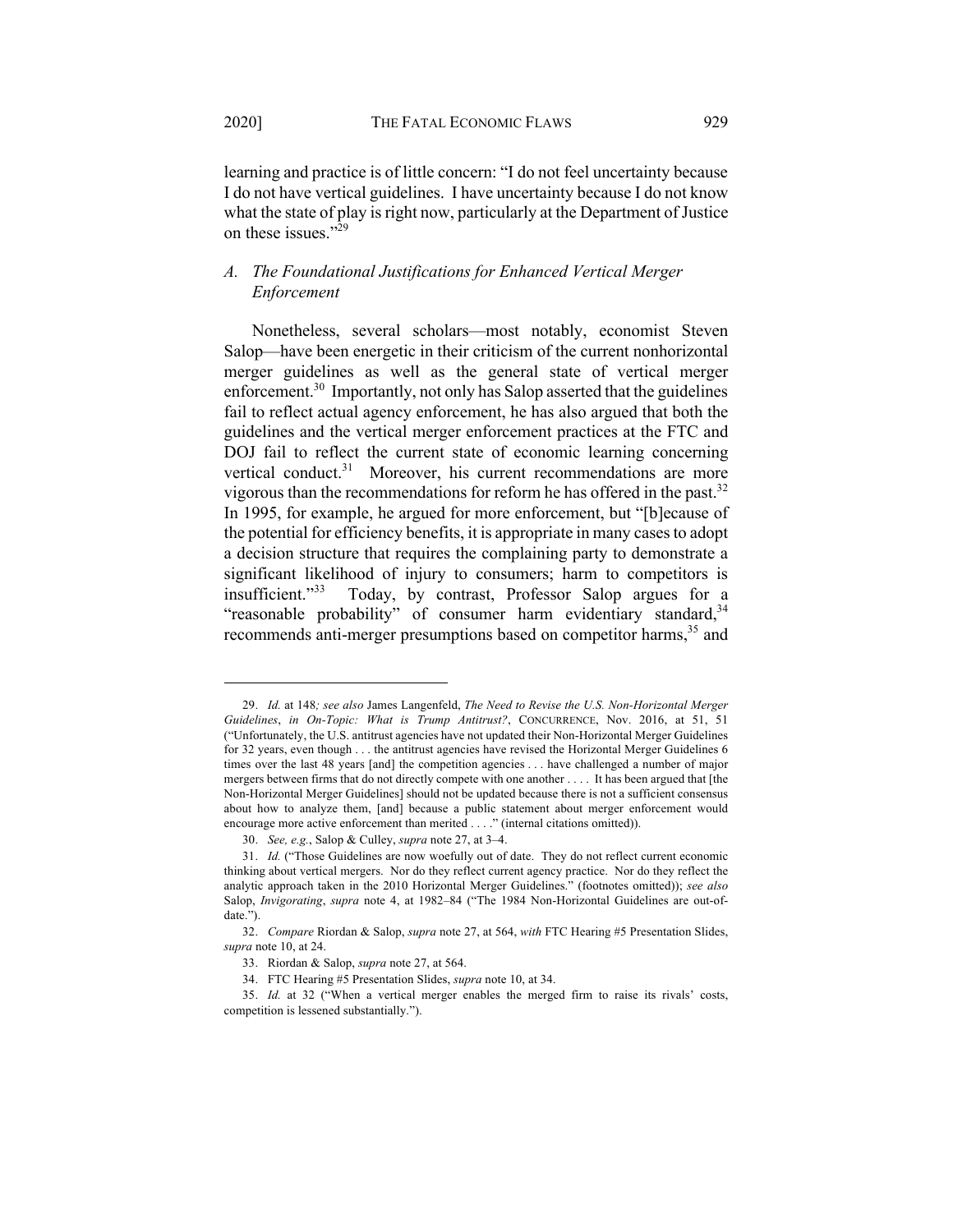adopts a strong presumption against efficiencies.<sup>36</sup>

Foundational to his criticisms, Salop argues (and believes current enforcement practices fail to recognize) that vertical mergers can result in harms that are analytically equivalent to harms that arise from impermissible horizontal mergers:

There are similar inherent market power concerns that arise from vertical mergers in oligopoly markets just as they arise from horizontal mergers. Consider the common vertical merger scenario where the upstream merging firm was competing in the pre-merger world to sell inputs to the unintegrated downstream firms that compete with its future downstream merger partner. In this scenario, that upstream firm was effectively a pre-merger "partner" of these unintegrated downstream competitors. After merging, the upstream firm would obtain foreclosure incentives to raise their costs and prices. This is analogous to the price-raising effects of a hypothetical horizontal merger between the downstream merging firm and its competitors. Indeed, it is analytically similar if not equivalent to a standard unilateral effects model. Thus, there is an inherent horizontal effect even in this common vertical merger scenario.<sup>3</sup>

According to this criticism, the traditional explanations for the laxer treatment<sup>38</sup> of vertical (as opposed to horizontal) mergers are faulty:

[T]he Chicago School's skepticism toward . . . the competitive risks of vertical mergers . . . rests on three main claims: (1) foreclosure is illusory because vertical mergers simply realign vertical relationships rather than reduce supply; (2) anticompetitive foreclosure generally would not be profitable; and (3) vertical mergers are invariably efficient, particularly because of elimination of double marginalization. However, modern economic analysis demonstrates that these theories do not provide a valid basis for such limited enforcement. Instead, modern analysis shows that competitive harm can in fact result from vertical mergers when markets are imperfectly competitive . . . . [Thus,] the first two claims never had a strong economic basis and have been steadily and powerfully debunked by economists, while the third cannot carry the burden to support

<sup>36.</sup> *Id.* at 24 ("Merging parties must provide rigorous explanation, identifying specific pre-merger impediments that are not themselves anticompetitive. They must explain why [these] impediments [are] solved by the merger.").

<sup>37.</sup> Steven C. Salop, *Modernizing the Vertical Merger Guidelines*, CPI ANTITRUST CHRON., July 24, 2019, https://www.competitionpolicyinternational.com/modernizing-the-vertical-mergerguidelines/ (emphasis added).

<sup>38.</sup> According to Professor Salop:

Since that time, vertical merger challenges have been infrequent. From 1994 to 2016, U.S. agencies have challenged only fifty-two mergers that involved vertical integration, and some of these also involved horizontal overlaps. In merger enforcement involving mergers with both vertical and horizontal components, the FTC and the Department of Justice (DOJ) typically focused only on the horizontal overlaps.

Salop, *Invigorating*, *supra* note 4, at 1964–65.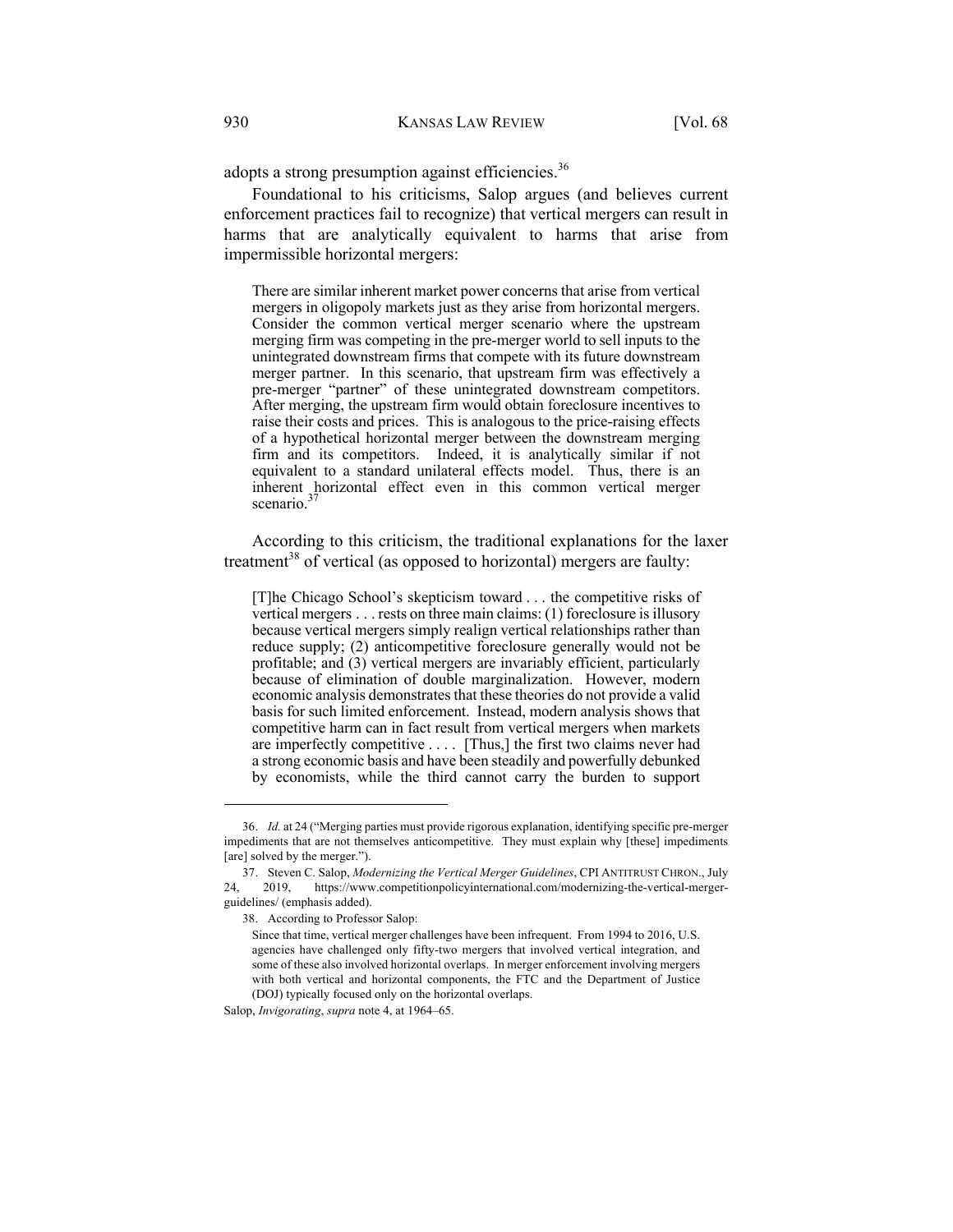nonenforcement.39

Further, a fundamental basis for Professor Salop's claims regarding heightened scrutiny of vertical mergers is his contention that virtually anything—any efficiencies—that can be realized by merger can typically be created by contract.<sup>40</sup> He relies on Coase to support his argument: "[Placing] the burden of production for showing that efficiencies are merger-specific on the merging parties, not the plaintiff[,]... makes economic sense for vertical mergers. As emphasized by Ronald Coase, vertical contracts can be a good substitute for vertical integration, absent significant transactions costs."41

Salop thus argues that the existence of a contract solution to firm problems can generate the same sorts of efficiencies as when firms opt to merge (and because, as noted above, vertical mergers create the same inherent risks as horizontal mergers); therefore, it follows that enforcers and courts should generally adopt a policy *against* vertical mergers relative to the status quo:

Efficiencies often can be achieved by vertical contracts, without the potential anticompetitive harms from merger. In that vertical restraints are characterized as "just" vertical integration "by contract," then claimed efficiencies in problematical mergers might be achieved with non-merger contracts that do not raise the same anticompetitive concerns.

The upshot of these criticisms is, at bottom, a preference for more enforcement against vertical integration over the status quo.<sup>43</sup> If the intellectual justification for the current enforcement regime is systematically biased against recognizing the true harms from vertical mergers, it follows that it is highly likely that enforcers will miss a significant number of vertical mergers that result in harm, and, therefore, that the regime needs to be adjusted to generate a relatively larger amount of enforcement activity.

Salop is not alone in drawing such a conclusion; Carl Shapiro has

<sup>39.</sup> *Id.* at 1966.

<sup>40.</sup> *See* Steven C. Salop, *The AT&T/Time Warner Merger: How Judge Leon Garbled Professor Nash*, 6 J. ANTITRUST ENFORCEMENT 459, 468 (2018) [hereinafter Salop, *AT&T*].

<sup>41.</sup> *Id.*

<sup>42.</sup> FTC Hearing #5 Presentation Slides, *supra* note 10, at 24.

<sup>43.</sup> *See, e.g.*, Salop, *Invigorating*, *supra* note 4, at 1969 ("But the market conditions under which the theory [supporting pro-vertical merger presumptions] applies are far too narrow to create a procompetitive enforcement or legal presumption.").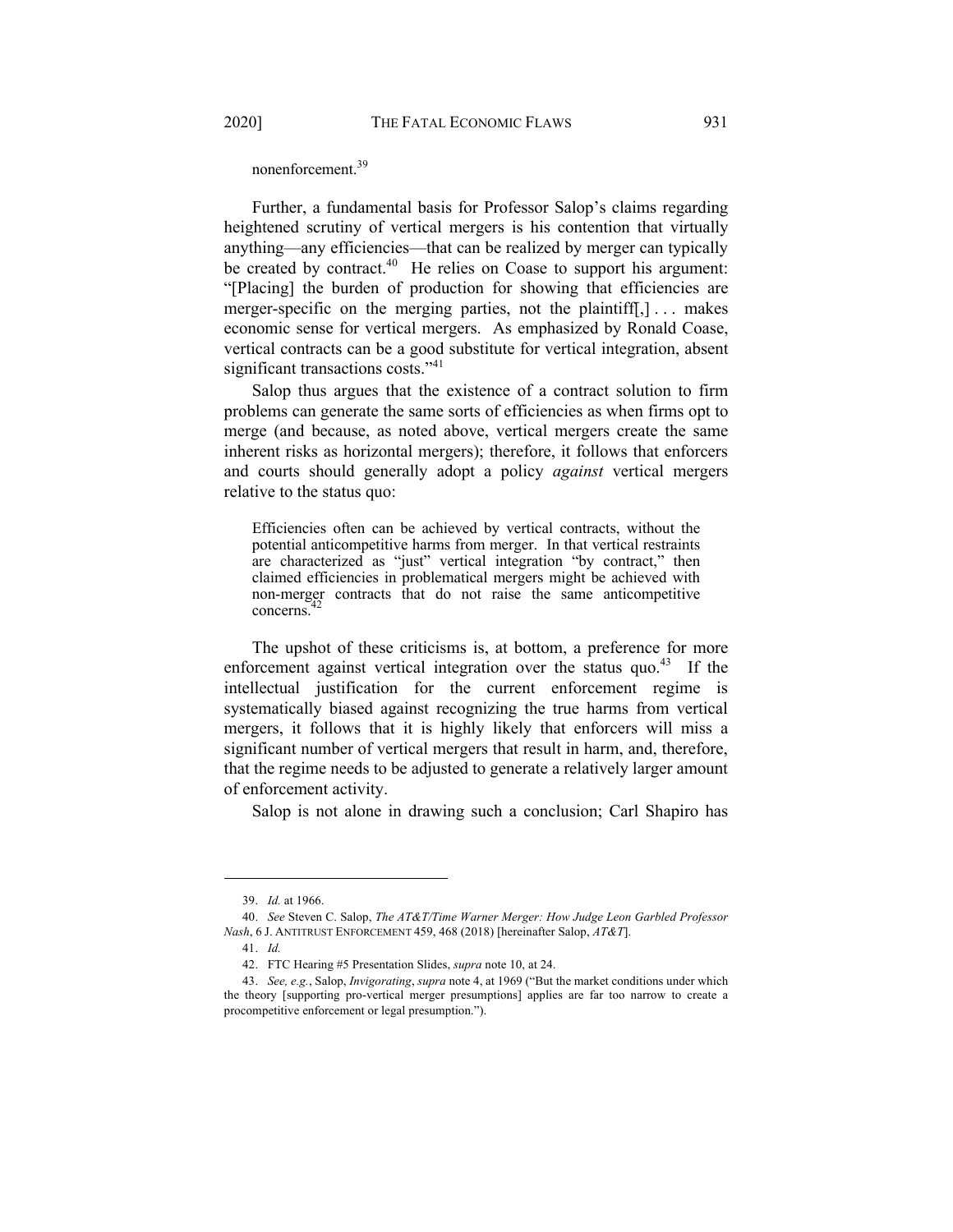made a similar point:

[I]t is important to recognize that, while we must assume that a vertical merger will lead to the elimination of double marginalization ["EDM"], this does not imply that EDM is *merger-specific*. That is a factual question that must be assessed on a case-by-case basis. For example, if other firms in the industry have managed to eliminate double marginalization through contract, perhaps by using two-part tariffs or other non-linear pricing schemes, the merging firms might well be able to do likewise. In that case, EDM is not merger specific and should not be credited as an efficiency in the merger analysis. In the AT&T/Time Warner case, my analysis credited EDM as merger-specific.<sup>4</sup>

#### *B. The Foundational Problems with the Foundational Justifications*

It is true that, *where contracts are observed*, they are likely more efficient than mergers. But, by the same token, it is also true that where *mergers* are observed, they are likely more efficient than contracts. Indeed, as we discuss in the next part, the entire reason for integration is efficiency relative to what could be done by contract—this is the essence of the so-called "make-or-buy" decision.<sup>45</sup> A firm that decides to buy its own warehouse has determined that doing so is more efficient than renting warehouse space. Some of these efficiencies can be measured and quantified (e.g., carrying costs of ownership vs. the cost of rent), but many efficiencies cannot be easily measured or quantified (e.g., layout of the facility or site security). Under Professor Salop's reasoning, the benefits of owning a warehouse can be achieved often by renting warehouse space. But the fact that many firms using warehouses own some space and rent some space indicates that the make-or-buy decision is often unique to each firm's idiosyncratic situation.

And there is no reason to presume in any given situation that the outcome from contracting would be the same as from merging. The two are, quite simply, different bargaining environments, each with a different risk allocation, different accounting treatment, different tax consequences, etc. Even if the parties accomplished "identical" outcomes, they would not, in fact, be identical.

Meanwhile, what if the reason for failure to contract, or the reason to prefer merger, has nothing to do with efficiency? What if there were no

<sup>44.</sup> Carl Shapiro, *Testing Vertical Mergers for Input Foreclosure*, ORG. FOR ECON. COOPERATION & DEV. 6 (June 7, 2019), https://one.oecd.org/document/DAF/COMP/WD(2019)75 /en/pdf [https://perma.cc/GNC8-NZ65].

<sup>45.</sup> *Id.*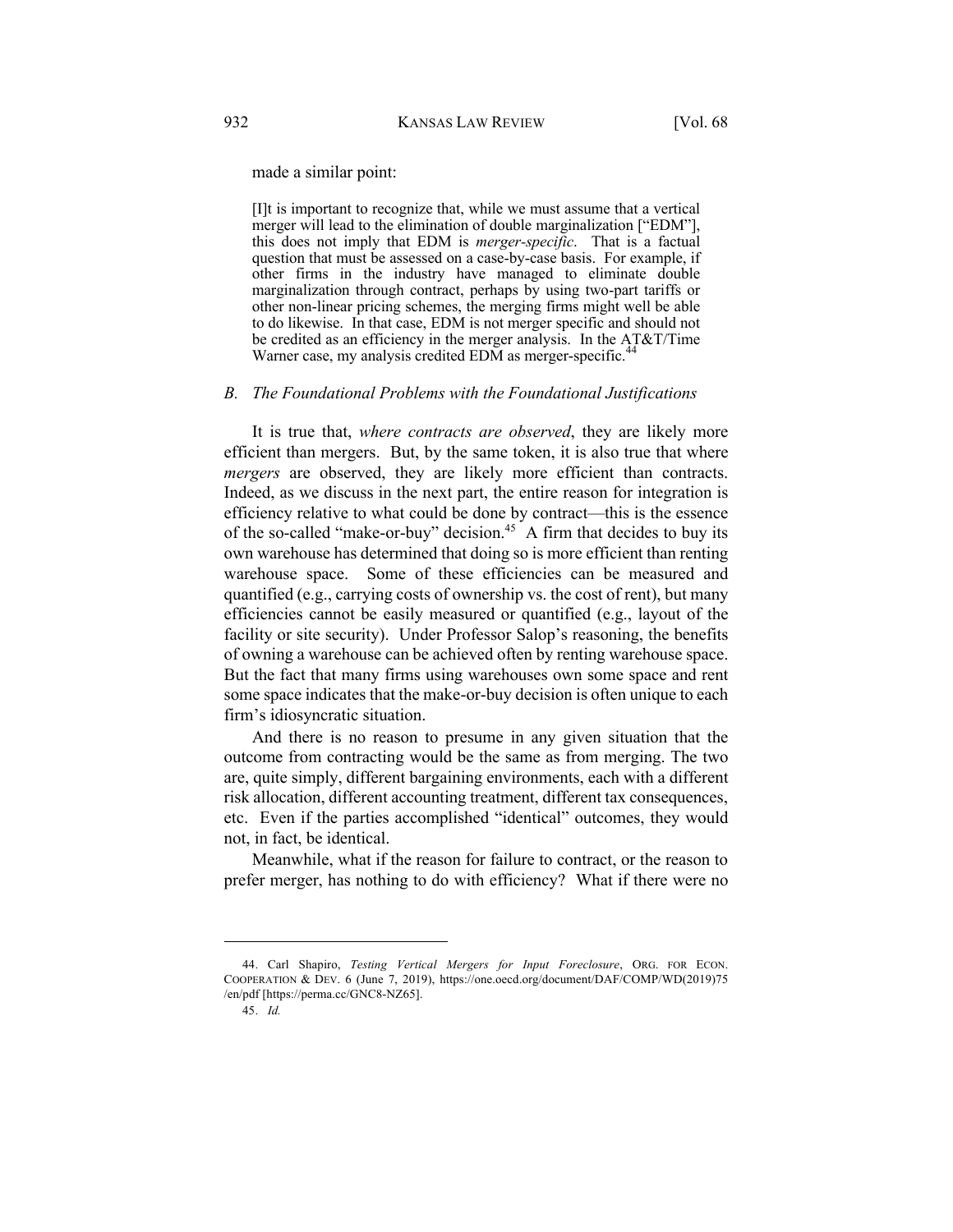anticompetitive aim, but instead there were a tax advantage?<sup>46</sup> What if one of the parties just wanted a larger firm in order to satisfy the CEO's ego? That these are not cognizable efficiencies under antitrust law is clear. But the adoption of a presumption of equivalence between contract and merger would entail their incorporation into antitrust law in much the same way, except in the negative. In other words, if the assumption is that contract and merger are equally efficient unless proven otherwise, but the law adopts a presumption against mergers—which can be rebutted only with highly burdensome evidence of net *efficiency* gain—this effectively deputizes antitrust law to enforce a preconceived notion of merger appropriateness that does *not* turn on efficiencies.

In truth, and as we discuss at length below, both of the critics' foundational claims—that vertical and horizontal mergers have equivalent effects and that vertical contracting can accomplish the same ends as vertical mergers (and at lower risk)—are faulty. First, while it may sometimes be true that the *mechanism* of harm is the same, because a vertical merger removes only a *potential* competitor, while a horizontal merger removes an actual competitor, the *risk* of harm is not the same. By the same token, the mechanisms are *not* always the same, and the imposition of harm resulting from a vertical merger often requires an additional step, which may or may not come about. This further attenuates the risk of harm.

More fundamentally, however, while there are surely some situations in which contractual restraints might be able to achieve similar organizational and efficiency gains as a merger, the practical realities of achieving not just greater efficiency, but a whole host of non-efficiencyrelated, yet nonetheless valid, goals are rarely equivalent between the two. For example, it may be that the parties don't know what they don't know to such an extent that a contract would be too costly because it was too incomplete. Incomplete contracts and ambiguous control and ownership rights are not ongoing issues with a merger like they are for contractual arrangements. There is no basis for assuming that the *structure* of a merger and a contract would be identical. In the same way, there is no basis for assuming that the *knowledge transfer* that would result from a merger would be the same as that which would result from a contract and in ways that the parties could specify or reliably calculate in advance. Knowing that the prospect for knowledge "synergies" would be higher

<sup>46.</sup> *See*, *e.g.*, FREDERICK R. WARREN-BOULTON, VERTICAL CONTROL OF MARKETS: BUSINESS AND LABOR PRACTICES 35 (1978) ("Both vertical integration and tying arrangements have been used to avoid or reduce certain categories of taxation. The clearest example is a turnover tax, which is levied on all sales rather than on value-added or just final sales.").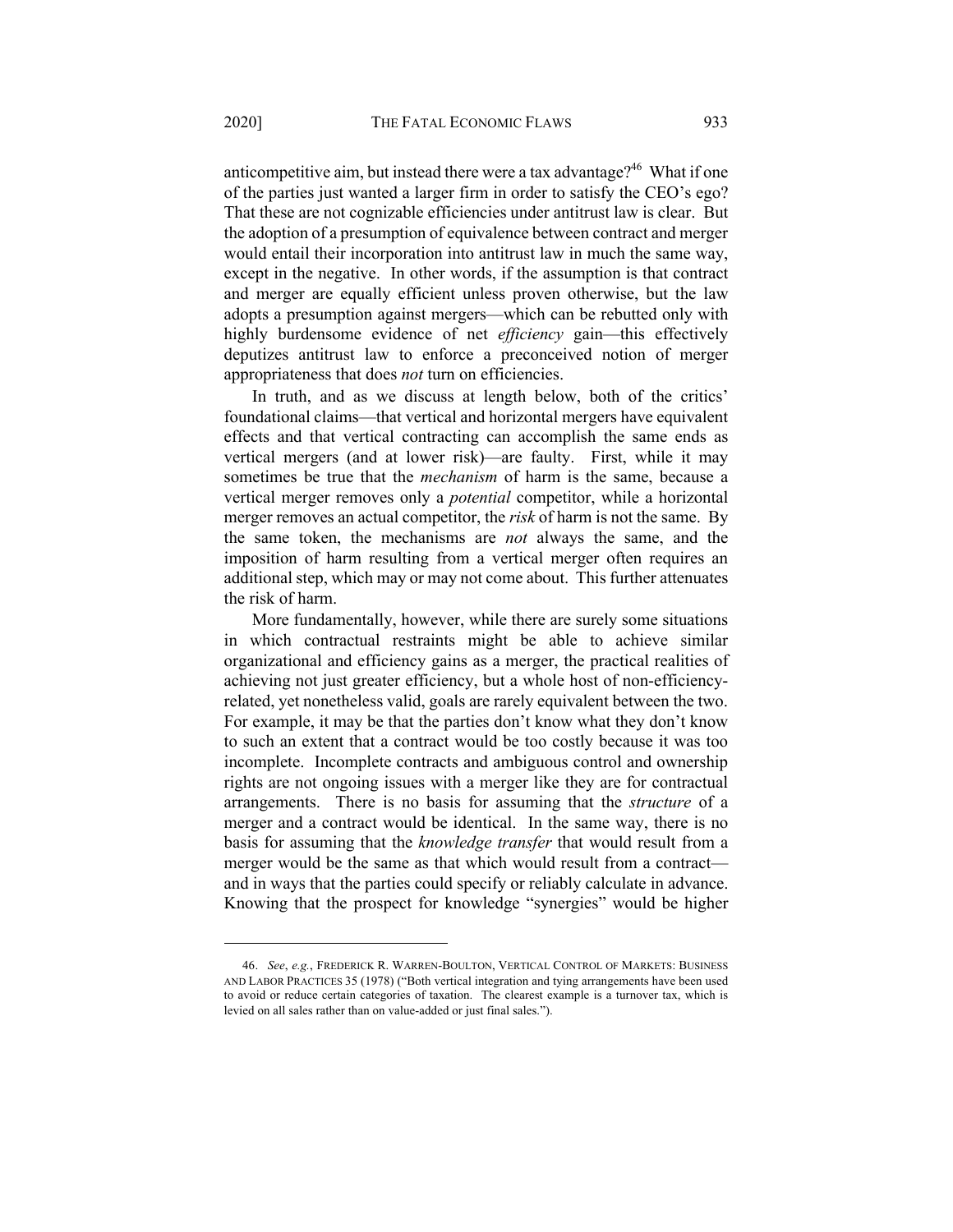with a merger than a contract might be sufficient to induce the merger outcome. But asked to provide evidence that the parties could not engage in the same conduct via contract, the parties would be unable to do so. The consequence, then, would be the loss of potential gains from closer integration.

At the same time, the cavalier assumption that parties would be able legally—to enter into an analogous contract in lieu of a merger is problematic, given that it would likely be *precisely* the form of contract (foreclosing downstream or upstream access) that is alleged to create problems with the merger in the first place.<sup>47</sup> Indeed, legal risk is one of the reasons why a merger might be preferable to a contract, and because the relevant markets here are oligopoly markets, the possibility of impermissible vertical restraints between large firms with significant market share is quite real.

More importantly, the assumptions underlying the contention that contracts and mergers are functionally equivalent legal devices simply ignores the real world. Consider that one reason some takeovers are hostile is because incumbent managers do not want to merge, and often believe that they are running a company as well as it can be run—that a change of corporate control would not improve efficiency. The same presumptions may also underlie refusals to contract and, even more likely, may explain why, to the other firm, a contract would be ineffective.

But, while there is no way to contract without bilateral agreement, there *is* a corporate control mechanism to force a transaction.<sup>48</sup> In this institutional environment, a merger may be easier to realize than a contract. In this case, again, the assumption that contract should be the relevant baseline and the preferred mechanism for coordination is misplaced—even if other firms in the industry are successfully accomplishing the same thing via contract.

Finally, the fixation on the equivalency of the form of vertical integration (i.e., merger versus contract) is likely to lead enforcers to focus on static price and cost effects, and miss the dynamic organizational and informational effects that lead to unexpected, increased innovation across and within firms. As Harold Demsetz put it, "[i]t is a mistake to confuse the firm of economic theory with its real-world namesake. The chief

<sup>47.</sup> *See* FTC Hearing #5 Transcript, *supra* note 21, at 73 (statement of Francine Lafontaine, Professor, Michigan-Ross) ("I want to reemphasize that there are also rules against vertical restraints in antitrust laws, and so to say that the firms could achieve the mergers outcome by using vertical restraints is kind of putting them in a circular motion where we are telling them you cannot merge because you could do it by contract, and then we say, but these contract terms are not acceptable.").

<sup>48.</sup> Henry G. Manne, *Mergers and the Market for Corporate Control*, 73 J. POL. ECON. 110, 117– 18 (1965).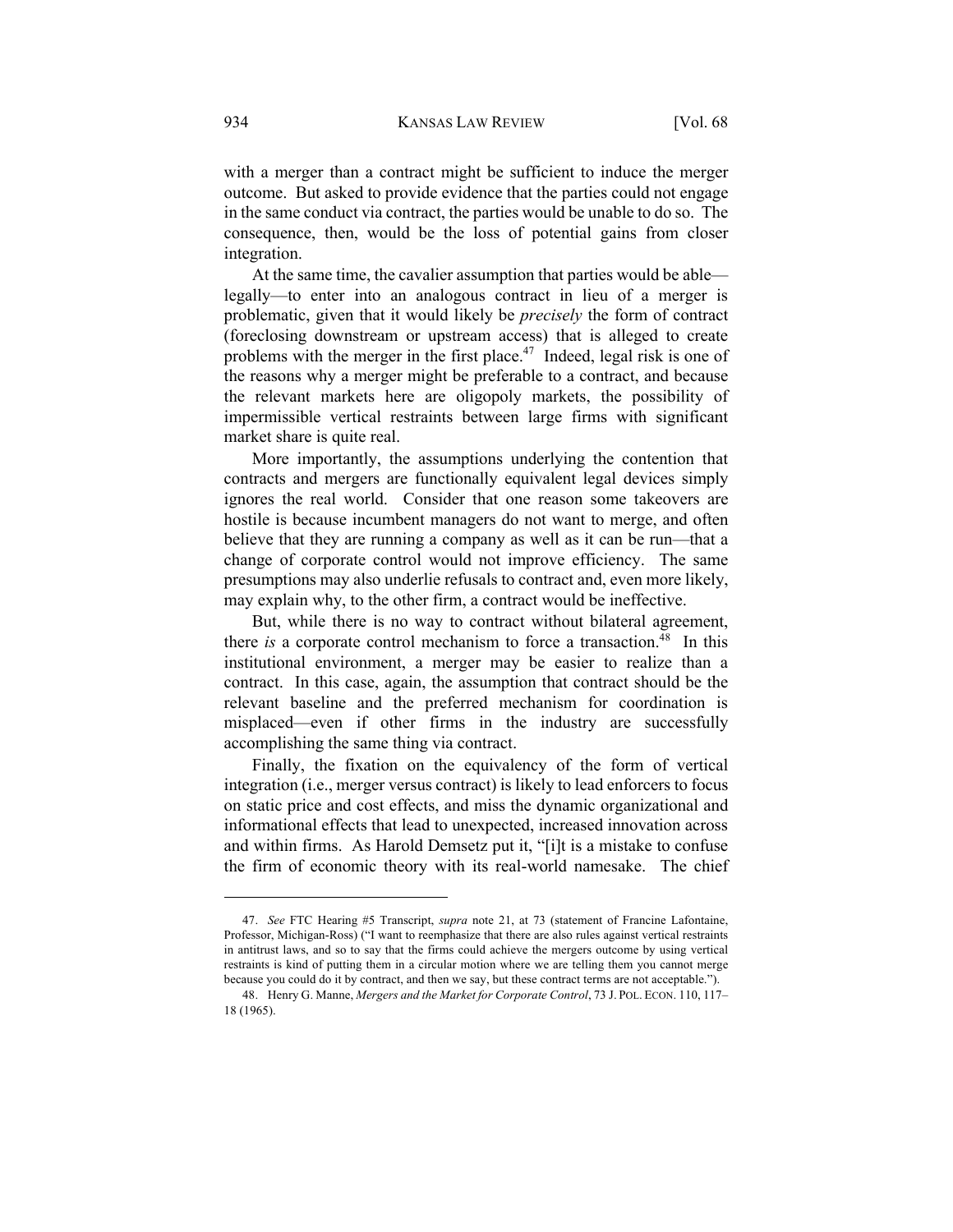mission of neoclassical economics is to understand how the price system coordinates the use of resources, not to understand the inner workings of real firms."49 In the hands of Oliver Williamson (and the enterprise of Transaction Cost Economics, for which he was awarded the Nobel Prize), this means that understanding firms in the real world (notably for purposes of antitrust policy and enforcement) entails taking an organization theory approach, in contrast to the "orthodox" economic perspective:

The lens of contract approach to the study of economic organization is partly complementary but also partly rival to the orthodox [neoclassical economic] lens of choice. Specifically, whereas the latter focuses on simple market exchange, the lens of contract is predominantly concerned with the complex contracts. *Among the major differences is that non‐ standard and unfamiliar contractual practices and organizational structures that orthodoxy interprets as manifestations of monopoly are often perceived to serve economizing purposes under the lens of contract.* A major reason for these and other differences is that orthodoxy is dismissive of organization theory whereas organization theory provides conceptual foundations for the lens of contract.<sup>5</sup>

Properly understood, and as we discuss in subsequent parts, the choice of whether to contract or merge derives from a host of complicated factors, made all the more complicated in the case of some R&D-intensive, hightech firms because they deliver by the fact that there is an incredible degree of flexibility in the products and business models they deliver.<sup>51</sup> Simplistic static analyses are too rigid for the purpose of analyzing firms that, on the surface, appear to be in separate markets, but that actually generate entire ecosystems locked in head-to-head competition with each other. This competition often manifests not in price, but in both technological and business model (organizational) innovation.<sup>52</sup>

Thus, there can be no legally relevant inference drawn against a company when it chooses one method of vertical integration over another in the general case, and even less so in the case of firms in highly dynamic industries. Despite assertions to the contrary, the economics literature continues to support the idea that vertical mergers are generally procompetitive and there is no need to disrupt the current approach to enforcement in the context of vertical mergers.

<sup>49.</sup> Harold Demsetz, *The Structure of Ownership and the Theory of the Firm*, 26 J.L. ECON. 375, 377 (1983).

<sup>50.</sup> Oliver E. Williamson, *Examining Economic Organization Through the Lens of Contract*, 12 INDUS. & CORP. CHANGE 917, 917 (2003) (emphasis added).

<sup>51.</sup> *See* Thomas M. Jorde & David J. Teece, *Rule of Reason Analysis of Horizontal Arrangements: Agreements Designed to Advance Innovation and Commercialize Technology*, 61 ANTITRUST L.J. 579, 591–92 (1993).

<sup>52.</sup> *See generally infra* Part V.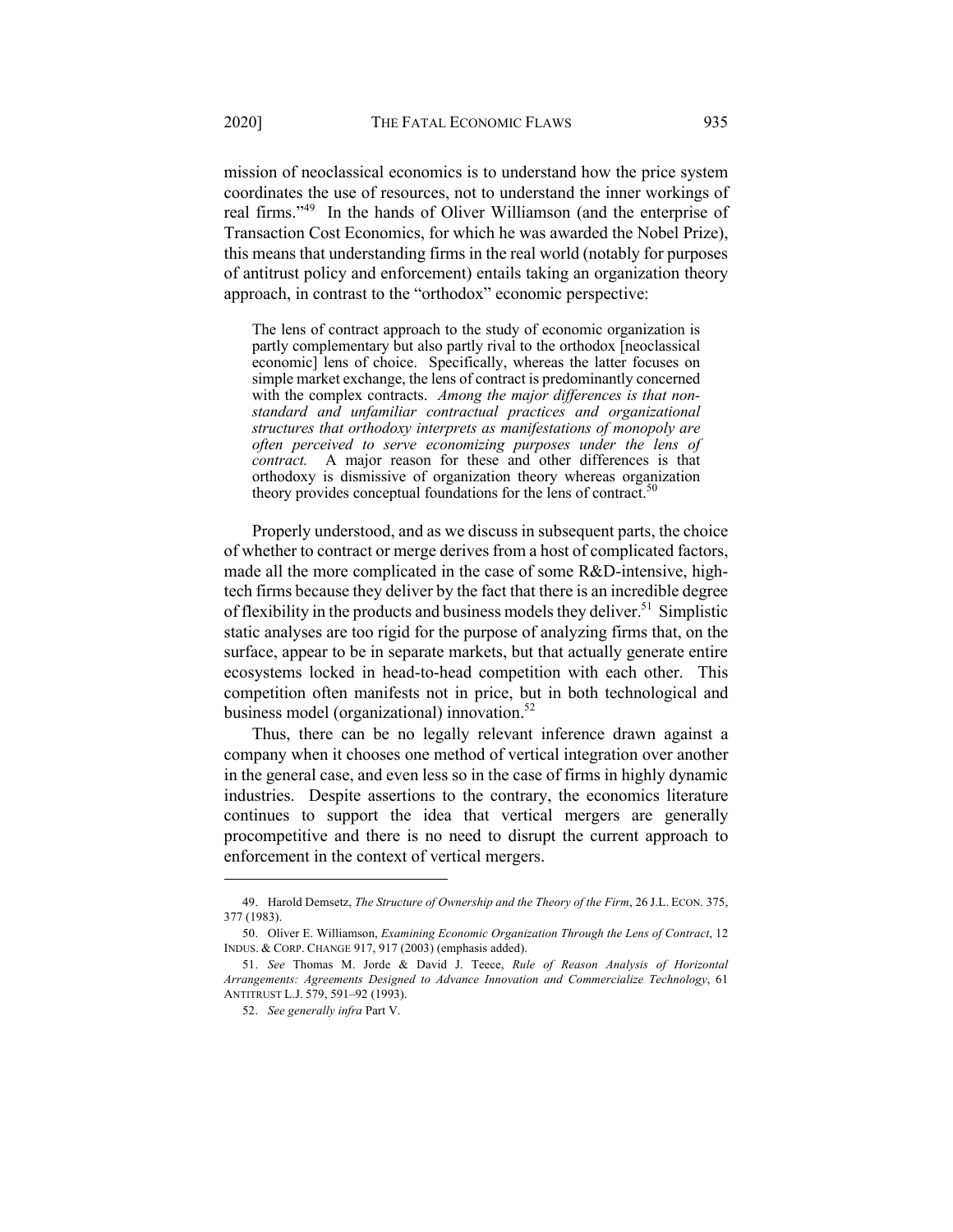## III. THE FUNDAMENTAL ECONOMICS OF VERTICAL MERGERS

Although it is inarguably true that economic learning regarding vertical integration has significantly progressed since the adoption of the 1984 guidelines, there is no reason to believe that the nature of vertical integration needs to be completely reconceptualized. As we discuss below, the established presumption in favor of permitting vertical integration through merger remains sound policy.

Vertical integration can clearly generate efficiencies.<sup>53</sup> After all, the elimination of double marginalization (EDM) is, in a sense, just a proxy for all of the benefits that arise from a more efficient supply chain.<sup>54</sup> In a statement during the 2018 FTC hearings, FTC Commissioner Christine Wilson echoed this point with respect to vertical mergers:

[I]n contrast to horizontal guidelines, the economics in vertical mergers indicate efficiencies are much more likely. Professor Shapiro went so far as to call them "inherently" likely at our hearing. Given this dynamic, it may be appropriate to *presume* that certain vertical efficiencies are verifiable and substantial in the absence of strong evidence to the contrary, even if we would not do so in a horizontal merger case.<sup>55</sup>

By contrast, the core of the arguments presented above against vertical mergers—as exemplified in Professor Salop's work—is rooted in a belief that mergers and contracts are usually equally capable of realizing the positive results from vertical integration, and therefore, the choice to merge—absent affirmative demonstration that contracting is not viable must instead be presumed to be based on anticompetitive ends.<sup>56</sup> This misconception does not do justice to the rich literature that studies the make-or-buy decisions that firms face.

#### *A. The Underlying "Make-or-Buy" Decision*

The extent of vertical integration is often characterized as the "makeor-buy decision."<sup>57</sup> As Ronald Coase identified in 1937, transaction costs determine the boundary between what is produced within the firm and

<sup>53.</sup> Wilson, *supra* note 19, at 4 ("[W]e know that integrating operations at different levels of production often yields clear economic benefits.").

<sup>54.</sup> *Id.*

<sup>55.</sup> *Id.* at 9.

<sup>56.</sup> FTC Hearing #5 Presentation Slides, *supra* note 10, at 24-26.

<sup>57.</sup> *See* Oliver E. Williamson, Nobel Prize Lecture, *Transaction Cost Economics: The Natural Progression* 471 (Dec. 8, 2009), https://www.nobelprize.org/uploads/2018/06/williamson\_lecture.pdf [https://perma.cc/NA3J-Z8W3].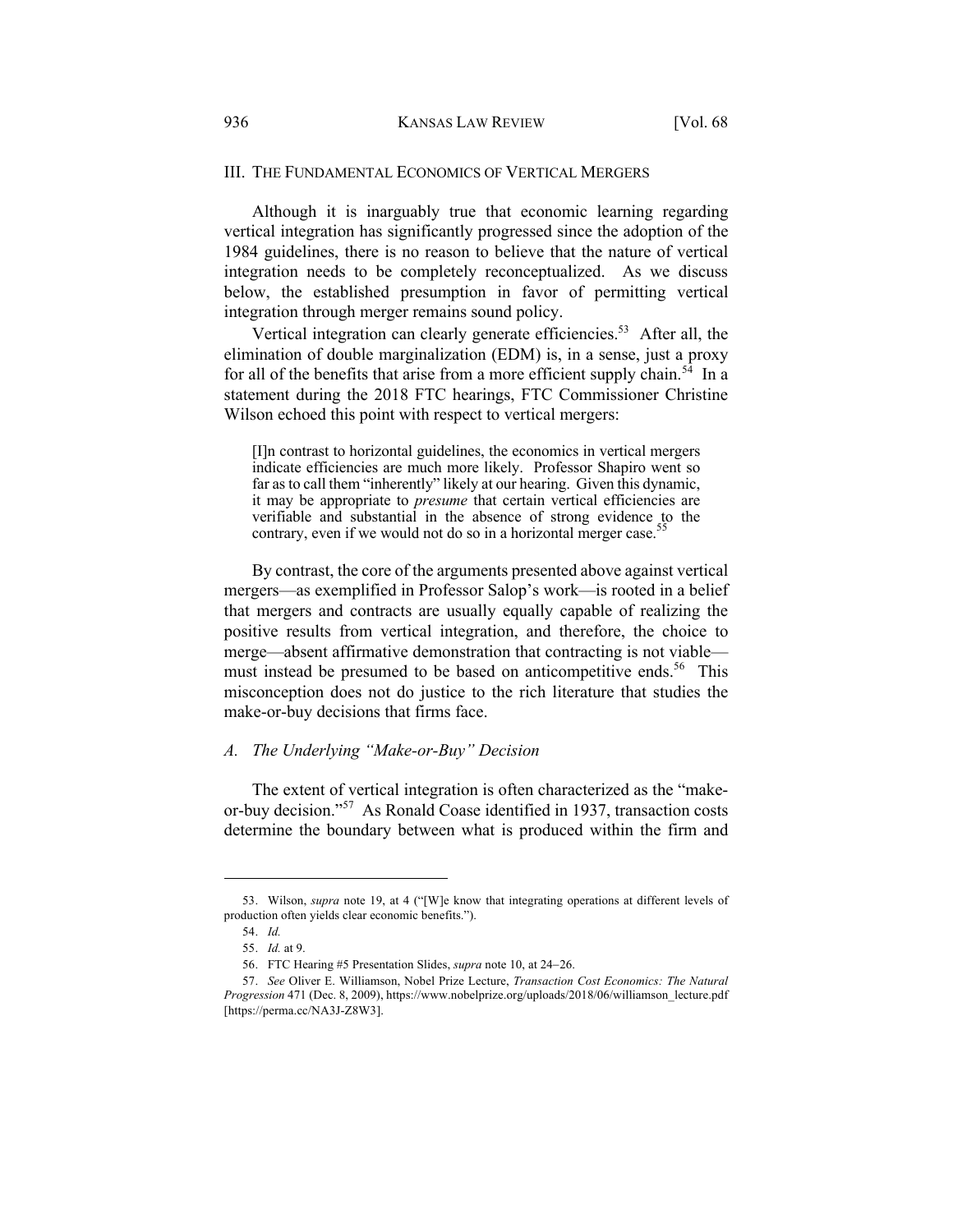what is purchased from the market.<sup>58</sup> When the cost of contracting across firms becomes too high, it may make sense to merge into a firm (or to restructure an existing one) in order to organize internally.<sup>59</sup> "[T]he firm is the inclusive set of transactions for which the decision is to make rather than buy."60

Of course, "make-or-buy" is shorthand for a much broader concept. In addition to the decision whether to produce an input in-house or buy the input in the market, firms face a broad spectrum of analogous choices. Firms must choose whether to hire labor as employees or independent contractors. In real estate, they choose whether to own or rent property. For intellectual property, they choose whether to invent or license. For retail sales, firms are faced with a wide-range of options: company stores, franchise, license, wholesale sales, direct-to-retail, or direct-to-consumer. It is because of this range of decisions that Coase describes vertical integration as a spectrum along which the firm chooses the extent to which the "complicated market structure with exchange transactions is substituted [by] the entrepreneur co-ordinator, who directs production."<sup>61</sup>

In the first pages of the *Wealth of Nations*, Adam Smith describes the "trifling manufacture" of pins, an example that highlights the diversity and complexity of operations over which the decision to vertically integrate must be made. $62$ 

[A] workman not educated to this business . . . could scarce, perhaps, with his utmost industry, make one pin in a day, and certainly could not make twenty. But in the way in which this business is now carried on, not only the whole work is a peculiar trade, but it is divided into a number of branches, of which the greater part are likewise peculiar trades. One man draws out the wire, another straights it, a third cuts it, a fourth points it, a fifth grinds it at the top for receiving, the head; to make the head requires two or three distinct operations; to put it on is a peculiar business, to whiten the pins is another; it is even a trade by itself to put them into the paper; and the important business of making a pin is, in this manner, divided into about eighteen distinct operations, which, in some manufactories, are all performed by distinct hands, though in others the same man will sometimes perform two or three of them. I have seen a small manufactory of this kind, where ten men only were employed . . . . Those ten persons, therefore, could make among them

<sup>58.</sup> Ronald Coase, *The Nature of the Firm*, 4 ECONOMICA 386, 394-95 (1937).

<sup>59.</sup> *Id.* at 390 ("The main reason why it is profitable to establish a firm would seem to be that there is a cost of using the price mechanism.").

<sup>60.</sup> *See* Williamson, *supra* note 57, at 471.

<sup>61.</sup> Coase*, supra* note 58, at 388.

<sup>62.</sup> ADAM SMITH, AN INQUIRY INTO THE NATURE AND CAUSES OF THE WEALTH OF NATIONS 3 (Robert Maynard Hutchins ed., William Benton 1952) (1776).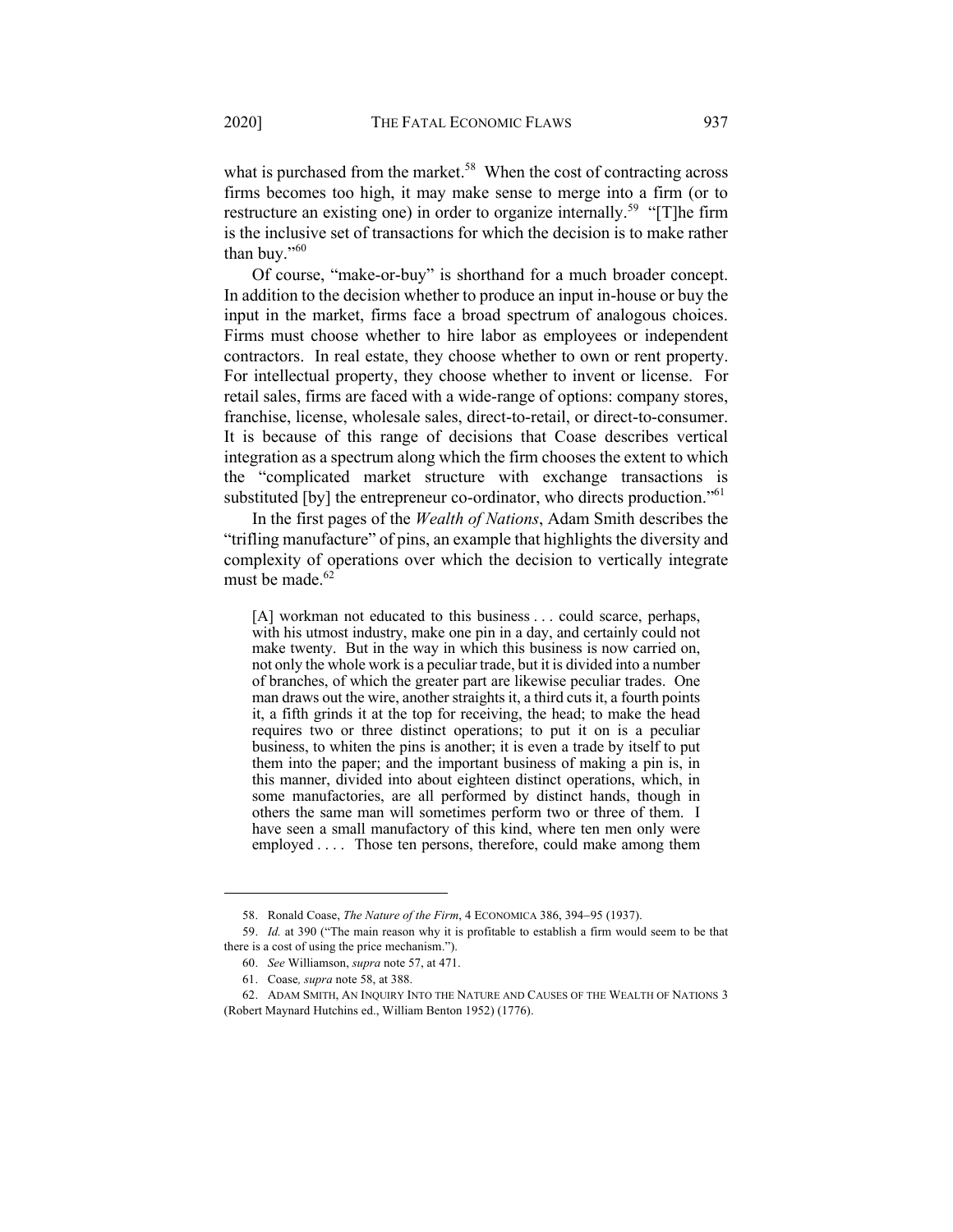## upwards of forty-eight thousand pins in a day. $63$

Smith's review of the pin factory is often used to describe how the division of labor can increase productivity. However, without directly saying so, Smith is describing vertical integration. First, he contrasts a vertically integrated sole proprietor ("a workman not educated to this business") with a 10-employee factory.<sup>64</sup> He notes that some factories divide labor into one-person/one-task and others have some employees doing several tasks.<sup>65</sup> Thus, even among factories producing the same good, there are various degrees of vertical integration within each factory. However, Smith does not investigate why such variation would occur.<sup>66</sup> Indeed, Smith leaves many questions unanswered. If putting the pins in paper is "a trade by itself," why does the firm have an employee do it instead of contracting with a putting-pins-in-paper firm? The first man in the factory draws out the wire, which came from a metal ingot. Where did the metal ingot come from and why doesn't the factory also make the ingot?

Coase attempts to answer these questions. He notes that market transactions are costly.<sup>67</sup> Smith's pin factory has "eighteen distinct operations."68 If each of these operations were performed by separate firms, the pin seller would have to discover the appropriate price to pay for each input and the contribution of that input to the seller's profits. Is placing the head on the pin more or less valuable than putting the pins in paper? An integrated firm does not have to ask that question. Also, the pin seller would have to negotiate, monitor, and enforce contracts with as many as eighteen different suppliers. If each operation is critical to the production of a pin, then each supplier can hold out for more favorable terms of trade. An integrated firm does not have such worries and does not face these costs. Coase's entrepreneur directs employees to perform each task and can arrange tasks among employees that maximize the entrepreneur's profit.<sup>69</sup> It is for this reason that some have characterized the firm as an organization run by command and control in contrast to a

<sup>63.</sup> *Id.*

<sup>64.</sup> *See id.*

<sup>65.</sup> *Id.*

<sup>66.</sup> *See id.*

<sup>67.</sup> Coase, *supra* note 58, at 390 ("The main reason why it is profitable to establish a firm would seem to be that there is a cost of using the price mechanism.").

<sup>68.</sup> SMITH, *supra* note 62, at 3.

<sup>69.</sup> Coase, *supra* note 58, at 388 ("Within a firm, these market transactions are eliminated and in place of the complicated market structure with exchange transactions is substituted the entrepreneurco-ordinator, who directs production.").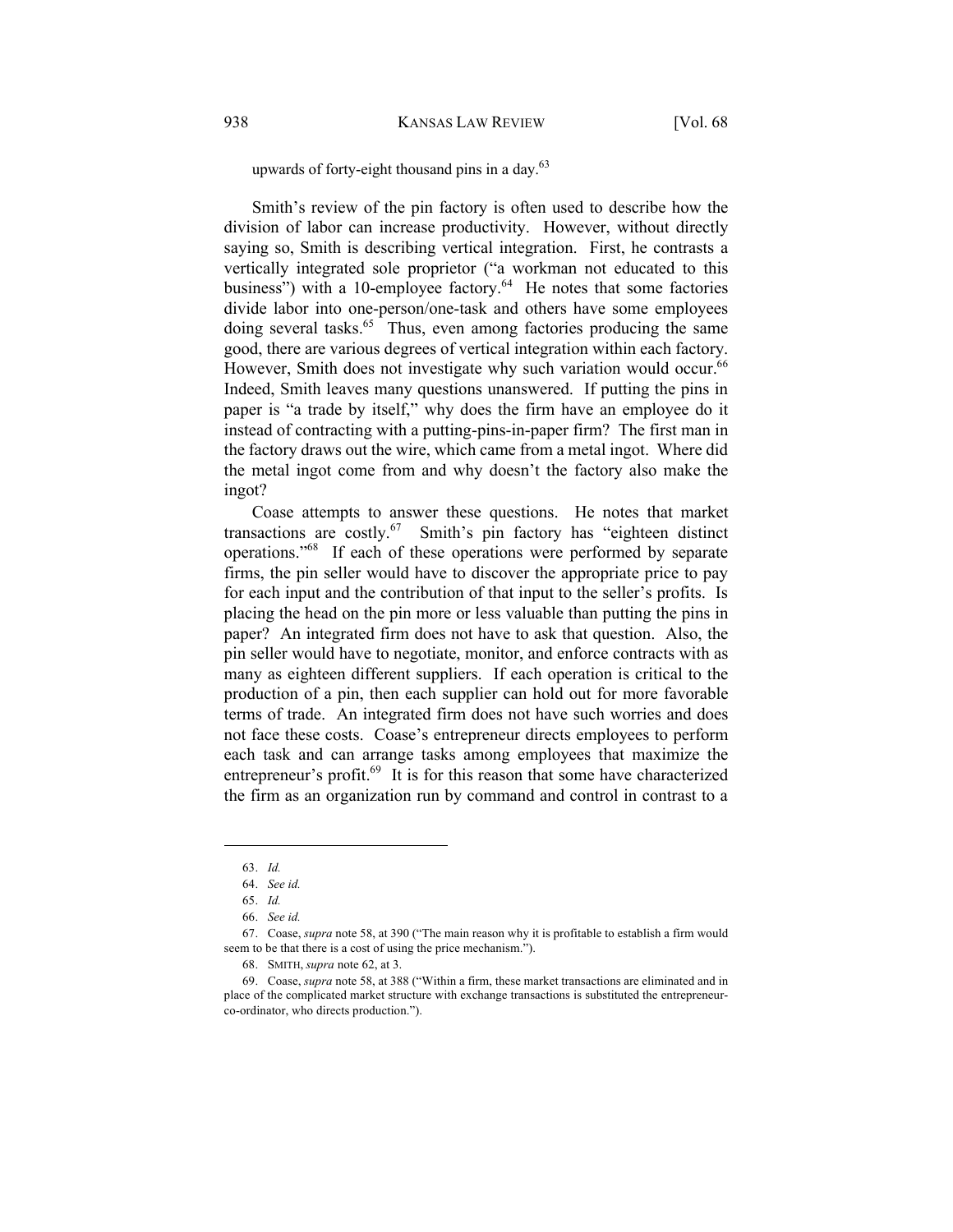market governed by voluntary exchange.<sup>70</sup>

Coase also observes the limits to vertical integration. In particular, there may be limits to his entrepreneur's resources or abilities, such that adding an additional transaction within the firm would generate decreasing returns.<sup>71</sup> "Naturally, a point must be reached where the costs of organizing an extra transaction within the firm are equal to the costs involved in carrying out the transaction in the open market, or, to the costs of organizing by another entrepreneur."<sup>72</sup>

In this way, Coase addresses the question of where the pin factory's metal ingot came from. If the factory bought the ingot from a metalworker, then the costs of making the ingot in house were greater than costs associated with negotiating a supply agreement with a metalworker. On the other hand, if the factory made the ingot, then the costs of production were lower than costs of a market transaction. For example, by the 18th century, metalworking and wiredrawing were somewhat mechanized and a metalworker might have vertically integrated into wiredrawing and then into the manufacture of pins.<sup>73</sup>

Coase notes that when one firm vertically integrates with another, the firm may acquire its partner's entire business and not just a single operation: "If *A* therefore wishes to avoid a market transaction, he will have to take over all the processes of production controlled by *B*."74 For example, a wire maker who buys a metalworking firm would also acquire the metalworker's business that makes metal sheet and plate. But the costs of managing these additional lines of business could exceed the benefits of vertically integrating the ingot/wiredrawing process. Coase's analysis of the "make-or-buy" decision can be summarized as choice between balancing the costs of using the price mechanism and the costs of contracting against the cost of internal organization.<sup>75</sup>

<sup>70.</sup> *See, e.g.*, Armen A. Alchian & Harold Demsetz, *Production, Information Costs, and Economic Organization*, 62 AM. ECON. REV. 777, 777 (1972) ("It is common to see the firm characterized by the power to settle issues by fiat, by authority, or by disciplinary action superior to that available in the conventional market. This is delusion.").

<sup>71.</sup> Coase, *supra* note 58, at 394.

<sup>72.</sup> *Id.*

<sup>73.</sup> Brian D. Newbury & Michael R. Notis, *The History and Evolution of Wiredrawing Techniques*, 56 JOM 33, 37 (2004).

<sup>74.</sup> Coase, *supra* note 58, at 395.

<sup>75.</sup> *Id.* at 394-95.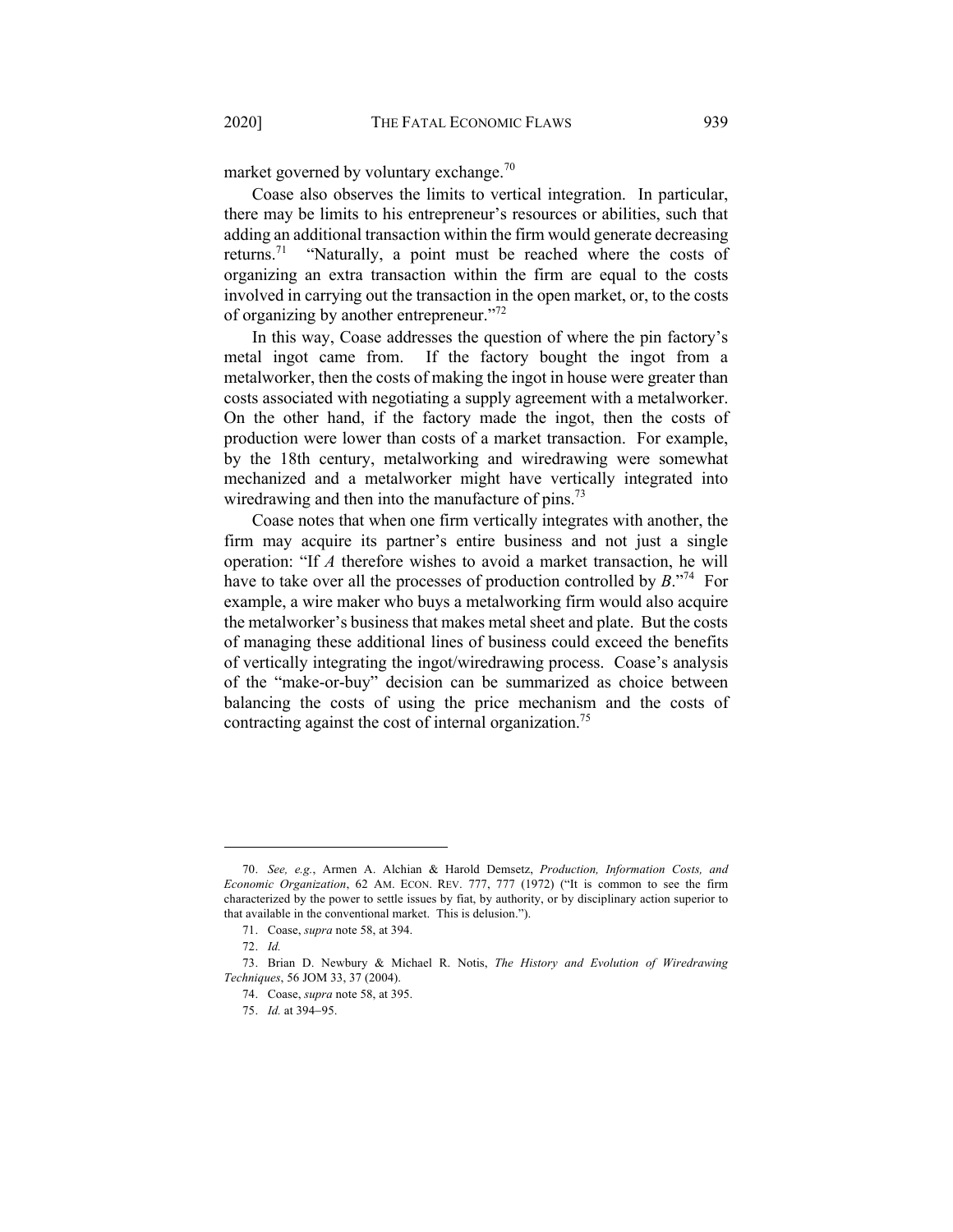# *B. The Complexities That Undermine the Functional Equivalence of Contract and Merger*

Armen Alchian and Harold Demsetz extend Coase's ideas.<sup>76</sup> First, however, they dispense with the notion that a firm is characterized as an organization ruled by the diktat of the owner-manager as "delusion."<sup>77</sup> They note that many firms do not own their inputs—especially labor—and cannot move them around like chess pieces.<sup>78</sup>

Telling an employee to type this letter rather than to file that document is like my telling a grocer to sell me this brand of tuna rather than that brand of bread. I have no contract to continue to purchase from the grocer and neither the employer nor the employee is bound by any contractual obligations to continue their relationship. Long-term contracts between employer and employee are not the essence of the organization we call a firm.<sup>7</sup>

Coase's approach focused on differences in transaction costs to explain whether a firm relied on the price system or intra-firm decision making.<sup>80</sup>

Alchian and Demsetz conclude that firms have a fundamentally different production function from separate, additive market-based production—and that cooperative team-based production could be much more efficient. $81$  Smith notes that if the ten employees in the pin factory "wrought separately and independently," fewer than 200 pins would be produced in a day, but organized as a team they produced more than 48,000 pins a day.<sup>82</sup>

George Stigler observes some activities are subject to increasing returns to scale and asks why the firm does not therefore exploit those returns to become a monopoly. $83$  He answers that some activities are subject to decreasing returns to scale and the opposing forces of increasing and decreasing returns limits the size of the firm. $84$  In Stigler's model, often called the *industry life cycle*, firms in an industry begin with vertical integration as the market may be too small to support specialized firms

<sup>76.</sup> Alchian & Demsetz, *supra* note 70, at 783-84.

<sup>77</sup>*. Id.* at 777.

<sup>78.</sup> *Id.*

<sup>79.</sup> *Id.*

<sup>80.</sup> Coase, *supra* note 58, at 396-98.

<sup>81.</sup> Alchian & Demsetz, *supra* note 70, at 779.

<sup>82.</sup> SMITH, *supra* note 62, at 3.

<sup>83.</sup> George Stigler, *The Division of Labor Is Limited by the Extent of the Market*, 59 J. POL. ECON. 185, 187–88 (1951).

<sup>84.</sup> *Id.* at 188.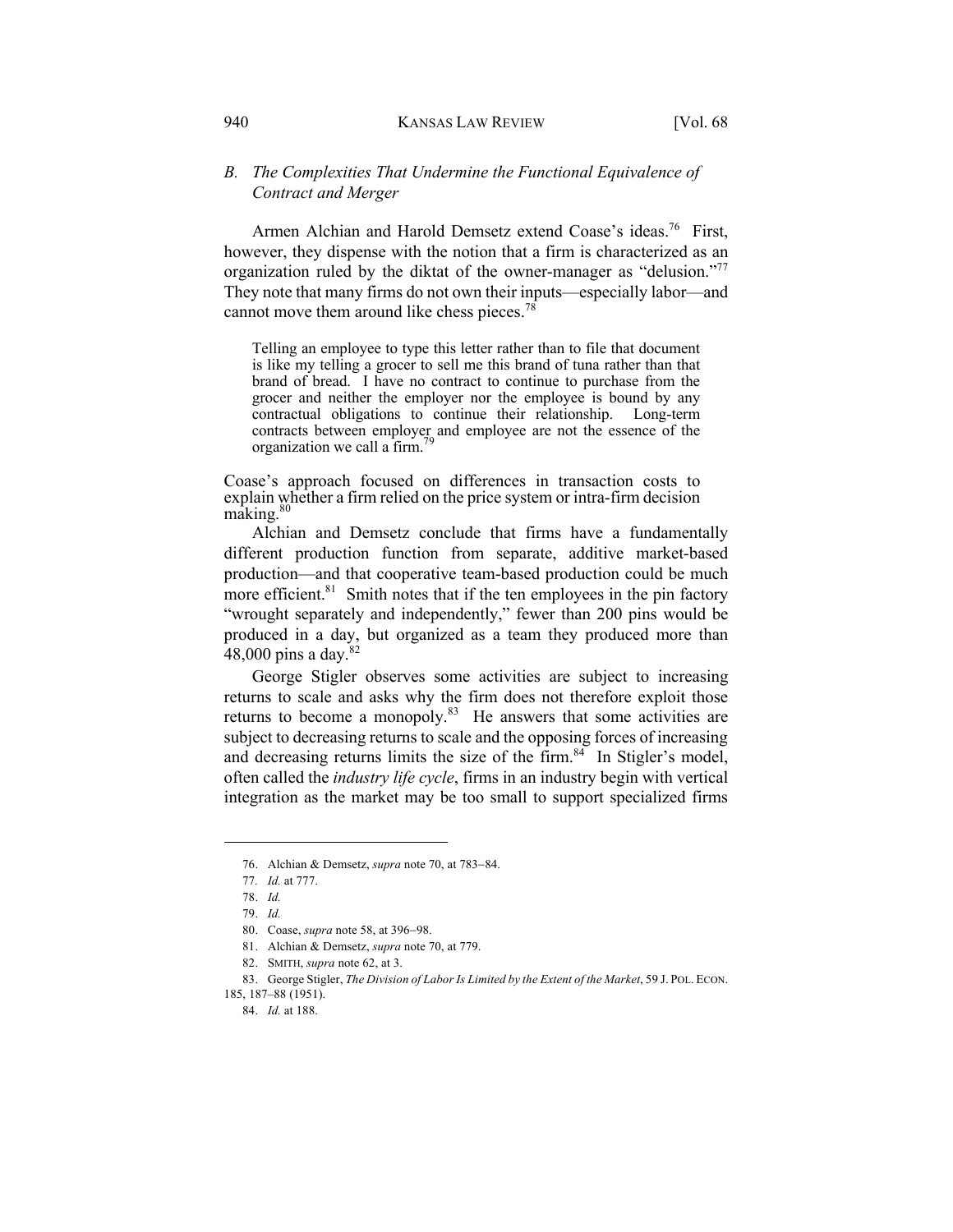producing an intermediate input. $85$  Over time, both the industry and firms grow.<sup>86</sup> At some point, as the markets for intermediate goods mature, specialized firms emerge and the vertically integrated firm spins off or outsources some processes. $87$  As an industry declines, shrinking markets for intermediate goods may cause the remaining firms to re-integrate these processes.88 Thus, in Stigler's model, the degree of vertical integration is a dynamic interaction among the firm's economies of scale as well as the extent of the firm's market and the market for its inputs.<sup>89</sup>

Importantly, Alchian and Demsetz conclude that one of the key diseconomies of scale comes from the transaction costs associated with gathering and using information.<sup>90</sup> Most of these information costs involve monitoring, measuring, and rewarding the performance of cooperating resources, which they describe as *metering* resources:

[S]ince costs must be incurred to monitor each other, each input owner will have more incentive to shirk when he works as part of a team, than if his performance could be monitored easily or if he did not work as a team. If there is a net increase in productivity available by team production, net of the metering cost associated with disciplining the team, then team production will be relied upon rather than a multitude of bilateral exchange of separable individual outputs.<sup>91</sup>

The costs of metering are complicated by the *jointness* of production. Alchian and Demsetz provide the hypothetical of two workers jointly lifting heavy cargo into trucks.<sup>92</sup> The manager cannot determine each worker's contribution to the task simply by looking at the total weight loaded in a day: because it is a team effort, by definition it is not the sum of the separable outputs of each worker.<sup>93</sup>

Alchian and Demsetz develop a model of the organization of a firm from these two foundations: (1) team production as an essential condition for a firm and (2) costly metering of the team and other resources.  $94$ Managers emerge from a need to meter teams and other resources, with managers' incentives to be productive and effective driven by sharing the

<sup>85.</sup> *Id.* 

<sup>86.</sup> *Id.* at 190.

<sup>87.</sup> *Id.* 

<sup>88.</sup> *Id.*

<sup>89</sup>*. See id.* at 191.

<sup>90.</sup> *See* Alchian & Demsetz, *supra* note 70, at 778-80.

<sup>91.</sup> *Id.* at 780.

<sup>92.</sup> *Id.* at 779.

<sup>93.</sup> *Id.*

<sup>94.</sup> *Id.* at 785.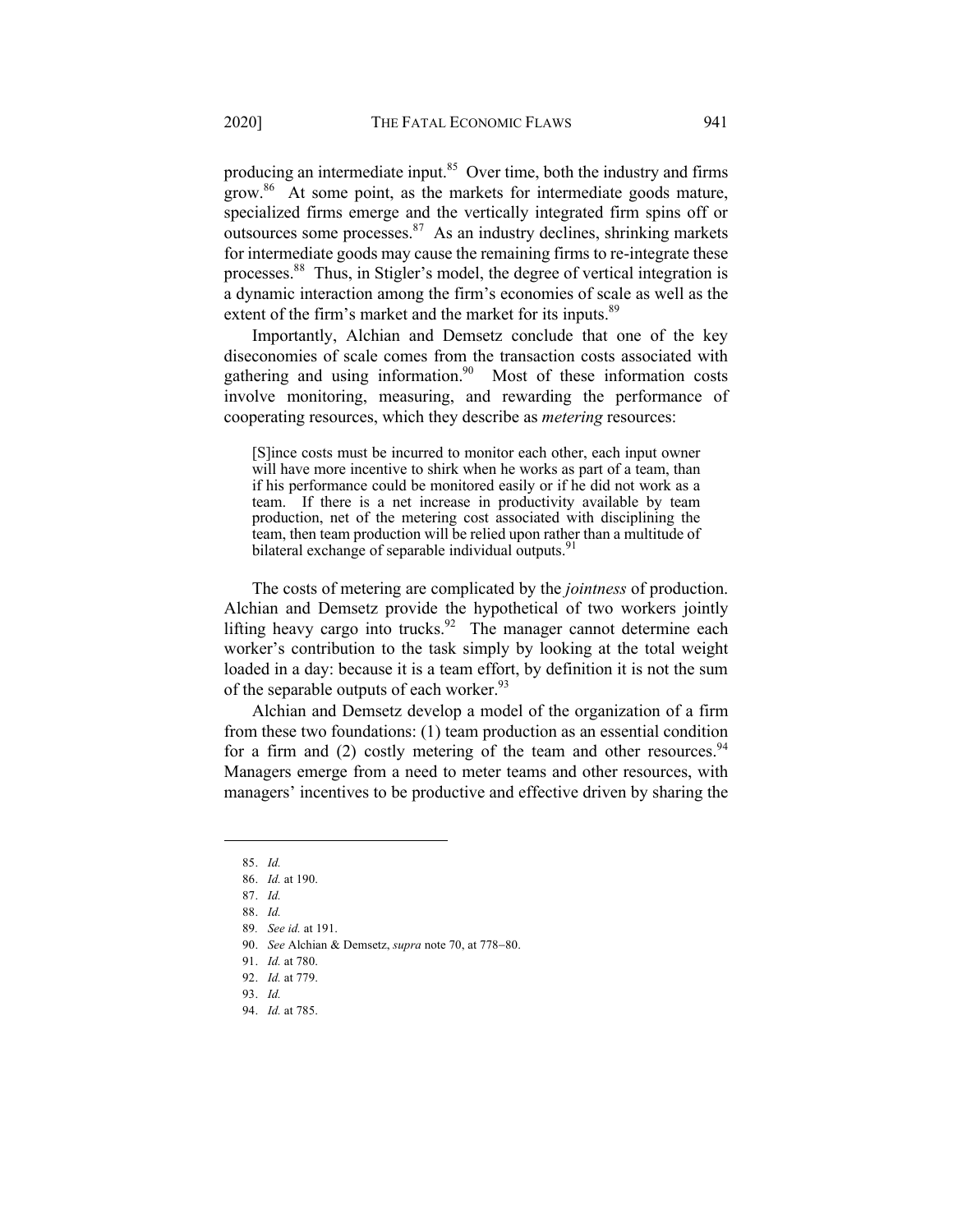residual income associated with their teams.<sup>95</sup> The various degrees of vertical integration across organizations thus reflect variations in the efficiency of team production, variations in the extent and cost of market alternatives, and variations in the costs of metering.<sup>96</sup>

Oliver Williamson largely agrees with Alchian and Demsetz's assessment of team production.<sup>97</sup> However, he argues that separable production processes are widespread and "intermediate product market transactions are much more numerous than conventional wisdom would suggest."<sup>98</sup> Thus, he concludes that metering team production may be an important function performed by a firm, but is not an essential condition for the firm.<sup>99</sup> Instead, he argues that the extent of asset specificity is key to a firm's make-or-buy decision. $100$ 

For Williamson, asset specificity includes durable specialized investments or general assets that are very costly to relocate or redeploy.<sup>101</sup> As asset specificity increases, the cost of contracting—and the costs associated with incomplete contracts—increases. 102 He concludes that greater asset specificity would be associated with greater integration within a firm. Indeed, transaction costs arising from asset specificity are a common source of the decision to vertically integrate.<sup>103</sup> Williamson's model also hypothesizes that, because of economies of scale, larger firms will be more integrated into the production of inputs than will smaller firms, which is consistent with Stigler's industry life cycle model.<sup>104</sup>

Benjamin Klein, Robert Crawford, and Alchian provide empirical evidence for the importance of asset specificity in vertical integration.<sup>105</sup> They conclude that incomplete contracting and asset specificity can make vertical integration more efficient than competitive contracting.<sup>106</sup>

105. Benjamin Klein et al., *Vertical Integration, Appropriable Rents, and the Competitive Contracting Process*, 21 J.L. ECON. 297, 298 (1978).

106. *Id.* at 306-07.

<sup>95.</sup> *Id.* at 782–83.

<sup>96.</sup> *See id.* at 795.

<sup>97.</sup> *See generally* OLIVER E. WILLIAMSON, THE ECONOMIC INSTITUTIONS OF CAPITALISM 85-102 (1985) (discussing transaction costs and the strategic purposes behind vertical integration).

<sup>98.</sup> *Id.* at 87.

<sup>99.</sup> *Id.* at 88 n.44.

<sup>100.</sup> *Id.* at 89.

<sup>101.</sup> *Id.* at 95-96.

<sup>102.</sup> *Id.*

<sup>103.</sup> *See* Paul L. Joskow, *Vertical Integration*, 55 ANTITRUST BULL. 543, 563 (2010) ("Contractual incompleteness, and its interaction with the attributes of different types of transactional attributes including asset specificity, complexity, uncertainty, and other attributes play a central role in the evaluation of the relative costs of governance through market-based bilateral contracts versus governance through vertical integration.").

<sup>104.</sup> *Id.* at 561-62.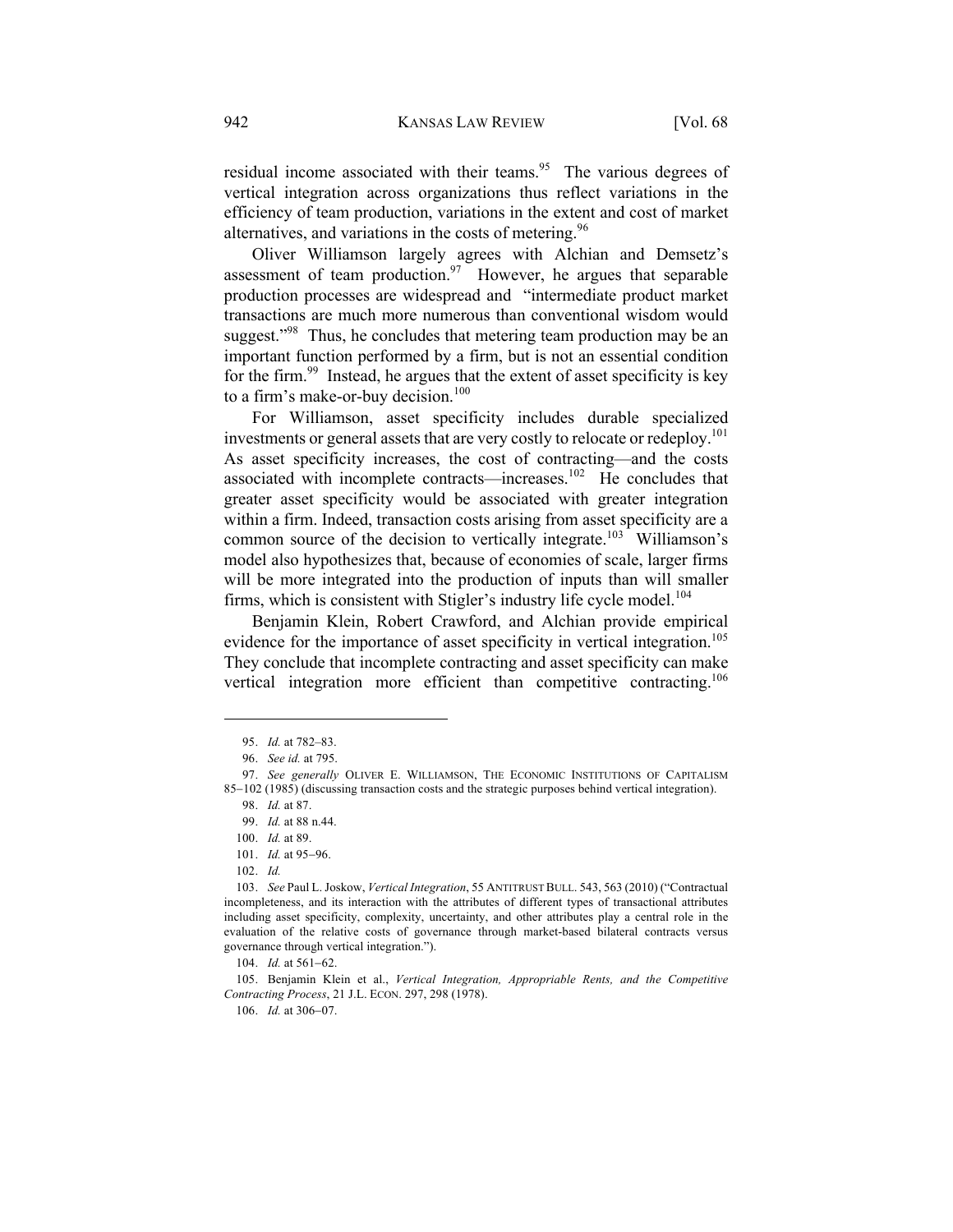Contracts are incomplete because of the costs of negotiating, monitoring, and enforcing contractual terms in the face of uncertainty.<sup>107</sup> This can lead to opportunistic behavior and the appropriation of quasi-rents from the specific asset.<sup>108</sup> This risk of appropriation of quasi-rents can be inefficient if it means that value-increasing investments are not made, or if a less efficient investment is made to protect against appropriation or opportunistic behavior. $109$ 

Klein, Crawford, and Alchian provide evidence from General Motor's relationship with Fisher Body in the  $1920s$ .<sup>110</sup> In 1919, GM entered into a ten-year contractual agreement with Fisher in which GM would purchase nearly all of its closed automobile bodies from Fisher.<sup>111</sup> As auto body manufacture shifted from wood to metal, Fisher required assets specialized for GM's design.<sup>112</sup> During the term of the agreement, demand for GM's autos increased by more than projected by the parties at the time of the agreement.<sup>113</sup> GM became dissatisfied with the pricing terms of the agreement in the face of increased demand.<sup>114</sup> In particular, Fisher could act opportunistically by demanding higher prices than those articulated in the contract: GM could not obtain auto bodies from other sources on short notice, and halting assembly was extremely costly.<sup>115</sup> In addition, GM pressed Fisher to locate its body plants adjacent to GM's assembly plants to reduce transportation and inventory costs.<sup>116</sup> Fisher, however, resisted.117 In 1924, GM began buying Fisher stock and completed a merger with Fisher in  $1926$ .<sup>118</sup>

As Klein, Crawford, and Alchian conclude:

[A]s we move toward more complex ownership relationships the problem of efficiently structuring the economic relationship, either within the firm or via contracts, also becomes highly complex. Stating that the world is complicated is another way of admitting our ignorance. However, explicitly recognizing that contracting costs are not zero, as they are often implicitly assumed to be in economic analysis, and explicitly considering the determinants of these costs (such as the

107. *Id.* at 301. 108. *Id.* 109. *Id.* at 301–02. 110. *Id.* at 308–10. 111. *Id.* at 308-09. 112. *Id.* at 308. 113. *Id.* at 309. 114. *Id.* 115. *Id.* 116. *Id.* at 309-10. 117. *Id.* 118. *Id.* at 310.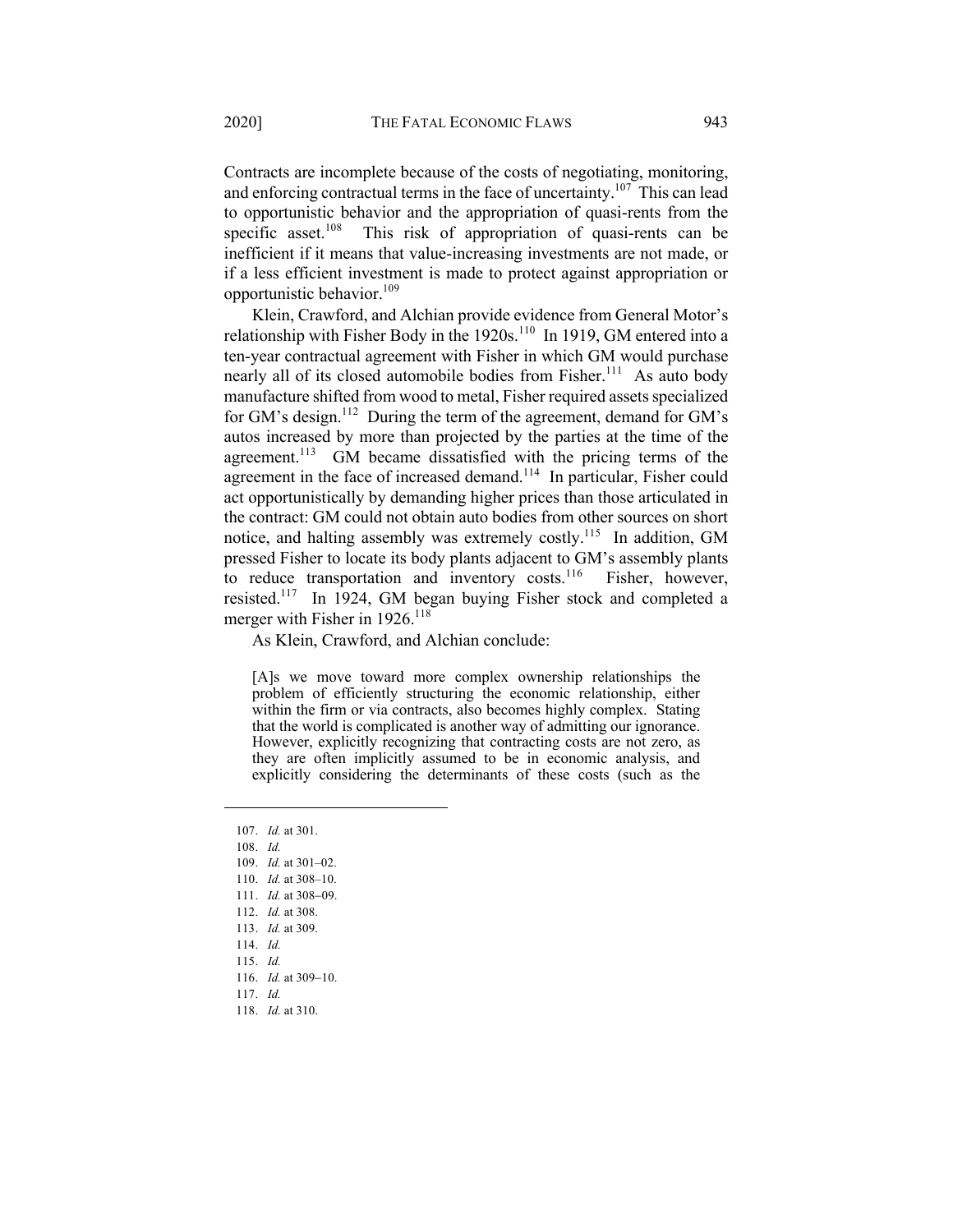presence of appropriable quasi rents) is the first step in explaining the large variety of contractual and ownership arrangements we observe in the real world.<sup>119</sup>

While many functions can be performed either by contract across firms or by a single, integrated firm internally, the complex reality is that the two are not always functionally interchangeable, nor do they always impose the same risks and costs or allocate them the same way.

# IV. THE FUNDAMENTAL (AND IMPORTANT) DIFFERENCE BETWEEN VERTICAL AND HORIZONTAL MERGERS

The organizational and contractual complexities that underlie the choice between merger and contract are fundamental to understanding the conduct of firms and the likely competitive effects of their behavior. As we discuss above,<sup>120</sup> the assumption by some critics that contract and merger are functional equivalents is at odds with the fundamental economics of vertical relationships. But that same complexity also undermines the assumption that horizontal and vertical mergers impose competitive threats by the same mechanism—and with a similar level of risk—and should therefore be given similar enforcement attention, both in kind and in intensity.

Recent former FTC Bureau of Competition Director, Bruce Hoffman, lays out the extensive and fundamental differences between horizontal and vertical mergers in a compelling  $2018$  talk.<sup>121</sup> Of particular importance:

Horizontal mergers combine competitors. *By definition, a merger of competitors directly and necessarily reduces competition by eliminating a substitute.* There is a strong theoretical basis for horizontal enforcement because economic models predict at least nominal potential for anticompetitive effects due to elimination of horizontal competition between substitutes.

In contrast, vertical mergers do not combine substitutes, and in fact often involve complements, such as a product plus distribution or a critical input to a complex device. *Where horizontal mergers reduce competition on their face—though that reduction could be minimal or more than offset by benefits—vertical mergers do not. Instead, to determine whether a vertical merger threatens competitive harm requires predictions about the post-merger conduct of the merged firm where theoretical predictions are ambiguous.* As Professor Steve Salop has catalogued, and as I discuss in more detail in a few minutes, *there* 

<sup>119.</sup> *Id.* at 325.

<sup>120.</sup> *See supra* Part II.

<sup>121.</sup> Hoffman, *supra* note 1, at 2–3.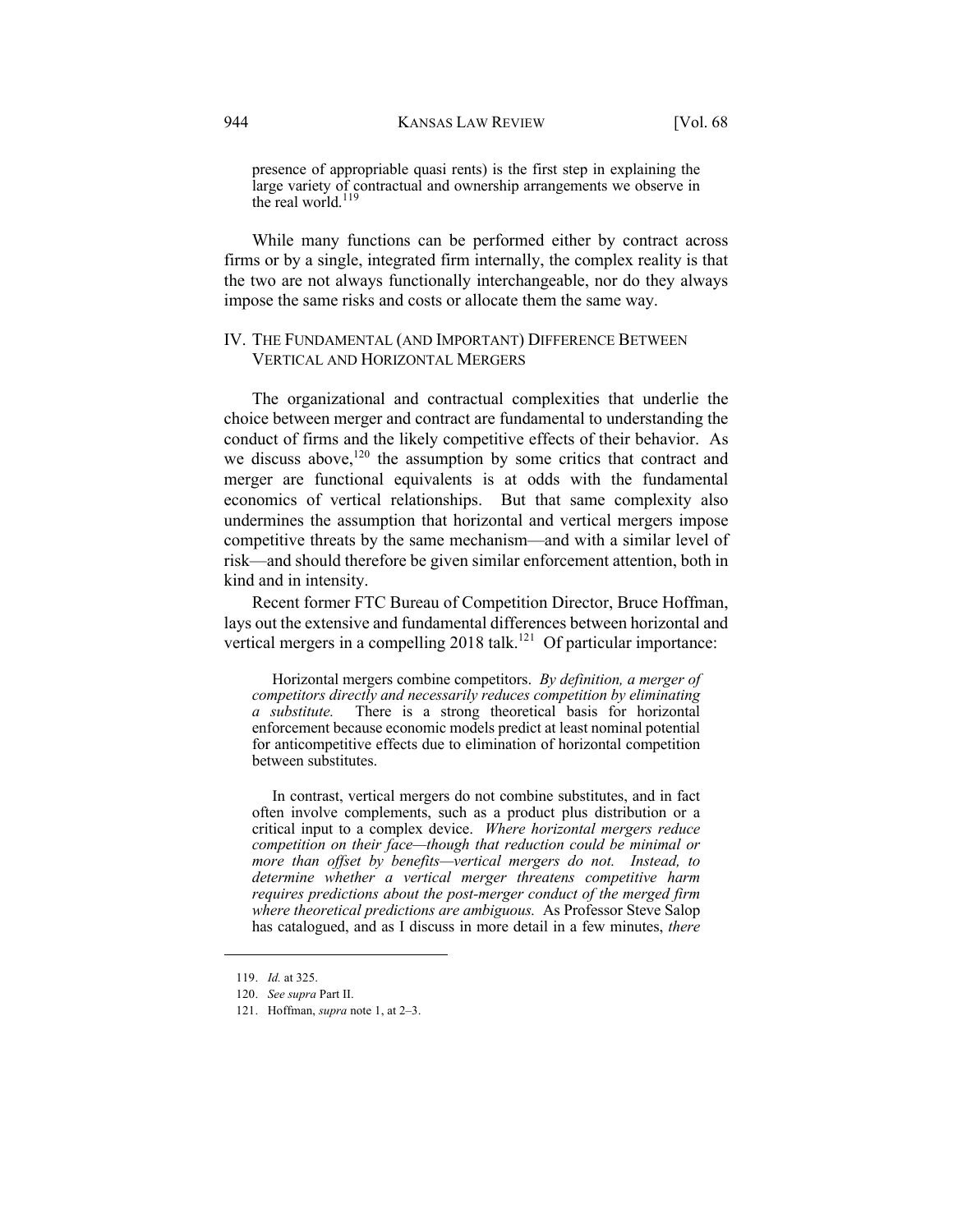*are plenty of theories of anticompetitive harm from vertical mergers. But the problem is that those theories don't generally predict harm from vertical mergers; they simply show that harm is possible under certain conditions.*

*Moreover, while efficiencies are often important in horizontal mergers, they are much more intrinsic to a vertical transaction due to the cost-reducing effects of most vertical mergers, at least in the abstract.*  Due to the elimination of double-marginalization and the resulting downward pressure on prices, vertical mergers come with a more builtin likelihood of improving competition than horizontal mergers.

*. . . .*

*Unfortunately, compared to horizontal mergers, there are also fewer quantitative theoretical models that we can use to attempt to predict outcomes in vertical scenarios,* and the models that exist have a far shorter track record than those used in assessing horizontal mergers. . . 122 .

## *A. Indirect Competitors Are Different Than Actual Competitors*

Salop and other critics of the current state of vertical merger enforcement, on the other hand, assert that because the eventual effect of a vertical merger is a "horizontal" one, the two types of mergers should be treated in essence the same way.123 According to Salop, "For the type of markets that are normally analyzed in antitrust, *the competitive harms from vertical mergers are just as intrinsic as are harms from horizontal mergers.*"<sup>124</sup> Thus, a vertically integrated firm faces an "intrinsic incentive<sup>"125</sup> to foreclose downstream competition "by *raising the input price it charges to the rivals* of its downstream merger partner" in the same way that horizontal firms face an "inherent upward pricing pressure from horizontal mergers in differentiated products markets, *even without coordination*."<sup>126</sup>

But an "intrinsic harm" and an "intrinsic incentive" are not the same thing. In particular, an "intrinsic incentive" to foreclose competition in the vertical context still requires a decision—and the ability—to execute upon the incentive in a contractual relationship with non-integrated downstream firms. By contrast, the pressure faced by horizontal competitors requires no coordination and is imposed by *consumers* rather than through directed

<sup>122.</sup> *Id.* (emphasis added).

<sup>123.</sup> Salop, *Invigorating*, *supra* note 4, at 1972.

<sup>124.</sup> *Id.* (emphasis added).

<sup>125.</sup> *Id.* at 1973 (emphasis added).

<sup>126.</sup> *Id.* (emphasis added).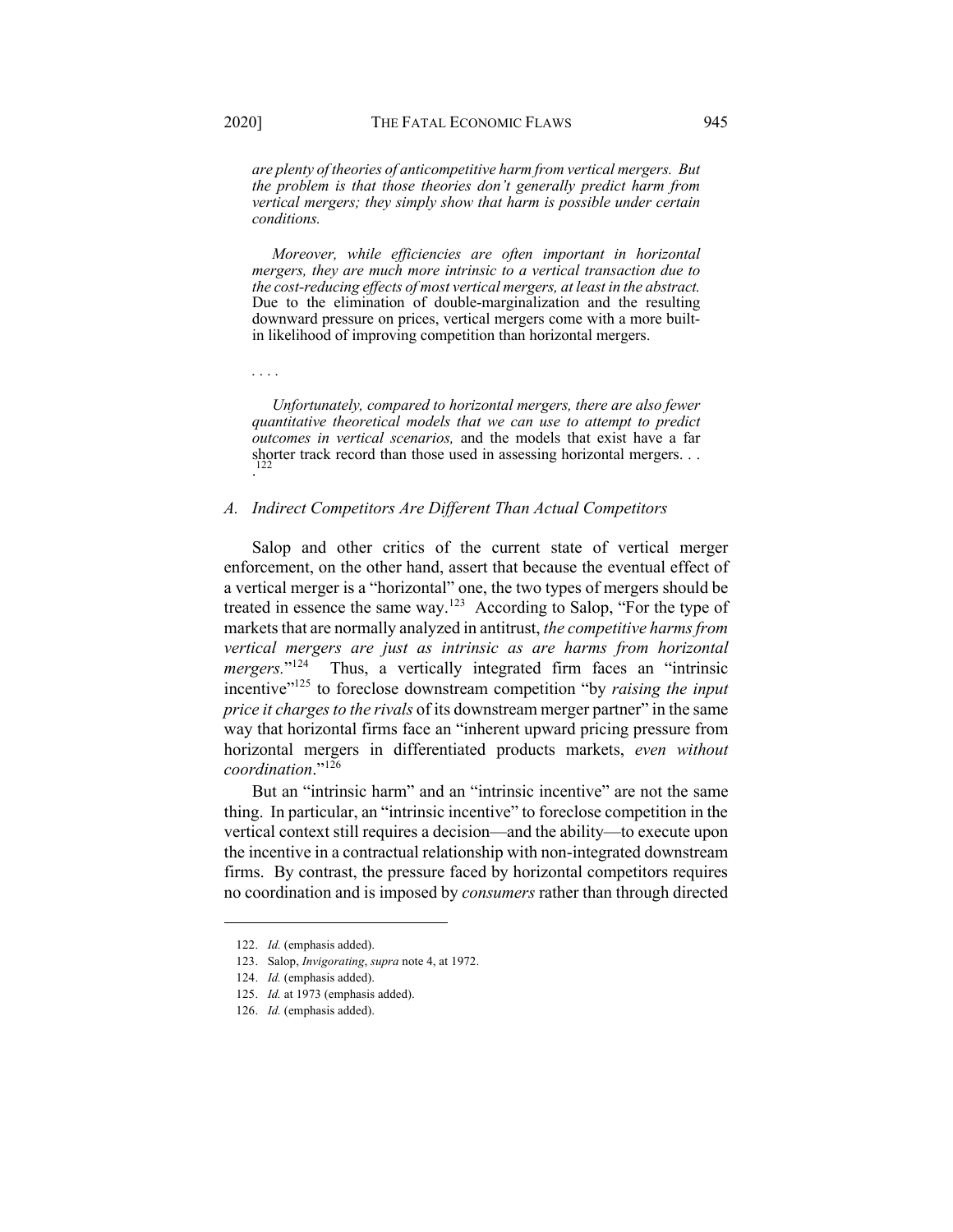conduct by a competitor. In the limit case, the horizontal competitor that does not respond to pricing pressure from a competitor (even a differentiated one) will go out of business; the vertical firm that does not raise input prices to differentiated downstream rivals will not face this same existential threat.

In an implicit acknowledgement of this distinction, Salop actually describes the competition between an upstream firm and a downstream partner as indirect: "the upstream merging firm that supplies a downstream firm is inherently an 'indirect competitor' of the future downstream merging firm. That indirect competition is eliminated by merger. This unilateral effect is exactly parallel to the unilateral effect from a horizontal merger."<sup>127</sup> But of course, the two are not "exactly parallel."

To the extent that removal of a vertical indirect (or potential) competitor is deemed analogous to horizontal competition, any analysis of that situation would have to account for the difference in effect between removing an existing, direct competitor and an indirect or potential one. Indirect competition is not the same as direct competition. Even in Salop's telling, the mechanism by which it operates requires that the firm have market power and that, post-merger, the firm raises costs to the downstream firm's horizontal rivals. While this is possible, of course, it is not guaranteed, and, at the very least, would have to be conditioned by the likelihood of it occurring. A horizontal competitor, on the other hand, operates as an immediate and present constraint, the effect of the removal of which is not conditioned on further action by the merged firm. The *size* of the effect may be (and often is) small. But the effect is automatic.

Furthermore, it is not actually the case that the incentive to foreclose downstream rivals is "intrinsic," nor is it the case that the effect is deleterious:

However, there is no general incentive to raise rivals' costs, and even when it is privately profitable to do so, the attendant welfare consequences may be positive. If the cost raising strategy is profitable, it may lead to an increase or decrease in price. This is because the dominant firm may expand output enough to offset the contraction in the output of the fringe. If the strategy leads to an increase in price, total welfare *still* may rise if the dominant firm is more efficient than the fringe firms, as the shift in output from the fringe to the dominant firm can increase productive efficiency.<sup>128</sup>

It is true that, to the extent that a pre-merger upstream firm *could* merge with a rival instead of the target firm, or *could* facilitate entry by a

<sup>127.</sup> FTC Hearing #5 Presentation Slides, *supra* note 10, at 15.

<sup>128.</sup> Cooper et al., *supra* note 1, at 643.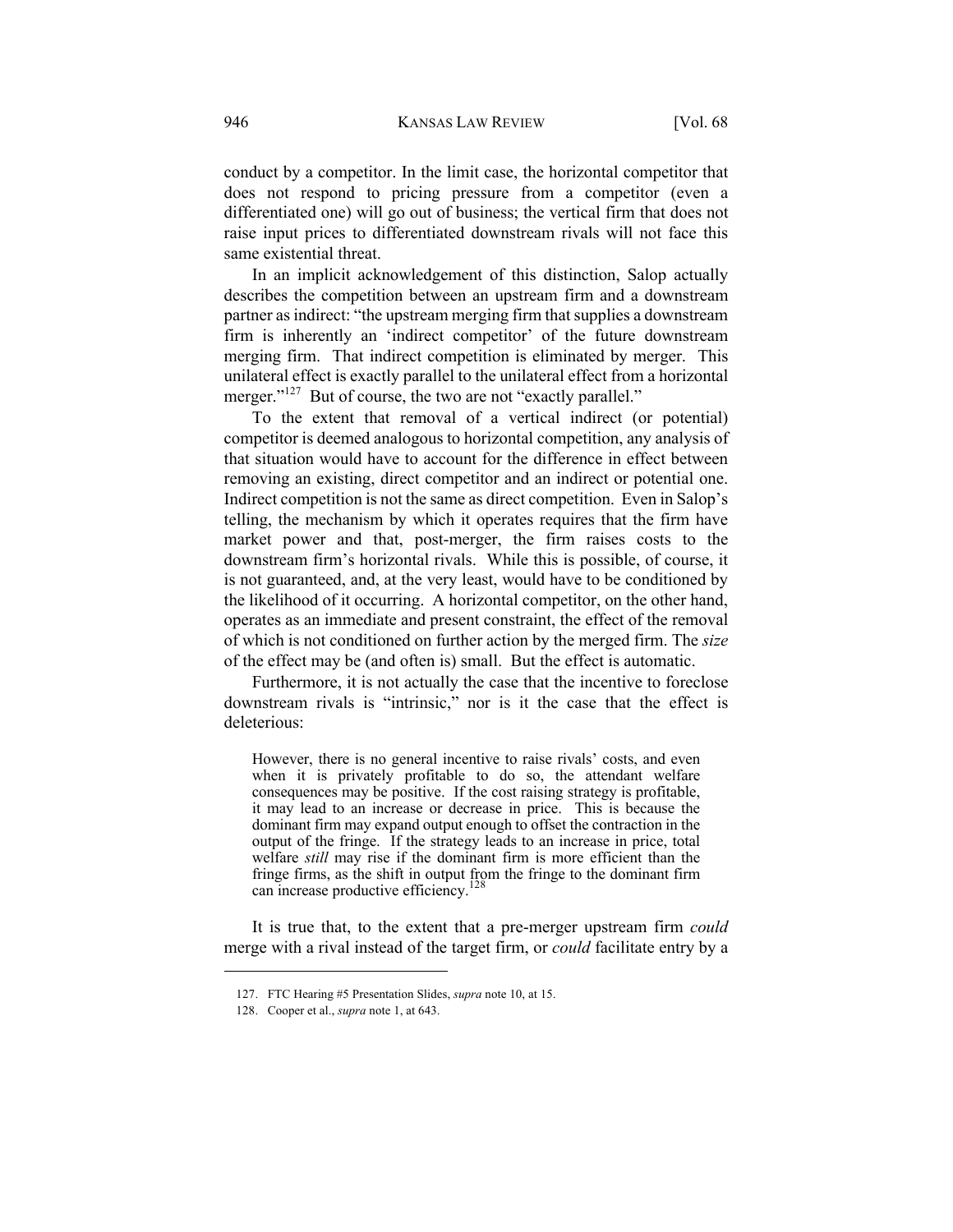new downstream rival, it can operate as a constraint on the merging firm. And, indeed, potential competitors are important constraints on existing market actors. But by definition, they do not offer the *same* degree of constraint as existing, actual competitors. Rather, any analysis of their competitive effect would have to incorporate the *probability* of entry. Moreover, such analysis would have to differentiate between entry that is deterred because of *increased* competition and *anticompetitive* foreclosure:

Many models of vertical practices find that competitors are excluded precisely because the practices in question intensify competition. Antitrust policymakers tempted to draw policy inferences from these analyses always must bear in mind that harm to competitors . . . is not the same as harm to competition. Instead, harm to competitors is often indeed, usually—consistent with enhanced competition.<sup>129</sup>

High-quality analysis of the effects of potential competition are few and far between. But, according to several studies, a potential competitor may have on the order of *one-quarter percent to two percent* the effect on competition as an actual competitor.<sup>130</sup>

Furthermore, any efficiency gains from a horizontal merger are not automatic and must be established. On the other hand, the realization of vertical merger efficiencies resulting from the elimination of double marginalization at least *is* automatic:

Some horizontal mergers do not create efficiencies; they are profitable only because of the post-merger anticompetitive conduct made possible by the transaction.

By contrast, the primary lesson of both the older literature on vertical integration, as well as the newer "post-Chicago" literature, is that this trade-off invariably exists for all vertical transactions that threaten to reduce consumer welfare.

<sup>129.</sup> *Id.* at 647.

<sup>130.</sup> *See* John Kwoka, *Mergers That Eliminate Potential Competition*, *in* RESEARCH HANDBOOK ON THE ECONOMICS OF ANTITRUST LAWS (Einer Elhauge ed., 2012) ("All twelve studies [of airline markets] find that potential competition results in lower prices by incumbent carriers, in ten cases by statistically significant amounts. Except as noted below, the amounts range between one quarter of one percent to about two percent, and in all cases are less than the amount of the price decline from one additional *actual* competitor, specifically, from one eighth to one third as large.").

<sup>131.</sup> Reiffen & Vita, *supra* note 3, at 920 (commenting on Riordan & Salop, *Evaluating Vertical Mergers, supra* note 27); *see also* Joseph J. Spengler, *Vertical Integration and Antitrust Policy*, 58 J. POL. ECON. 347, 347 (1950) ("Horizontal integration may, and frequently does, make for higher prices and a less satisfactory allocation of resources than does pure or workable competition. Vertical integration, on the contrary, does not, as such, serve to reduce competition and may, if the economy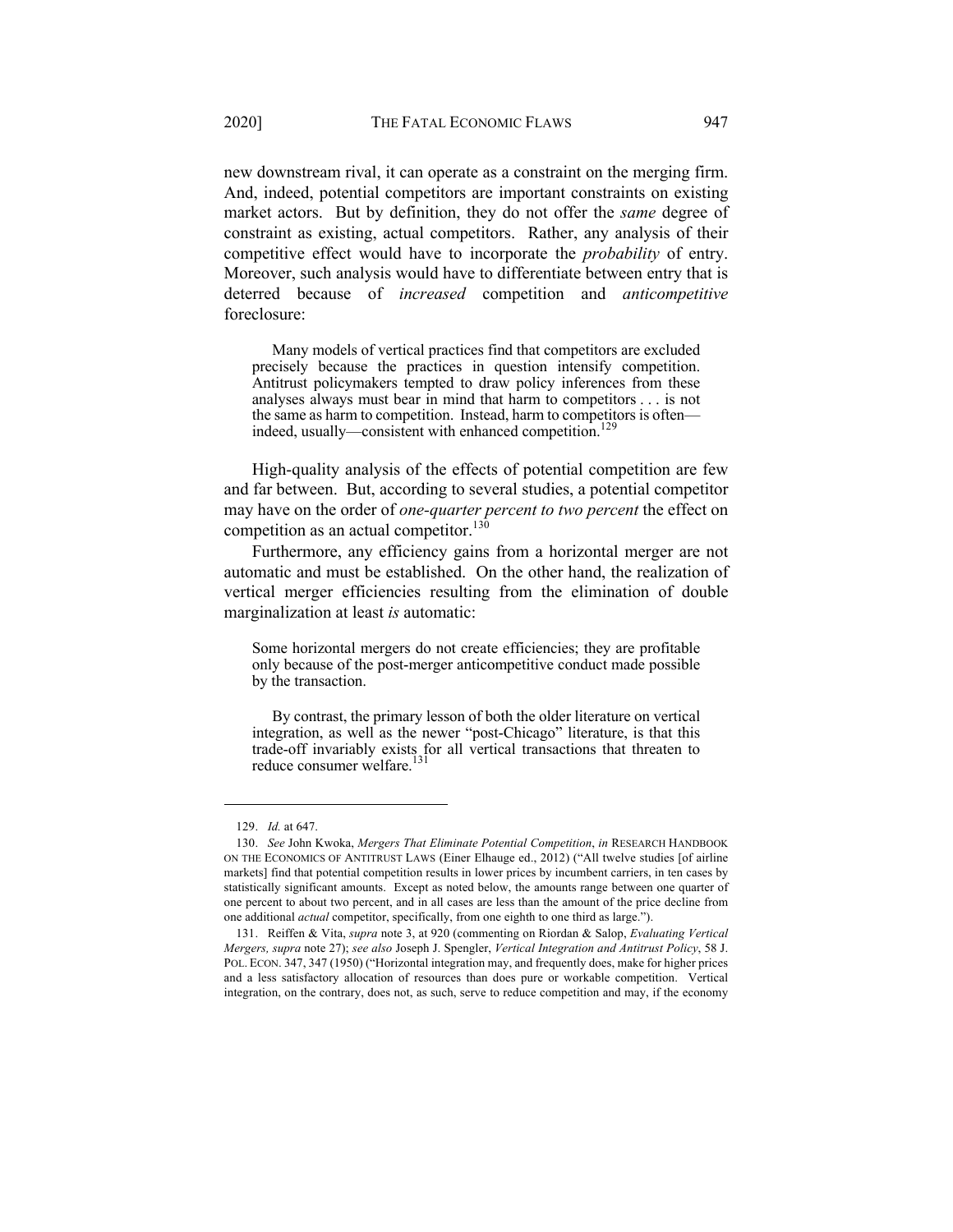#### 948 KANSAS LAW REVIEW [Vol. 68]

The logic is simple: Potentially welfare-reducing vertical mergers are those that involve an upstream firm with market power. Thus, pre-merger, all downstream firms bear presumptively higher input costs, and, in order to realize their own profit, must increase final product prices to consumers by even more.<sup>132</sup> But after the merger, the merged downstream entity no longer pays the markup. As a result, it "enjoys lower input costs and thus increases its output, thereby increasing welfare."133 At the same time, of course, non-merged downstream firms bear a higher input price, and it is an empirical question whether the net consumer welfare effect is positive or negative.134 But it is *never* a question that the two effects operate simultaneously and that the reduction of double marginalization necessarily occurs. Indeed, it is most likely to arise *and* to lead to net consumer welfare benefits precisely where there is the greatest potential for anticompetitive price increases to downstream rivals:

High price-cost margins increase the size of the efficiency gain to the integrated firm as well as the potential for anticompetitive input price increases. . . . [And] the post-Chicago literature suggests that vertical mergers that occur in the presence of high premerger concentration are likely to result in lower prices to consumers.<sup>135</sup>

All else equal, the effect of removing a horizontal competitor by merger is automatic: less competition. That is not necessarily bad; it may be compensated for and it may also enable innovation, more competition, or other results that benefit consumers. But, in the first instance, former head-to-head competitors that merge are no longer competing. With vertical mergers, however, the effect is not to *automatically* reduce competition (indirect, potential, or otherwise). A vertically integrated firm might *choose* to hurt unaffiliated downstream competitors by more than it benefits its integrated downstream firm, but nothing is automatic. Assessing the competitive effect of such a merger necessarily means incorporating an added layer of uncertainty, complexity, and distance between cause and effect. And, in the absence of a few particular, tenuous, and stylized circumstances, "[i]n this model, vertical integration is unambiguously good for consumers."<sup>136</sup>

is already ridden by deviations from competition, operate to intensify competition."); ROBERT H. BORK, THE ANTITRUST PARADOX: A POLICY AT WAR WITH ITSELF 219 (1978); RICHARD A. POSNER, ANTITRUST LAW 228 (1976).

<sup>132.</sup> *See, e.g.*, Michael A. Salinger, *Vertical Mergers and Market Foreclosure*, 103 Q.J. ECON. 345, 349 (1988).

<sup>133.</sup> Reiffen & Vita, *supra* note 3, at 921.

<sup>134.</sup> *Id.* at 918-24.

<sup>135.</sup> *Id.* at 921.

<sup>136.</sup> Cooper et al., *supra* note 1, at 644.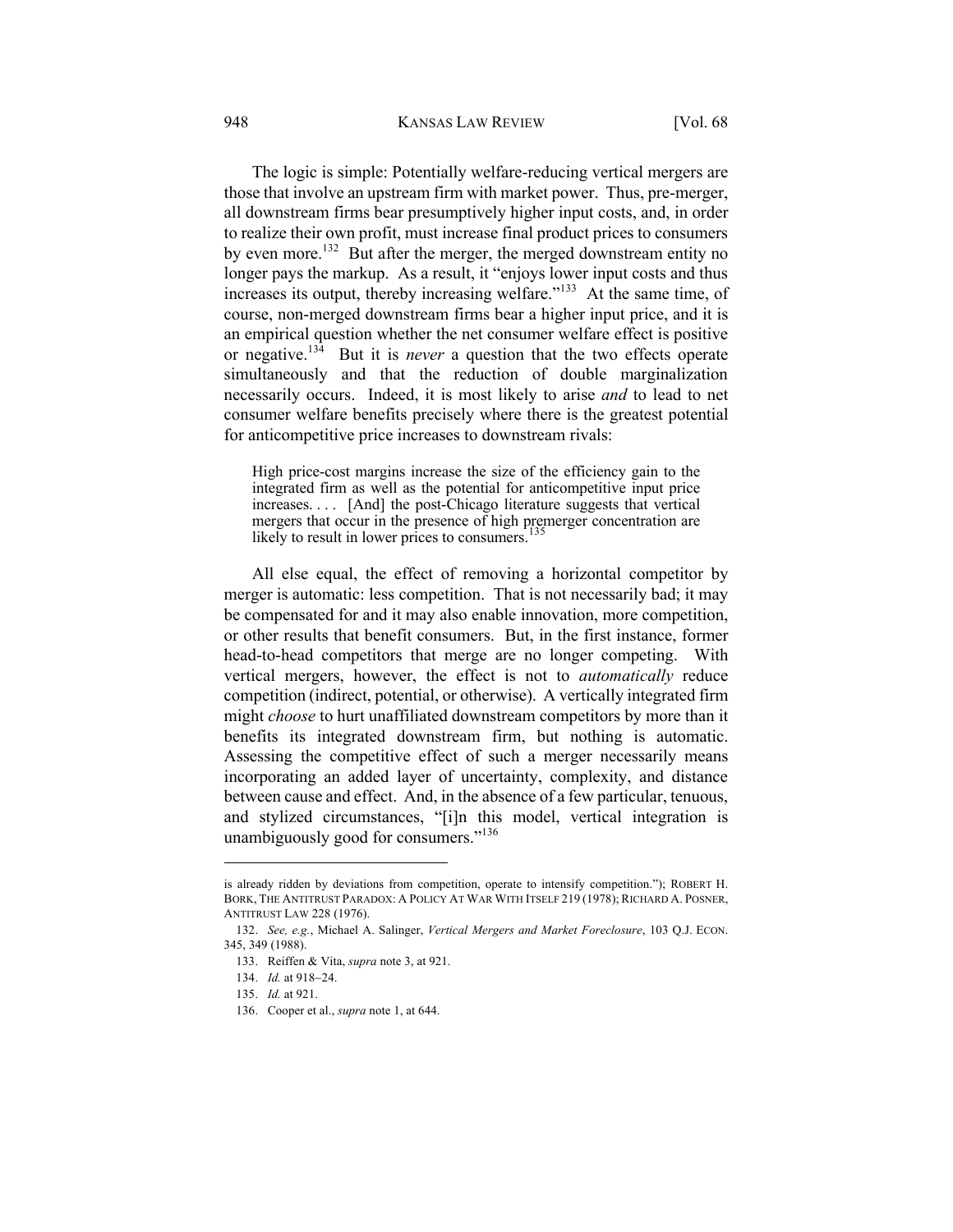In response, proponents of invigorated vertical merger enforcement argue in part that:

[T]he claim that vertical mergers are inherently unlikely to raise horizontal concerns fails to recognize that all theories of harm from vertical mergers posit a horizontal interaction that is the ultimate source of harm. Vertical mergers create an inherent exclusionary *incentive* as well as the *potential* for coordinated effects similar to those that occur in horizontal mergers.<sup>137</sup>

But this fails to resolve anything, and the "analogy with horizontal mergers is misleading."138 It is uncontroversial (and far from "[un]recognized") that "all theories of harm from vertical mergers posit a horizontal interaction that is the ultimate source of harm."<sup>139</sup> All this says is that there could be harm of the sort horizontal mergers might cause. But it does not acknowledge that the likelihood and extent of that harm are different in the vertical and horizontal contexts. Moreover, it does not note that the *mechanism* by which harm might arise is different and more complex in the vertical case. All in all, the probability of that outcome is lower in the case of a vertical merger where it is dependent on an additional step that may or may not arrive and that may or may not cause harm.

# *B. Empirical Evidence Continues to Support the Presumption That Vertical Mergers Are Procompetitive or Competitively Benign*

Critics of the "Chicago school orthodoxy" on vertical mergers pay special attention to "oligopoly" markets, $140$  contending that "[a] stronger overarching procompetitive presumption for vertical mergers does not make sense in oligopoly markets where vertical merger enforcement would be focused."<sup>141</sup> But, based on the empirical evidence, the critics are simply wrong that the evidence supports greater condemnation of vertical mergers, even in oligopoly markets. At best, the evidence from oligopoly

<sup>137.</sup> Baker et al., *supra* note 9, at 13 (emphasis added).

<sup>138.</sup> Reiffen & Vita, *supra* note 3, at 920.

<sup>139.</sup> Baker et al., *supra* note 9, at 13; *see also* Cooper et al., *supra* note 1, at 642–45 (assessing the vast majority of post-Chicago theories of vertical harm under the sub-heading "Softening horizontal competition").

<sup>140.</sup> *See* Baker et al., *supra* note 9, at 13 ("[T]reat[ing] vertical mergers more permissively than horizontal mergers, even in concentrated markets, . . . would be tantamount to presuming that vertical mergers benefit competition regardless of market structure. However, such a presumption is not warranted for vertical mergers in the oligopoly markets that typically prompt enforcement agency review."); FTC Hearing #5 Transcript, *supra* note 21, at 14–15 (statement of Steven Salop, Professor, Georgetown University Law Center); *see also* Cooper et al., *supra* note 1, at 642–48 (discussing such "post-Chicago" scholarship).

<sup>141.</sup> FTC Hearing #5 Presentation Slides, *supra* note 10, at 14.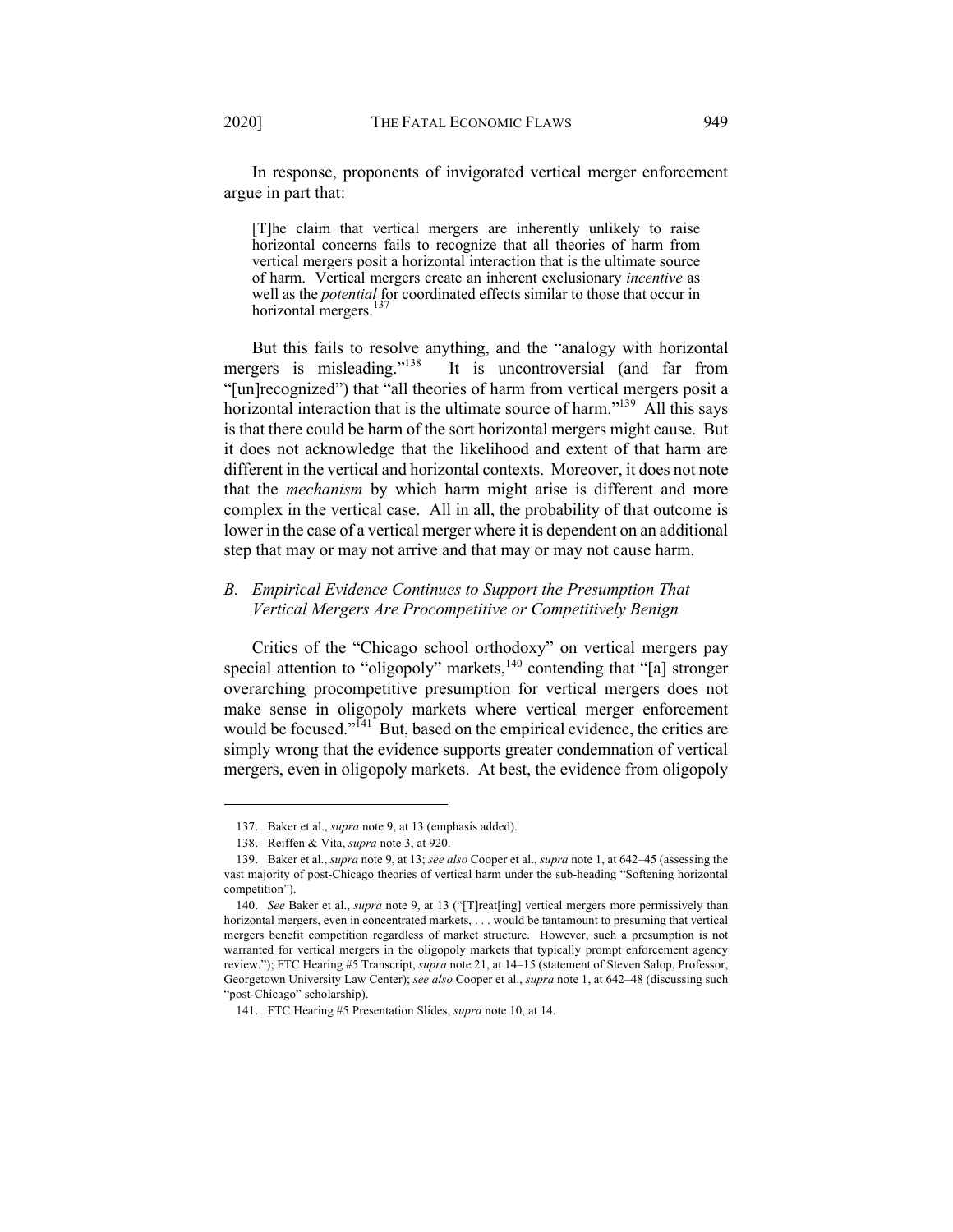markets is mixed. This suggests, not a rush to condemnation, but instead a need for further research. Particularly, before any new policies are based on such ambivalent (at best) evidence.

These criticisms either must ignore or dismiss the hundreds of econometric studies famously reviewed by Lafontaine and Slade.<sup>142</sup> Indeed, typically this longstanding work is criticized as irrelevant or insufficient.<sup>143</sup> But the reality is that these studies still constitute the overwhelming majority of the evidence we have; and many, if not most, of the studies are perfectly well done, even by modern standards.<sup>144</sup> The upshot of these studies, as Lafontaine and Slade put it, is that, "consistent with the large set of efficiency motives for vertical mergers that we have described so far, the evidence on the consequences of vertical mergers suggests that consumers mostly benefit from mergers that firms undertake voluntarily."<sup>145</sup>

Lafontaine, while acknowledging the limitations of some of the evidence used for these studies, recently reiterated the relevance of the studies to vertical mergers and restated the overall conclusions of the literature:

We were clear that some of the early empirical evidence is less than ideal, in terms of data and methods.

But we summarized by saying that the empirical literature reveals consistent evidence of efficiencies associated with the use of vertical restraints (when chosen by market participants) and, similarly, with vertical integration decisions.<sup>146</sup>

Slade also reiterated this same conclusion in June 2019 at the Organization for Economic Cooperation and Development, where she noted that, even in light of further studies, "[t]he empirical evidence leads

<sup>142.</sup> *See* Francine Lafontaine & Margaret Slade, *Vertical Integration and Firm Boundaries: The Evidence*, 45 J. ECON. LITERATURE 629 (2007); *see also* Cooper et al., *supra* note 1, at 648 n.25; Margaret E. Slade, *The Effects of Vertical Restraints: An Evidence Based Approach*, *in* REPORT: THE PROS AND CONS OF VERTICAL RESTRAINTS 12, 22 (2008) ("[Table 1 in this paper] indicates that voluntarily adopted restraints are associated with lower costs, greater consumption, higher stock returns, and better chances of survival.").

<sup>143.</sup> *See, e.g.*, FTC Hearing #5 Presentation Slides, *supra* note 10, at 25 (dismissing Lafontaine & Slade and attempting to adduce a few newer studies as contradictory and dispositive).

<sup>144.</sup> It is fair to point out that, indeed, many of the studies look at the effects of vertical restraints rather than vertical mergers per se. But such studies are, of course, instructive given that the theories of harm arising from vertical mergers arise from precisely the sorts of conduct at issue in these studies. If perfect alignment of facts were required, no economic theory or evidence would *ever* be relevant.

<sup>145.</sup> Lafontaine & Slade, *supra* note 142, at 663.

<sup>146.</sup> FTC Hearing #5 Presentation Slides, *supra* note 10, at 93 (slides by Francine Lafontaine, Professor, Michigan-Ross).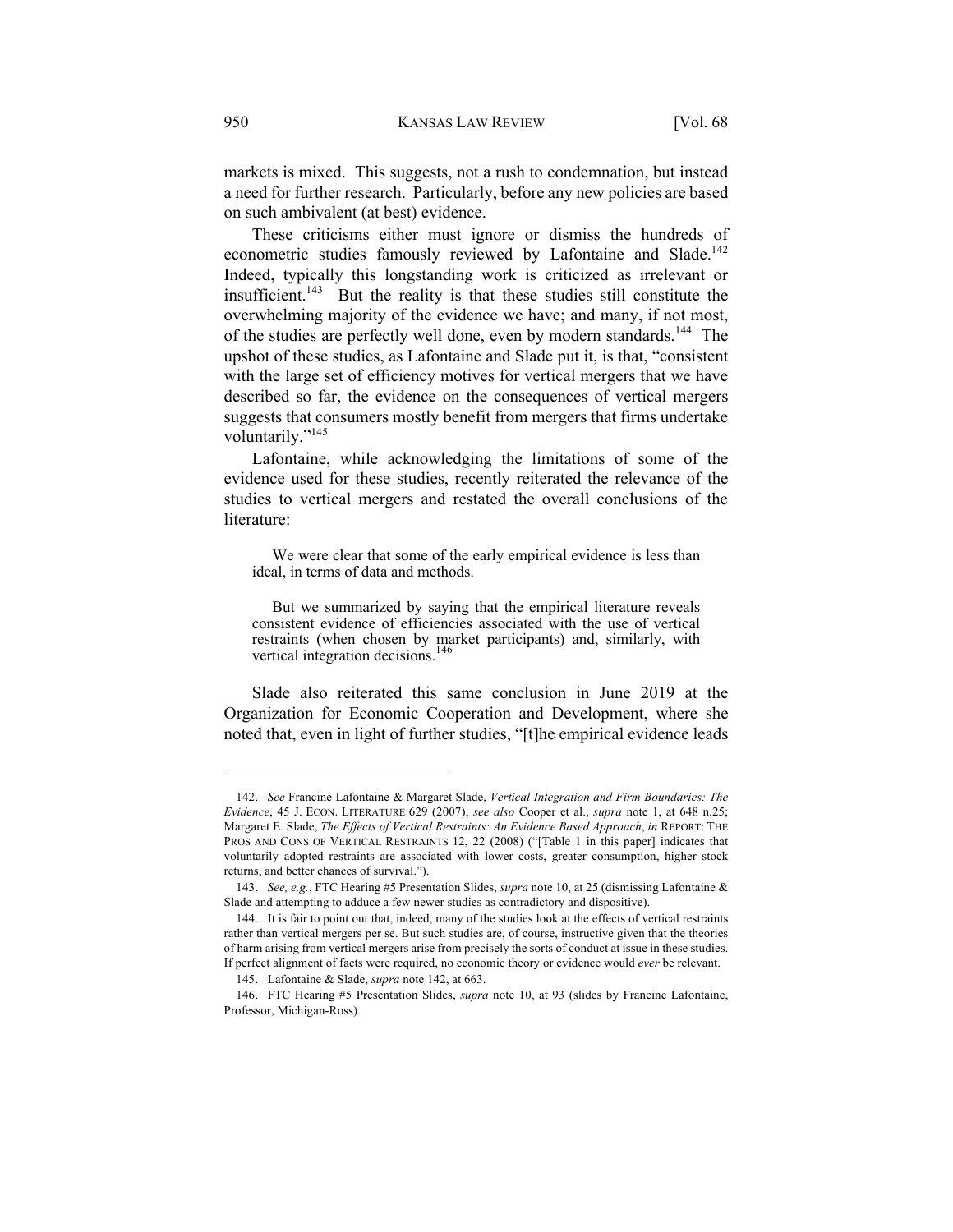one to conclude that most vertical mergers are efficient."<sup>147</sup> Moreover, Slade noted that forecasting likely effects from vertical mergers using more modern tools, like assessment of vertical upward pricing pressure, is a fraught and unreliable endeavor.<sup>148</sup> Regarding the AT&T-Time Warner merger, in particular, Slade remarks:

All of my comments are especially applicable to mergers in the technology, media, and telecom sectors. In particular those mergers usually involve many products both up and downstream, some of which might be susceptible to foreclosure and others which might not be. For example, before the contested merger between AT&T and Time Warner, Time Warner owned many content providers . . . each of which provided many products, and AT&T distributed video programming and had millions of direct to consumer relationships as well as high speed networks. Forecasting the effects of such a complex transaction using vGUPPIs and EDM alone would be subject to many type 1 and 2 errors. Furthermore, the US Justice Department focused on the merged firm's increased bargaining leverage, and vGUPPIs do not incorporate bargaining between up and downstream firms.<sup>149</sup>

In response, critics point to many newer studies, claiming these studies demonstrate harm from vertical mergers: "Surveys of earlier economic studies, relied upon by commenters who propose a procompetitive presumption, reference studies of vertical mergers in which the researchers sometimes identified competitive harm and sometimes did not. However, recent empirical work using the most advanced empirical toolkit often finds evidence of anticompetitive effects."<sup>150</sup>

The implication is that the balance of evidence taken from these studies tips the scales against a presumption of benefits from vertical mergers. Yet the newer literature is no different than the old in finding widely procompetitive results overall, intermixed with relatively few seemingly harmful results. As scholars at the Global Antitrust Institute at George Mason Law School have noted in a thorough canvassing of the more recent literature:

In sum, these papers from 2009-2018 continue to support the conclusions from Lafontaine & Slade (2007) and Cooper *et al.* (2005) that consumers mostly benefit from vertical integration. While vertical integration can certainly foreclose rivals in theory, there is only limited

<sup>147.</sup> Margaret E. Slade*, Vertical Integration and Mergers: Empirical Evidence and Evaluation Methods*, Prepared for the Panel on Vertical Mergers in the Technology, Media, and Telecom Sectors, OECD Competition Committee Meeting, ORG. FOR ECON. COOPERATION & DEV. 9 (June 7, 2019), https://one.oecd.org/document/DAF/COMP/WD(2019)68/en/pdf [https://perma.cc/CEB5-Q7QJ].

<sup>148.</sup> *Id.* at 9–13.

<sup>149.</sup> *Id.* at 13.

<sup>150.</sup> Baker et al., *supra* note 9, at 14.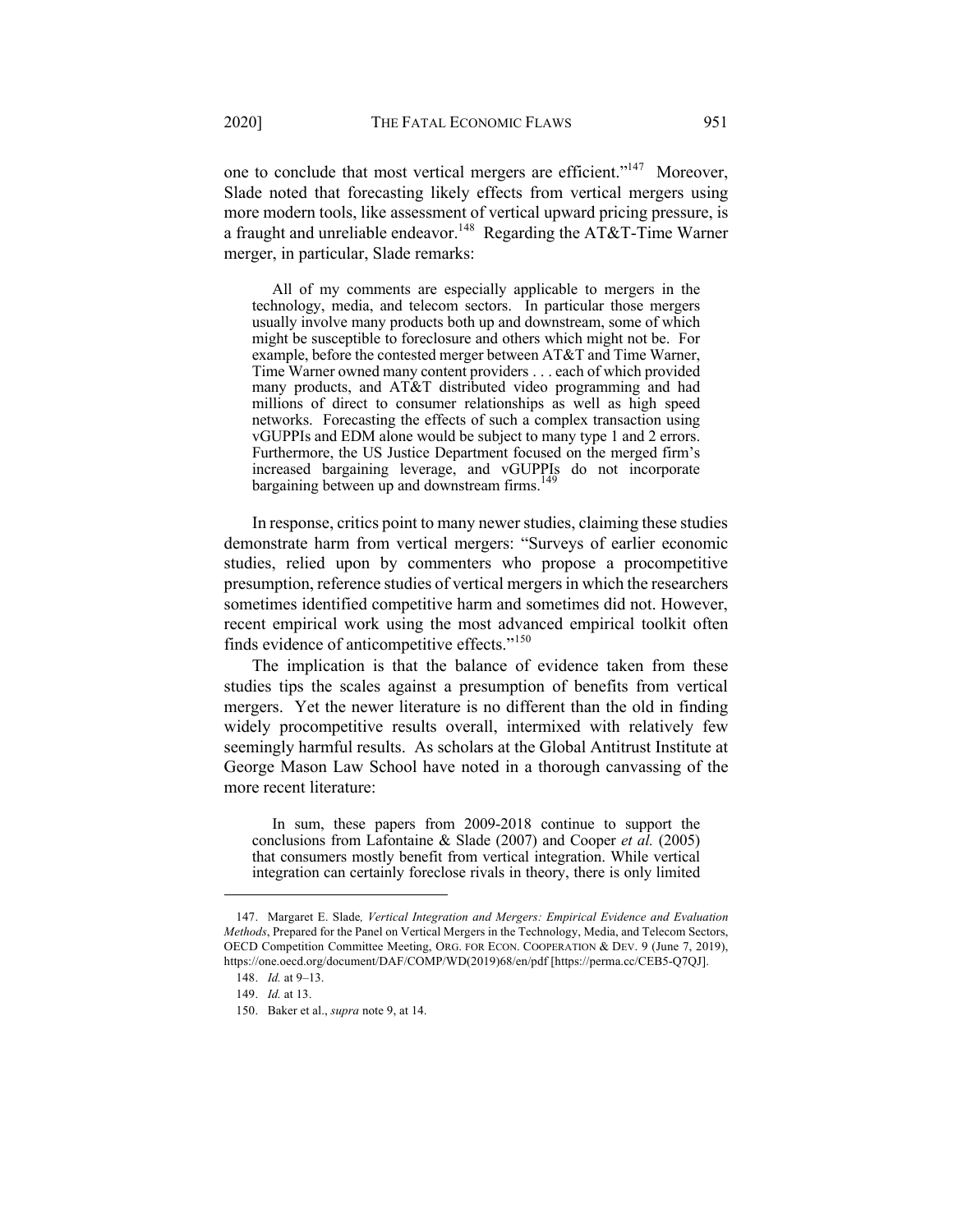empirical evidence supporting that finding in real markets.<sup>151</sup>

Below, we briefly review the actual results of several of these recent studies, including, in particular, studies that were referenced at the recent FTC Hearings to support claims that the "econometric evidence does not support a stronger procompetitive presumption."<sup>152</sup>

## 1. Luco and Marshall

Fernando Luco and Guillermo Marshall examined Coca-Cola and PepsiCo acquisitions of some of their downstream bottlers.<sup>153</sup> At the time, Dr Pepper Snapple Group "remained independent in selling inputs to bottlers."154 Bottlers, even those that were vertically integrated with one of their upstream suppliers, purchased inputs from competing upstream suppliers.<sup>155</sup> Based on their statistical analysis, the authors concluded that vertical integration in the carbonated-beverage industry was associated with price increases for Dr Pepper Snapple Group products and price decreases for both Coca-Cola and PepsiCo products bottled by vertically integrated bottlers.<sup>156</sup> However, the market share of the products associated with higher prices was no more than two percent. Thus, the authors conclude: "vertical integration did not have a significant effect on quantity-weighted prices when considering the full set of products . . . . "<sup>157</sup>

It could be argued that certain members of "targeted customer" markets experienced harm from the vertical merger. Salop provides an example of 7-Up and Dr Pepper consumers, which raises the question: what is the relevant market?<sup>158</sup> For example, 7-Up is likely a close substitute for Sprite (Coca-Cola) and Sierra Mist (PepsiCo), and Dr Pepper is likely a close substitute for Pibb Xtra (formerly Mr. Pibb, a Coca-Cola product). In the face of consumer substitution, it is not clear whether the

<sup>151.</sup> Glob. Antitrust Inst., Antonin Scalia Law Sch., Comment Submitted in the Federal Trade Commission's Hearings on Competition and Consumer Protection in the 21st Century, Vertical Mergers (Sept. 6, 2018), https://gai.gmu.edu/wp-content/uploads/sites/27/2018/09/GAI-Comment-on -Vertical-Mergers.pdf [https://perma.cc/DZ5G-PZXB].

<sup>152.</sup> FTC Hearing #5 Presentation Slides, *supra* note 10, at 25. For a more comprehensive assessment of the recent empirical scholarship (finding the same overall results that we do), *see id.* 

<sup>153.</sup> Fernando Luco & Guillermo Marshall, *Vertical Integration With Multiproduct Firms: When Eliminating Double Marginalization May Hurt Consumers* 1, 2 (Jan. 15, 2018), https://papers.ssrn.com/sol3/papers.cfm?abstract\_id=3110038 [https://perma.cc/EWG3-YYFE].

<sup>154.</sup> *Id.* at 3.

<sup>155.</sup> *Id.* at 3-4.

<sup>156.</sup> *Id.* at 4.

<sup>157.</sup> *Id.* at 22.

<sup>158.</sup> FTC Hearing #5 Transcript, *supra* note 21, at 34–35 (statement of Steven Salop, Professor, Georgetown University Law Center).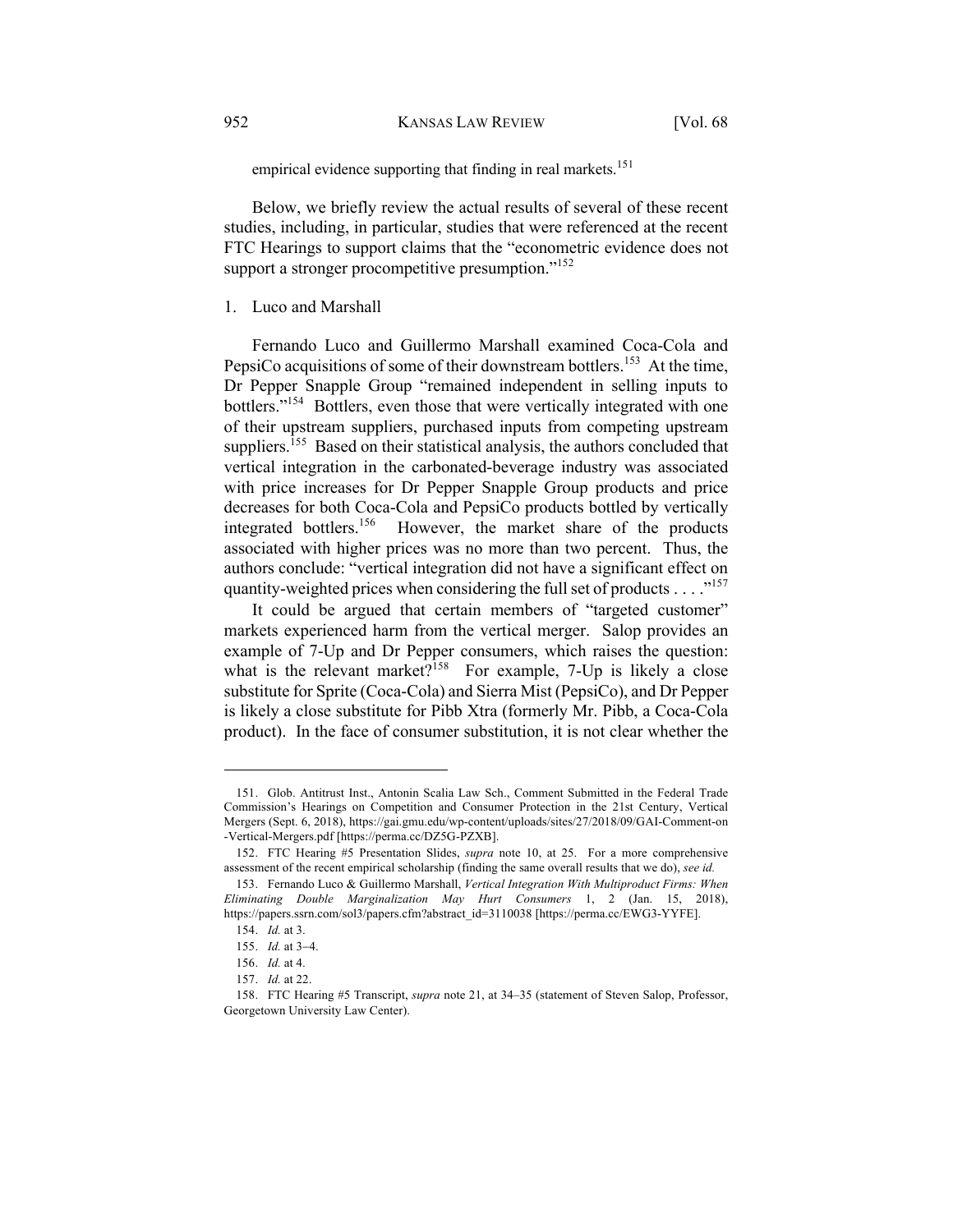relevant consumers experienced any measurable harm, even in the face of the estimated price increases.

The paper in fact demonstrates that vertical integration did not create harm in the cases studied. The price of Coke and Pepsi went down and the cost to some rivals increased,<sup>159</sup> but, overall, the effect on consumers was either an efficiency *gain* or no change.<sup>160</sup> As Francine Lafontaine noted, "in total, [Coke and Pepsi] consumers were better off given who was consuming how much of what."<sup>161</sup>

## 2. Hastings and Gilbert

Justine Hastings and Richard Gilbert concluded that vertical integration is associated with statistically significant higher wholesale gasoline prices.<sup>162</sup> Using data from 1996 to 1998, their study examined the wholesale prices charged by a vertically integrated refiner/retailer and found the firm charged higher wholesale prices in cities where its retail outlets competed more with independent gas stations.<sup>163</sup> Hastings and Gilbert concluded that their observations are consistent with a theory of raising rivals' costs.<sup>164</sup>

In subsequent research, Christopher Taylor, Nicolas Kreisle, and Paul Zimmerman examined retail gasoline prices following the 1997 acquisition of an independent gasoline retailer by a vertically integrated refiner/retailer.<sup>165</sup> They estimated the merger was associated with a price increase of 0.4 to 1.0 cent per gallon—about one percent or less—and was economically insignificant.<sup>166</sup> These results were at odds with Hastings' earlier review of the same merger which concluded that the replacement of independent retailers with branded vertically integrated retailers would result in higher prices.<sup>167</sup>

To explain the conflicting results between Hastings and Taylor et al., Hastings highlighted the challenges of evaluating vertical mergers with

<sup>159.</sup> *Id.* at 88 (statement of Francine Lafontaine, Professor, Michigan Ross).

<sup>160.</sup> *Id.*

<sup>161.</sup> *Id.* at 88–89.

<sup>162.</sup> Justine S. Hastings & Richard J. Gilbert, *Market Power, Vertical Integration and the Wholesale Price of Gasoline*, 53 J. INDUS. ECON. 469, 490 (2005).

<sup>163.</sup> *Id.* at 473-74.

<sup>164.</sup> *Id.* at 490.

<sup>165.</sup> Christopher T. Taylor, Nicolas M. Kreisle & Paul R. Zimmerman, *Vertical Relationships and Competition in Retail Gasoline Markets: Empirical Evidence from Contract Changes in Southern California: Comment*, 100 AM. ECON. REV. 1269, 1269 (2010).

<sup>166.</sup> *Id.* at 1272–76.

<sup>167</sup>*. Id.* at 1269 (comparing study results with results from Justine Hastings, *Vertical Relationships and Competition in Retail Gasoline Markets: Empirical Evidence from Contract Changes in Southern California*, 94 AM. ECON. REV. 317 (2004)).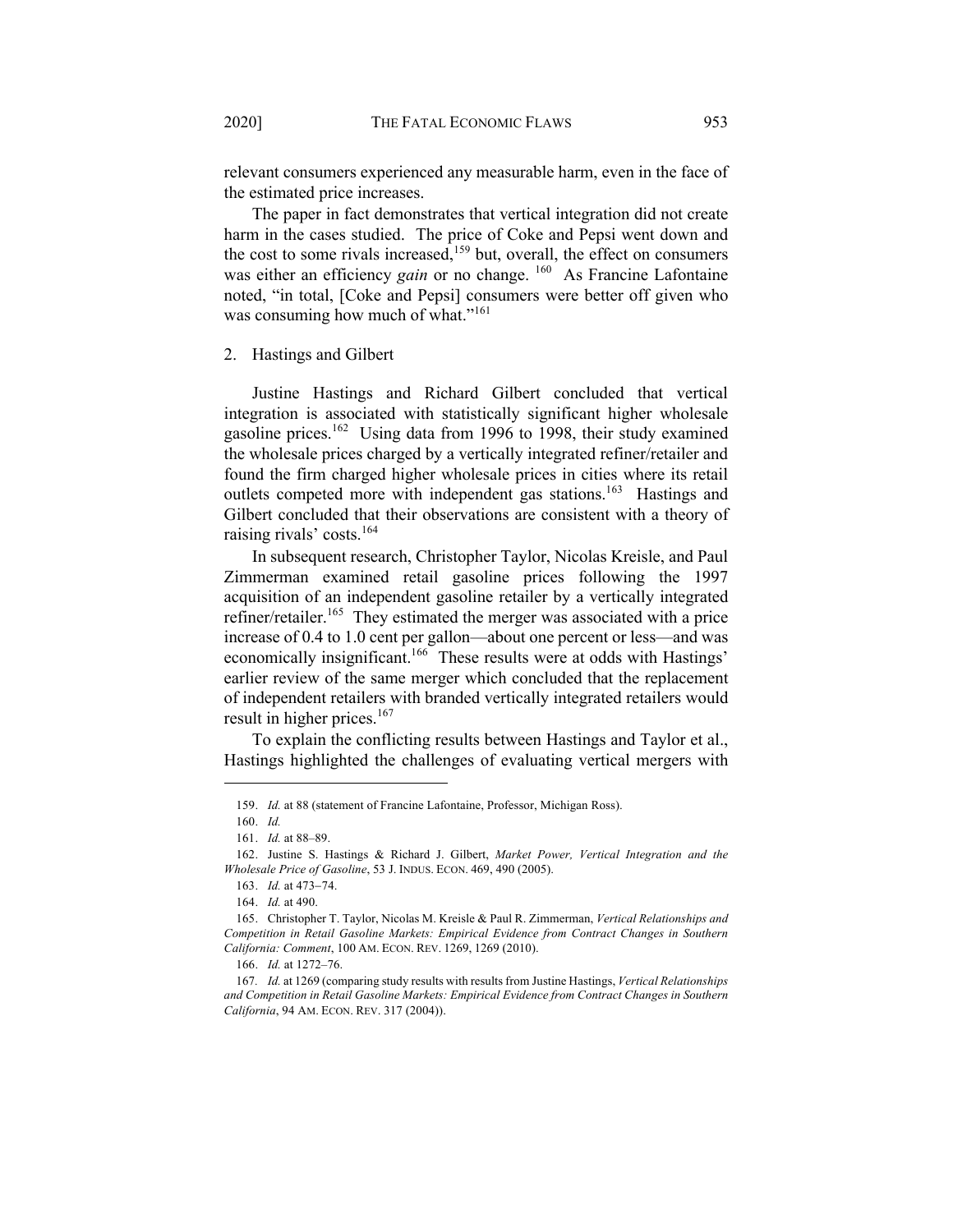incomplete data or using different sets of data—even seemingly similar data can yield wildly different results.<sup>168</sup> Because of the wide range of reported results and their sensitivity to the data used, caution should be exercised before inferring any general conclusions from this line of research.

Other commonly cited studies—referenced for the proposition that the more recent evidence on vertical mergers shows a greater likelihood of harm—fare no better.

## 3. Crawford et al.

Gregory Crawford, Robin Lee, Michael Whinston, and Ali Yurukoglu examined vertical mergers between cable multichannel video programming distributors (MVPDs) and regional sports networks (RSNs).169 Margaret Slade characterizes the findings of the paper as mixed because vertical integration can be associated with both beneficial and harmful effects.<sup>170</sup> And, in a purely semantic sense, that is an accurate characterization. But the overall results in Crawford et al. overwhelmingly found procompetitive consumer welfare effects:

In counterfactual simulations that enforce program access rules, we find that vertical integration leads to significant gains in both consumer and aggregate welfare. . . . Averaging results across channels, we find that integration of a *single* RSN with effective program access rules in place would reduce average cable prices by 1.2% (\$0.67) per subscriber per month in markets served by the RSN, and increase overall carriage of the RSN by 9.4%. *Combined, these effects would yield, on average, a \$0.43 increase in total welfare per household from all television services, representing approximately 17% of the average consumer willingness to pay for a single RSN. We also predict that consumer welfare would increase*.

. . . .

*On net, we find that the overall effect of vertical integration in the absence of effective program access rules—allowing for both efficiency and foreclosure incentives—is to increase consumer and total welfare on average, resulting in (statistically significant) gains* of approximately \$0.38–0.39 per household per month, representing 15–16% of the

<sup>168.</sup> Justine S. Hastings, *Vertical Relationships and Competition in Retail Gasoline Markets: Empirical Evidence from Contract Changes in Southern California: Reply*, 100 AM. ECON.REV. 1277, 1277–78 (2010).

<sup>169.</sup> Gregory S. Crawford et al., *The Welfare Effects of Vertical Integration in Multichannel Television Markets*, 86 ECONOMETRICA 891, 892 (2018).

<sup>170.</sup> Slade, *supra*, note 147, at 6.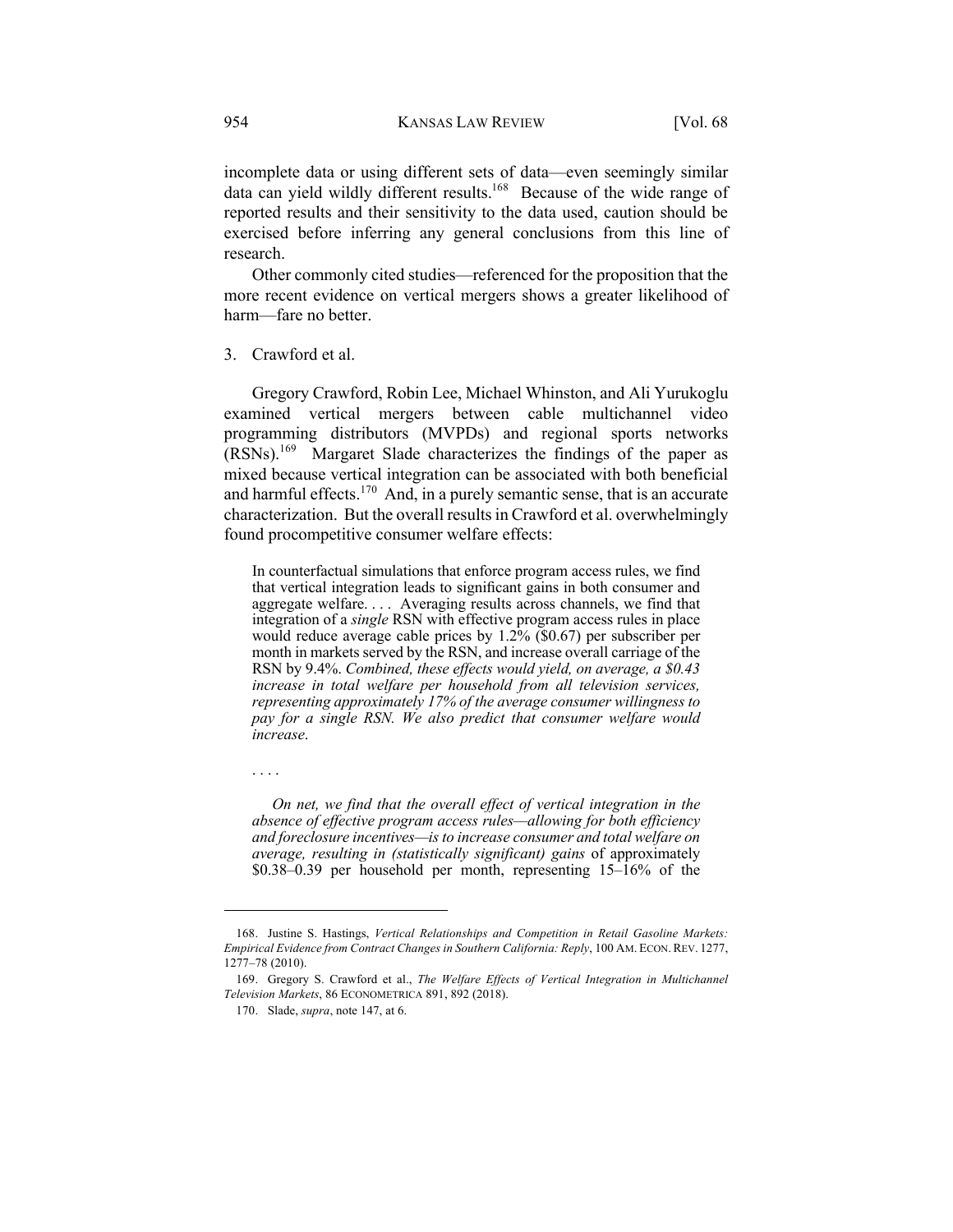average consumer willingness to pay for an RSN.  $\dots$ <sup>171</sup>

Their results are sensitive to the presence of program access rules. $172$ These rules ensure that non-integrated rival distributors have access to content from an integrated provider.<sup>173</sup> Crawford et al. concluded that the absence of enforced program access rules reduce some of the consumer welfare benefits.<sup>174</sup>

Nevertheless, the implications of this well-designed and carefully executed study are clear. Indeed, here is how Harvard economist, Robin Lee, one of the study's authors, recently characterized the results:

[O]ur key findings are that, on average, across channels and simulations, there is a net consumer welfare gain from integration. Don't get me wrong, there are significant foreclosure effects, and rival distributors are harmed, but these negative effects are oftentimes offset by sizeable efficiency gains. Of course, this is an average. It masks considerable heterogeneity. When complete exclusion occurs, which happens both in our simulations and in the data some of the times, consumer welfare is actually harmed.<sup>175</sup>

Two things are particularly notable about the findings of this paper. First, the paper properly offers the caveat—notably missing from Salop's and others' overly-confident assertions regarding vertical merger welfare effects—that its results do not include possible dynamic effects.<sup>176</sup> In particular, the authors note that their model cannot account for investment decisions made by MVPDs or RSNs in the face of increased vertical integration.<sup>177</sup>

Any conclusion regarding the consumer welfare effects from vertical integration is unreliable as a policy guide if it does not consider, for example, the corresponding investment effects arising from the new

<sup>171.</sup> Crawford et al., *supra* note 169, at 893–94 (emphasis added).

<sup>172.</sup> *Id*. at 893.

<sup>173.</sup> *Id.* 

<sup>174.</sup> *Id.*

<sup>175</sup>*.* Fed. Trade Comm'n*, Hearings on Competition and Consumer Protection in the 21st Century; FTC Hearing #3: Multi-Sided Platforms, Labor Markets, and Potential Competition*, Transcript, at 101 (Oct. 17, 2018) (statement of Robin Lee, Professor, Harvard University), https://www.ftc.gov /system/files/documents/public\_events/1413712/ftc\_hearings\_session\_3\_transcript\_day\_3\_10-17-18 \_1.pdf [https://perma.cc/2QMU-Y5ZB] [hereinafter FTC Hearing #3 Transcript] (emphasis added).

<sup>176.</sup> *See* Crawford et al., *supra* note 169, at 894.

<sup>177.</sup> *Id.* ("Despite the richness of our empirical model, the effects that we document are only partial. Most importantly, our model and analysis do not allow vertical integration to influence investments made by RSNs and MVPDs (both those that integrate and their rivals). As emphasized in the literature on investment effects of vertical integration . . . the direction of these effects on consumer and aggregate surplus are ambiguous a priori (and remain an important topic for future research)." (internal citations omitted)).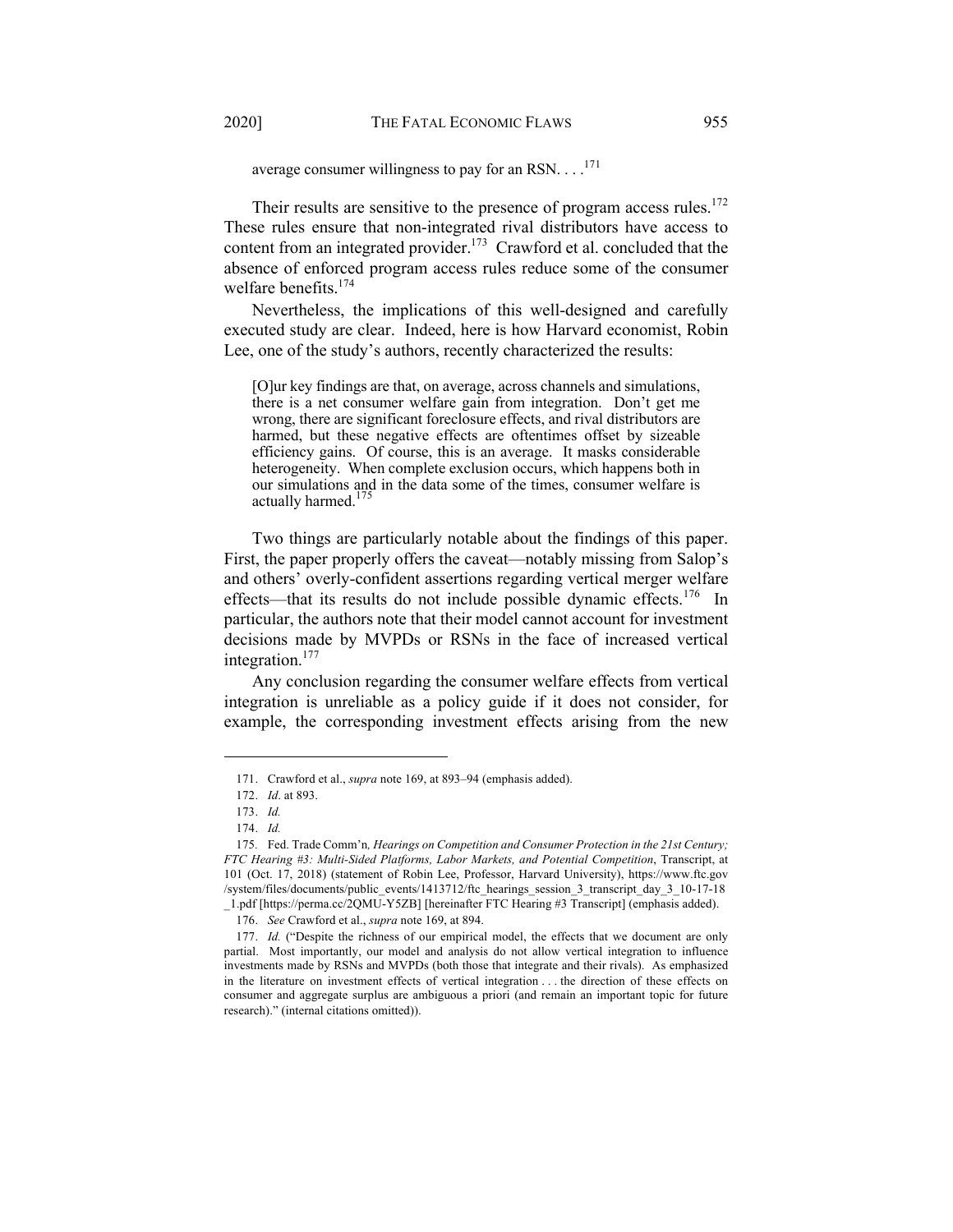corporate structure. Oftentimes, this is precisely *why* such transactions take place: not (solely) to avoid double marginalization and thus to offer outputs at lower prices, but to better coordinate R&D at different levels of production in order to improve the return on (and increase the level of) investments (for example).

Second, although the results hold overall, it is clear that the presence of statutory program access rules affects the magnitude of the positive effects from integration. This highlights the importance of evaluating the broad institutional environment for assessing competitive effects and the difficulty of drafting broadly applicable guidelines. Every situation is different (not only because of differing legal environments, of course); the reasons and justifications for, and implementations of, vertical integration are complex and widely divergent. In short, the vast heterogeneity of circumstances, even within a single industry, ensures that predicting the welfare effects of a merger based on possibility theorems is a fool's errand.

#### 4. Suzuki

Ayako Suzuki reviewed the vertical merger between Time Warner and Turner Broadcasting in order to analyze programming and distribution in the cable television market.<sup>178</sup> The paper examined the merger's effects on foreclosure, per-channel prices, basic bundle product mix, and basic bundle penetration.<sup>179</sup> The authors found foreclosure following the merger in Time Warner markets for those rival channels that were not integrated with any cable distributors.<sup>180</sup> After the merger, two independent After the merger, two independent channels, the Disney Channel and the Fox News Channel, were foreclosed from Time Warner markets.<sup>181</sup> They note that prior to the merger, two Turner channels (TBS and TCM) were foreclosed by Time Warner, but the foreclosure was ended after the merger: "Turner suffered from the low market shares of TBS and TCM in Time Warner markets, therefore it integrated itself with Time Warner in order to recover their market shares."<sup>182</sup>

Suzuki concluded that per-channel prices decreased more in Time Warner markets than they would have in the absence of the merger.<sup>183</sup> The paper suggests transaction cost efficiencies lowered the implicit cost to the

<sup>178.</sup> Ayako Suzuki, *Market Foreclosure and Vertical Merger: A Case Study of the Vertical Merger Between Turner Broadcasting and Time Warner*, 27 INT'L J. INDUS. ORG. 532, 532 (2009).

<sup>179.</sup> *Id.* at 532–33.

<sup>180.</sup> *Id.* at 532.

<sup>181.</sup> *Id.* at 541.

<sup>182.</sup> *Id.* at 542.

<sup>183.</sup> *Id.*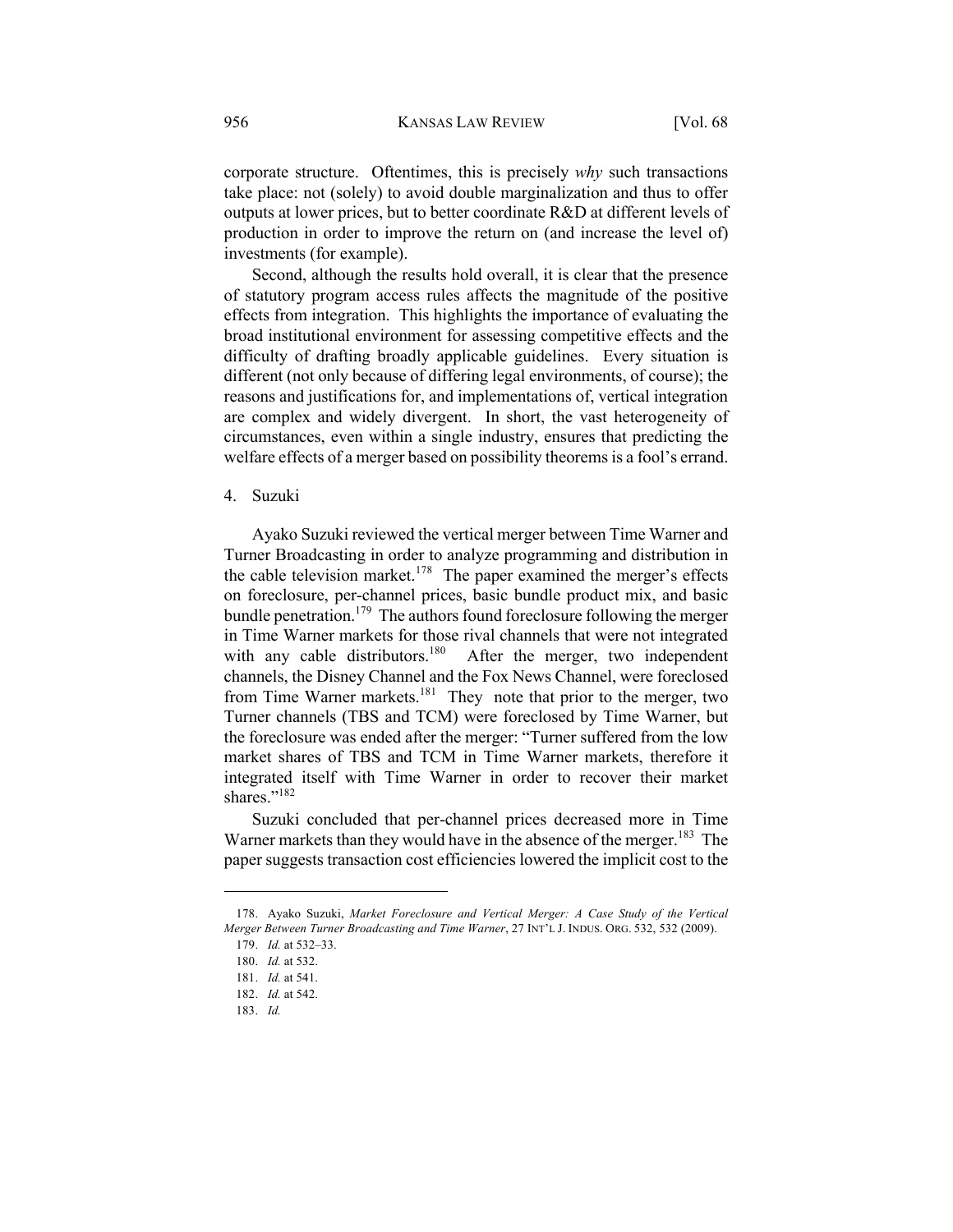distributor of the channels, causing input prices to shift downward, resulting in reduced cable price to consumers.<sup>184</sup>

Crawford et al. described the limitations of Suzuki's approach, noting that the studies cannot "separate efficiency from foreclosure incentives" and, more importantly, they cannot "provide estimates of overall welfare effects."<sup>185</sup> Crawford et al. also noted that "reduced carriage of rival nonintegrated channels could reflect either foreclosure effects or the impact of efficient increases in carriage of integrated channels when channels are substitutes."<sup>186</sup> What we do know is that, as an empirical matter, the clear weight of the evidence supports an overall presumption that such mergers are generally beneficial for consumers.

# *C. The AT&T/Time Warner Merger Enforcement Does Not Support the Adoption of Heightened Burdens on Vertical Mergers*

At the FTC Hearings, Salop pointed to the DOJ's case in its challenge of the AT&T/Time Warner merger<sup>187</sup>—then pending before the D.C. Circuit Court of Appeals, which has since upheld the district court's ruling in favor of the merging parties.<sup>188</sup> The Court of Appeals even upheld District Court Judge Leon's overall approach to the case (despite his finding in favor of the merging parties), as a model for how vertical mergers should be assessed—claiming, in particular, that the approach was the same as that generally applied in the horizontal context.<sup>189</sup>

There is, in fact, no objection to the claim that evaluation of vertical mergers should follow a familiar rule of reason approach. But this does not mean that the application of presumptions or the extent and quality of sufficient evidence should be identical in every case. The rule of reason is perfectly consistent with the adoption of presumptions of legality where we know with confidence that the asserted theories of harm are unlikely

<sup>184.</sup> *Id.*

<sup>185.</sup> Crawford et al., *supra* note 169, at 894.

<sup>186.</sup> *Id.*

<sup>187.</sup> FTC Hearing #5 Presentation Slides, *supra* note 10, at 32.

<sup>188.</sup> United States v. AT&T, Inc. (*AT&T-Time Warner*), 916 F.3d 1029, 1047 (D.C. Cir. 2019) (affirming the district court ruling in United States v. AT&T Inc., 310 F. Supp. 3d 161, 165 (D.D.C. 2018)).

<sup>189.</sup> *AT&T-Time Warner*, 916 F.3d at 1032; *see also* FTC Hearing #5 Transcript, *supra* note 21, at 31 ("That is the way Judge Leon wrote it in AT&T-Time Warner; that is the way DOJ argued it in AT&T-Time Warner. And I think an important point here is that the standard of proof builds in a greater concern with false negatives than with false positives. That is what the Clayton Act is all about, incipiency in the Clayton Act. So that is another reason why . . . I think the vertical merger law should follow horizontal merger law, and I personally hope or expect that the D.C. Circuit is going to come out that way in AT&T-Time Warner.").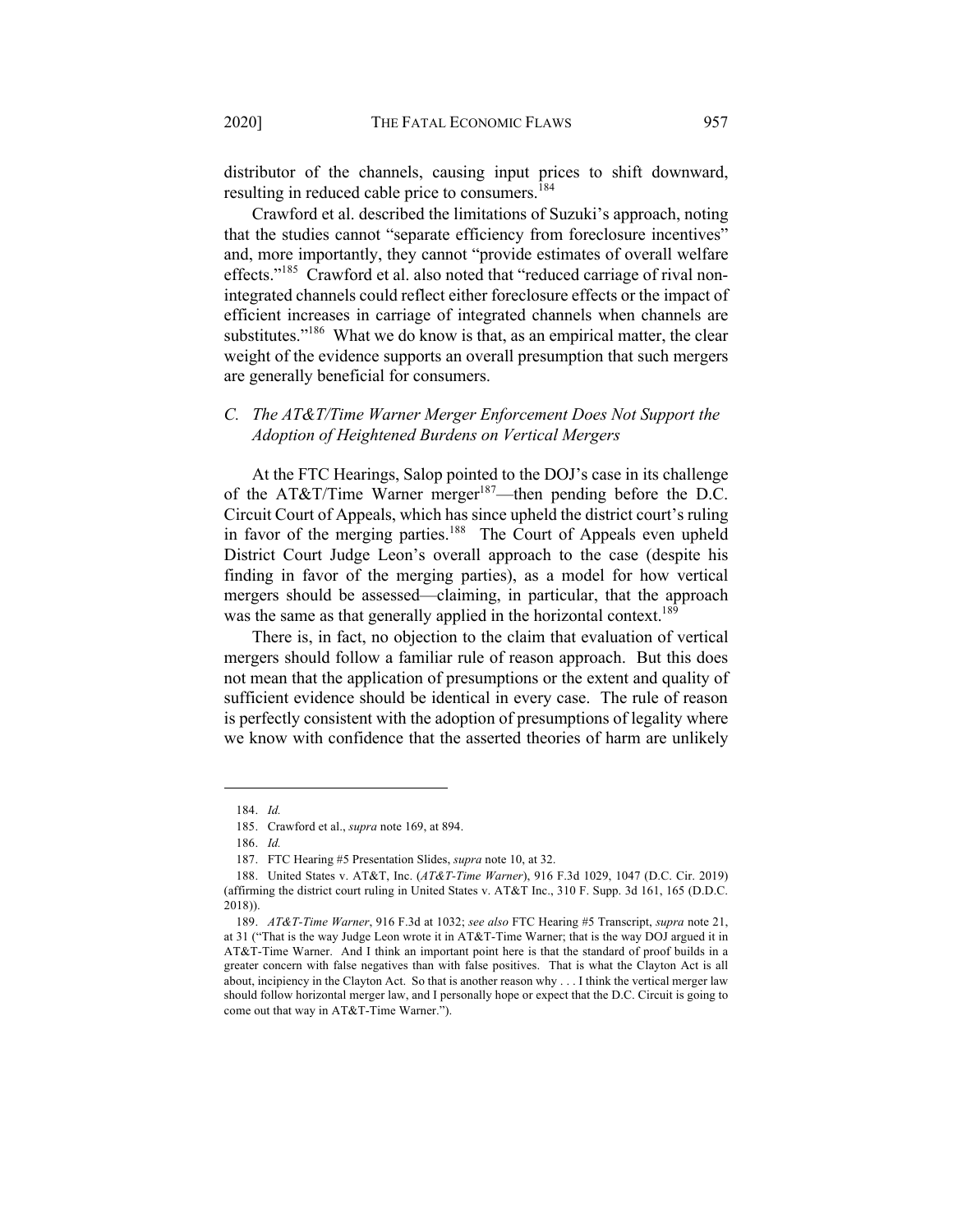to pan out—this is just the inverse of the adoption of the per se standard.<sup>190</sup>

With respect to a desire that vertical mergers be evaluated under the standard rule of reason, there is no need to change the non-horizontal merger guidelines.<sup>191</sup> In their current form, they do not apply a presumption that the identified potential harms from vertical mergers are any less problematic than those arising from horizontal mergers. Neither do they recommend adoption of a more lax or different procedure for vertical merger analysis.<sup>192</sup> Notably, while the recent proposed draft Joint Vertical Merger Guidelines—which would update the 1984 Guidelines state explicitly that "[t]he principles and analytical frameworks used to assess horizontal mergers apply to vertical mergers,"<sup>193</sup> the 1984 Guidelines also make repeated reference to the applicability of analytical standards from the Horizontal Merger Guidelines.<sup>194</sup>

Nevertheless, the notion that *AT&T/Time Warner* shows the government pursuing a rule of reason case in the vertical merger context exactly as it would in a horizontal context—is manifestly incorrect. In fact, any changes to the guidelines based on the DOJ's case and the court's process in *AT&T/Time Warner* would actually move them *away* from where Salop (and others) want them to go.

To begin with, the government conceded efficiencies in the case from the outset, rather than relying on the defendants to produce evidence of countervailing efficiencies following the government's prima facie case as in a typical horizontal merger challenge.<sup>195</sup> In effect, the government began with the presumption that the merger was procompetitive; and then offered what amounts to its *own* rebuttal that the inefficiencies *outweighed* the presumed efficiencies in making its initial case: effectively, that is, an

<sup>190.</sup> *See generally* Alan J. Meese, *Price Theory, Competition, and the Rule of Reason*, 2003 U. ILL. L. REV. 77 (2003).

<sup>191.</sup> NON-HORIZONTAL MERGER GUIDELINES, *supra* note 26, § 4.

<sup>192.</sup> *Id.* § 4.13 ("[T]he Department will evaluate mergers that raise either type of potential competition concern under a single structural analysis analogous to that applied to horizontal [sic] mergers."). The 1984 Guidelines do, as a prefatory matter, adopt a stance seemingly less concerned about vertical mergers. But the Guidelines themselves focus on the possible problems arising from vertical mergers and do not assume that any of the problems identified are inherently less serious or problematic than those arising from horizontal mergers. *See id.* § 4.

<sup>193.</sup> DRAFT JOINT VERTICAL MERGER GUIDELINES, *supra* note 15, § 1.

<sup>194.</sup> *See, e.g.*, NON-HORIZONTAL MERGER GUIDELINES, *supra* note 26, § 4.13 ("[T]he Department will evaluate mergers that raise either type of potential competition concern under a single structural analysis analogous to that applied to horizontal mergers.").

<sup>195.</sup> *See* United States v. AT&T Inc., 310 F. Supp. 3d 161, 194 (D.D.C. 2018) ("The Government concedes that the challenged merger, like most vertical mergers, will result in significant benefits to customers of the merged company.").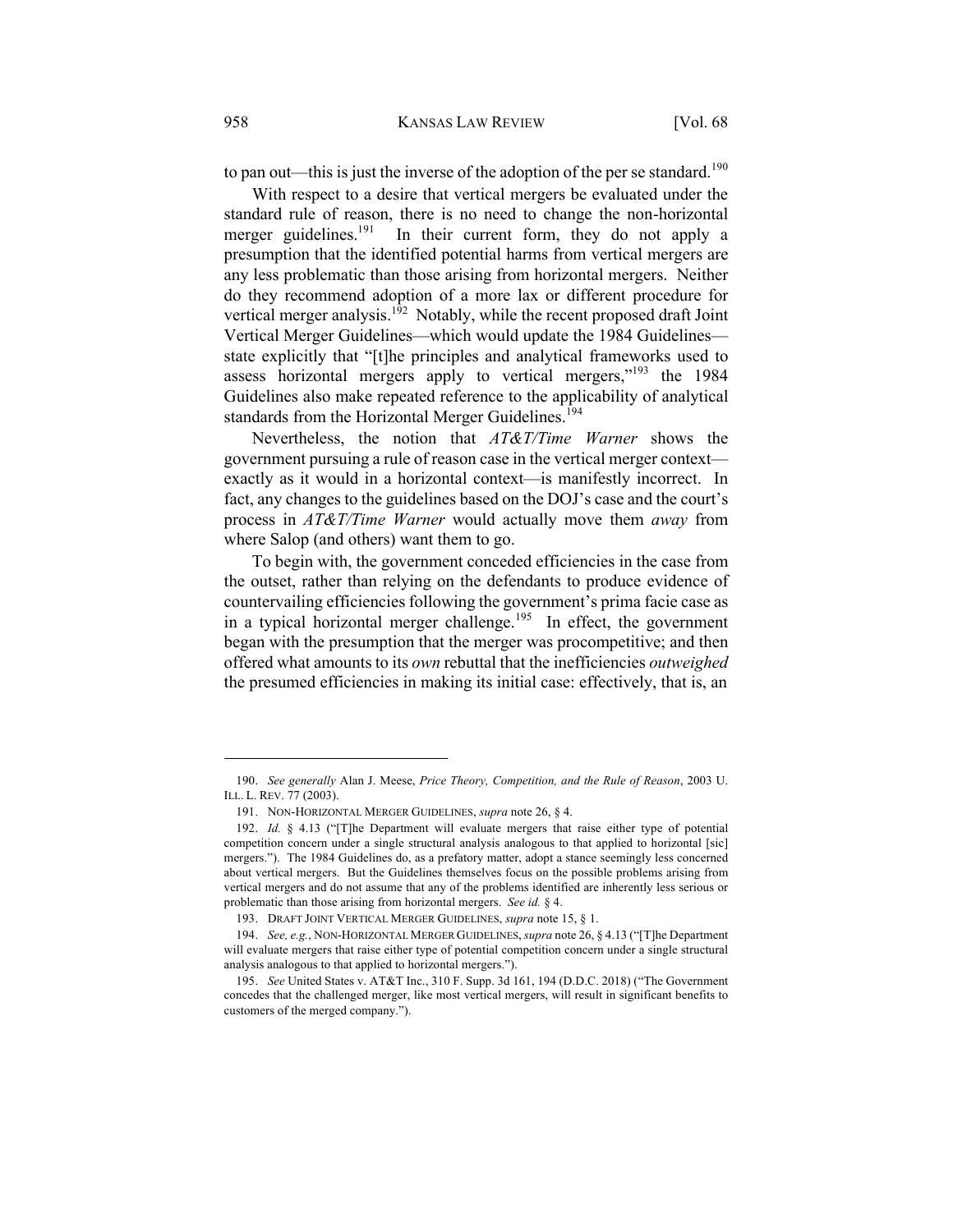*in*efficiencies argument. As the court put it:

To sum up, the Court accepts that vertical mergers "are not invariably innocuous," but instead can generate competitive harm "[i]n certain circumstances." The case at hand therefore turns on whether, notwithstanding the proposed merger's conceded procompetitive effects, the Government has met its burden of proof of establishing, through "case-specific evidence," that the merger of AT&T and Time Warner, at this time and in this remarkably dynamic industry, is likely to substantially lessen competition in the manner it predicts. Unfortunately for the Government,  $\dots$  it did not meet its burden.<sup>196</sup>

The D.C. Circuit, in reviewing the district court decision, both recognized the district court's acceptance of presumed efficiencies and ruled specifically that this was not an error:

[T]he district court viewed the outcome of the litigation to "turn[] on whether, notwithstanding the proposed merger's conceded procompetitive effects, the Government has met its burden of establishing, through 'case-specific evidence,' that the merger of AT&T and Time Warner, at this time and in this remarkably dynamic industry, is likely to substantially lessen competition in the manner it predicts."

Several amici urge this court to speak definitively on the proper legal standard for evaluating vertical mergers . . . . But there is no need to opine on the proper legal standards for evaluating vertical mergers because, on appeal, neither party challenges the legal standards the district court applied, and no error is apparent in the district court's choices  $\ldots$ .<sup>197</sup>

Neither Judge Leon, the DOJ, nor even the D.C. Circuit adopted Salop's preferred approach to vertical mergers. Indeed, the D.C. Circuit said:

[T]he district court found that the quantitative model as presented through Professor Shapiro's opinion testimony did not provide an adequate basis to conclude that the merger will lead to "*any*" raised costs for distributors or consumers, "much less consumer harms that outweigh the conceded \$350 million in annual cost savings to AT&T's customers."

It is true that the district court misstated that the government had not proven that any price increases would "outweigh the conceded \$350 million in annual cost saving to AT&T's customers."... The \$352

. . . .

<sup>196.</sup> *Id.* (citations omitted).

<sup>197.</sup> *AT&T-Time Warner*, 916 F.3d 1029, 1037 (D.C. Cir. 2019) (quoting *AT&T*, 310 F. Supp. 3d at 194) (citations omitted).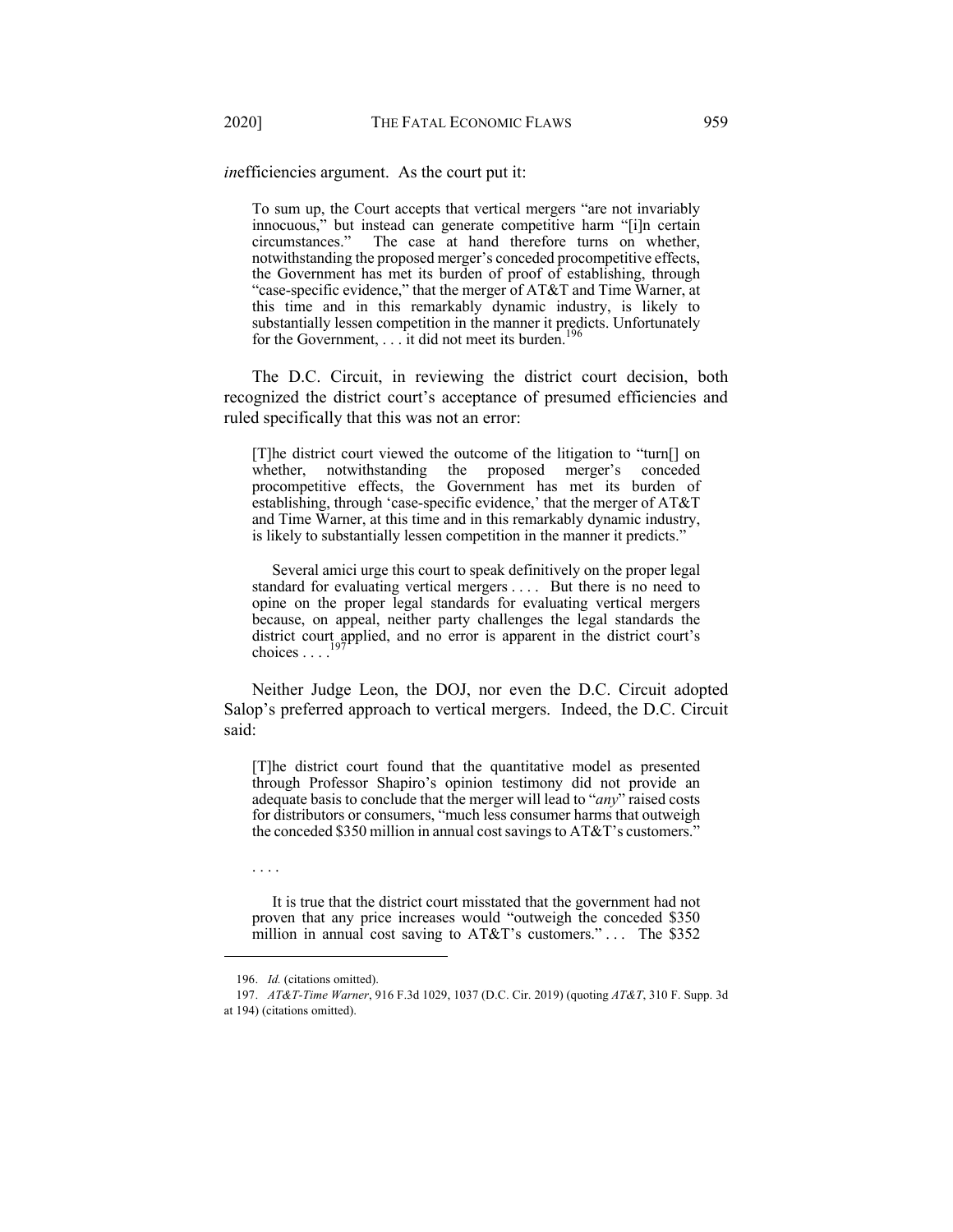million . . . was not cost savings to consumers but to AT&T. *But the district court did not weigh increased prices for consumers against cost savings for consumers, and instead found that the government had not shown at the first level that the merger was likely to lead to any price increases for consumers because of the failure to show that costs for rival MVPDs would increase as a result of Turner Broadcasting's increased leverage in affiliate negotiations after the merger*. Counsel for the government and AT&T agree the error regarding the consumer savings value alone would not require remand because *the district court's opinion was not based on balancing any price increases against cost savings to consumers*. Consequently, because the government failed to meet its burden of proof under its increased leverage theory at the first level, the error regarding cost savings was harmless error.<sup>19</sup>

The process the D.C. Circuit blessed was one in which the district court first assumed consumer welfare benefits and then looked to the government to make a case that corresponding inefficiencies undermined the assumed benefits.<sup>199</sup> But the government failed to make the case that the inefficiencies were cognizable, and the presumption of benefit carried the day.<sup>200</sup> This is not the standard rule of reason approach applied to horizontal mergers. Here the government conceded—and the court accepted—precisely what the defendants would have had to prove following a prima facie showing under a traditional balancing test.

This is not a minor decision. True, the court did not stop the trial and declare judgment for the parties because of the existence of procompetitive benefits; this was not a finding of per se legality.<sup>201</sup> But, as the D.C. Circuit noted above, neither did the court actually weigh benefits against costs; rather, it *assumed* benefits and then, without really doing a balancing, determined that the government had not rebutted—and could not rebut the presumption of benefit. Instead:

[T]he [DOJ's] loss should come as no surprise to observers when the DOJ concedes on the record that the transaction is expected to generate at least \$350 million in efficiencies annually while its own economic expert presents an estimated net harm that, as Judge Leon keenly observed, is statistically indistinguishable from zero.<sup>20</sup>

At the district court level, this is a thorough refutation of Salop's characterization of the DOJ's proposed conclusions of law (and Judge

<sup>198.</sup> *Id.* at 1046-47 (emphasis added) (quoting *AT&T*, 310 F. Supp. 3d at 241) (citations omitted).

<sup>199.</sup> *See id.* 

<sup>200.</sup> *Id.* at 1047.

<sup>201.</sup> *See AT&T*, 310 F. Supp. 3d at 194 n.20 ("The Court therefore declines defendants' invitation to adopt either a per se rule or a presumption that would apply to most vertical mergers.").

<sup>202.</sup> Joshua D. Wright & Jan M. Rybnicek, United States v. AT&T/Time Warner*: A Triumph of Economic Analysis*, 6 J. ANTITRUST ENFORCEMENT 459, 477 (2018).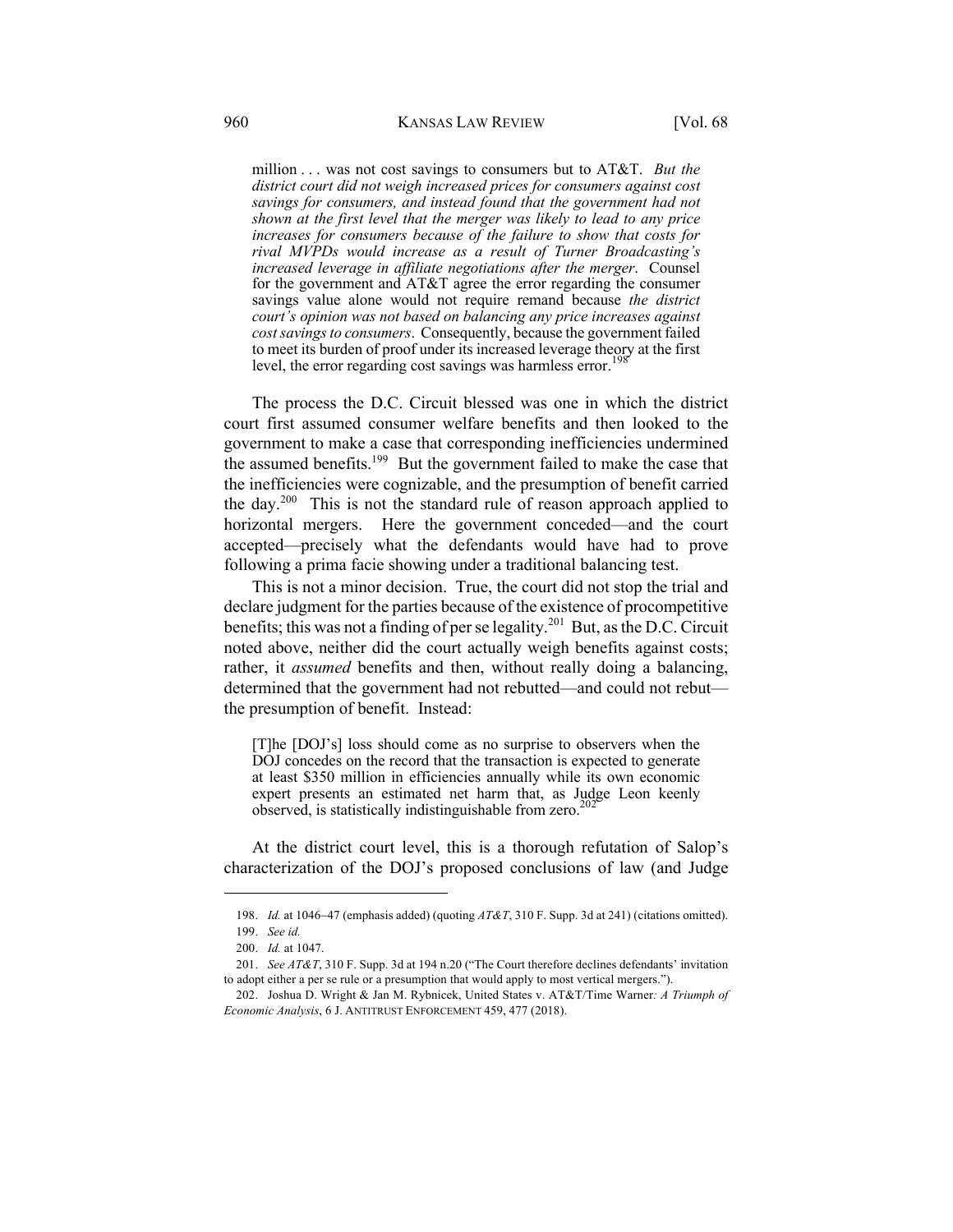Leon's decision) as adopting an approach consistent with that taken in horizontal merger cases. That it was confirmed without objection from the parties and the D.C. Circuit is a rather complete rejection of this claim.

In his recent presentation at the FTC Hearings, Salop outlined what he thinks is a "proper" burden-shifting approach to vertical mergers—of the sort he would like to see embodied in new vertical merger guidelines. $2^{03}$ This approach would require of defendants:

Defendants may rebut a prima facie case *only* by showing that competitive harm is not "reasonably probable."

- Entry must be timely, likely, and sufficient to prevent competitive harm.
- Claimed efficiencies (which arguably cannot ever save a merger) must withstand "rigorous analysis."
	- o Defendants bear the burden of their efficiencies defense*.*
	- o Efficiencies must be reasonably verifiable, mergerspecific, and likely to benefit consumers in the affected markets, and must offset the harms of the merger.
	- o The Court cannot credit Defendants' purported efficiencies.
	- o A unilateral behavioral promise, such as an arbitration offer, cannot rebut a prima facie case.<sup>204</sup>

In point of fact, the district court in *AT&T-Time Warner* rejected virtually all of these:

- It did not require timely entry because it adopted the position that the future was uncertain.<sup>205</sup>
- It did not demand that the defendants bear the burden of their efficiencies defense; rather, it simply credited the efficiencies conceded by the DOJ.<sup>206</sup>
- It did not weigh the benefits to consumers versus harms to

<sup>203.</sup> FTC Hearing #5 Presentation Slides, *supra* note 10, at 32.

<sup>204.</sup> *Id.*

<sup>205.</sup> *AT&T*, 310 F. Supp. 3d at 165.

<sup>206.</sup> *See id.* at 197-98.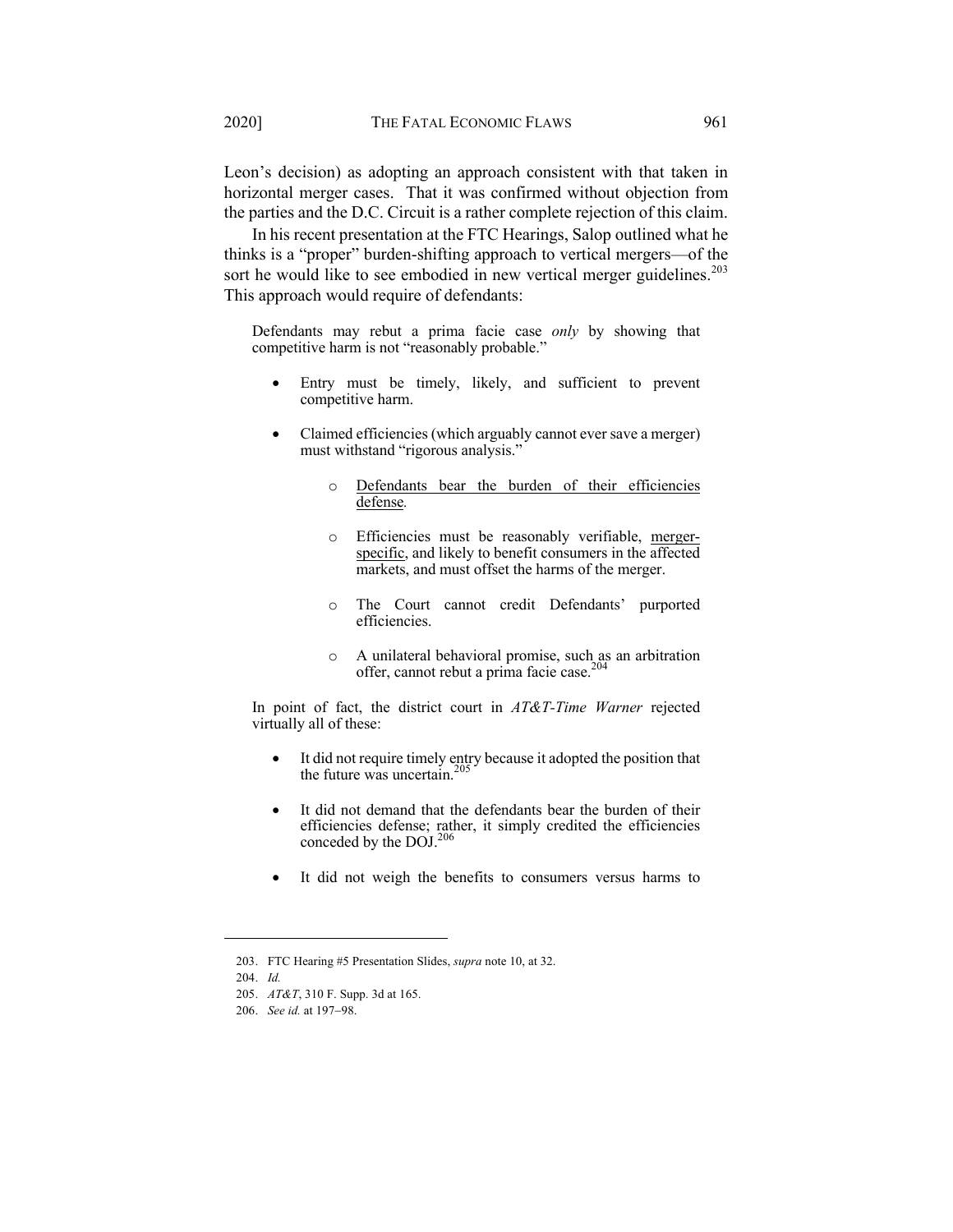consumers, as the D.C. Circuit pointed out. $207$ 

• And, most overtly, it found that, indeed, the companies' "unilateral behavioral promise, such as an arbitration offer," rebutted the government's prima facie case.<sup>208</sup>

On this last point, the D.C. Circuit validated Judge Leon's reference to the consent order signed by the government in *Comcast-NBCU*, <sup>209</sup> and put its own stamp of approval on the role of unilateral arbitration offers to alter the analysis in vertical merger cases:

[In *Comcast*-*NBCU*] the government had recognized, "'especially in vertical mergers, that conduct remedies,' such as the ones proposed [in *Comcast-NBCU*], 'can be a very useful tool to address the competitive problems while preserving competition and allowing efficiencies' that 'may result from the transaction.'" Like there, the district court concluded the Turner arbitration agreements would have "real-world effect."

. . . Consequently, the government's challenges to the district court's treatment of its economic theories becomes largely irrelevant, at least during the seven-year period .... [A]nd Professor Shapiro acknowledged that taking the arbitration agreements into account would require "a completely different model."

. . . .

. . . Neither Professor Shapiro's opinion testimony nor his quantitative model considered the effect of the post-litigation offer of arbitration agreements, something he acknowledged would require a new model. And the video programming and distribution industry had experienced "ever-increasing competitiveness" in recent years. Taken together, the government's clear-error contention therefore fails.<sup>210</sup>

The D.C. Circuit, like the lower court, found the unilateral promise of arbitration to be fatal to the government's case.<sup>211</sup> Perhaps most importantly, Judge Leon continually found (and the D.C. Circuit fully supported) that changing market conditions rendered the government's contentions unreliable and arguably inapplicable.<sup>212</sup> This is not a "neutral" presumption, nor is it the sort of anti-vertical-merger presumption

<sup>207.</sup> *See id.* at 241.

<sup>208.</sup> FTC Hearing #5 Presentation Slides, *supra* note 10, at 32; *AT&T*, 310 F. Supp. 3d at 217.

<sup>209.</sup> United States v. Comcast Corp. (*Comcast-NBCU*), 808 F. Supp. 2d 145 (D.C. Cir. 2011).

<sup>210</sup>*. AT&T-Time Warner*, 916 F.3d 1029, 1041-46 (D.C. Cir. 2019) (quoting *AT&T*, 310 F. Supp. 3d at 161-217) (citations omitted).

<sup>211.</sup> *Id.* at 1041.

<sup>212.</sup> *See AT&T*, 310 F. Supp. 3d at 242–49; *AT&T-Time Warner*, 916 F.3d at 1046.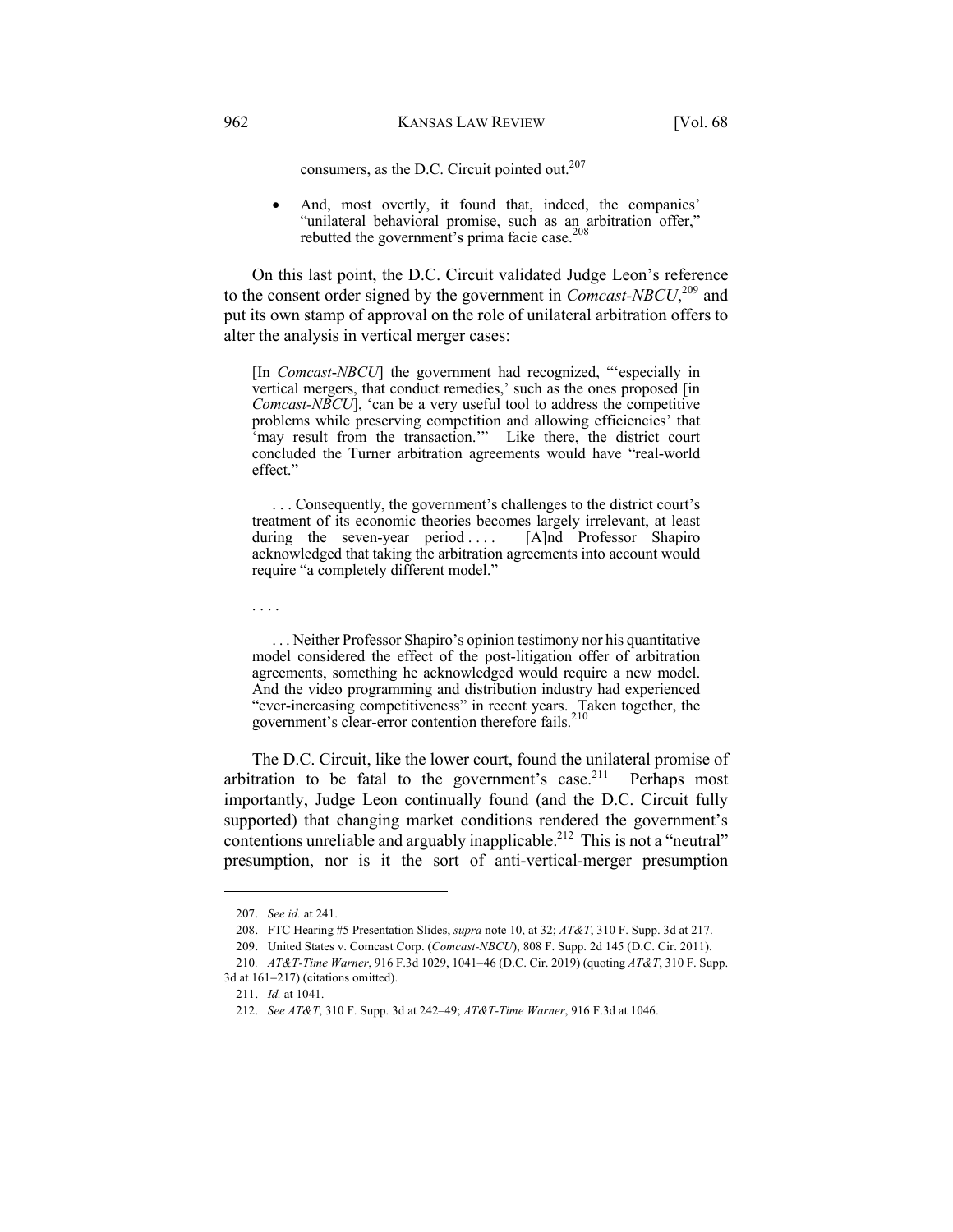proposed in Salop's slides. Instead, it is a non-merger-specific acknowledgment that puts a thumb on the scale in favor of private actors on the assumption that such conduct is presumptively beneficial or impossible to refute because information to the contrary is unreliable.

Indeed, contrary to the argument that Clayton Act Section 7's incipiency standard contemplates a lower standard of proof for the plaintiff's prima facie case, $2^{13}$  it actually seems clear (and correct) that error cost analysis would impose a *higher* burden on predictions of future outcomes precisely because they are uncertain. This is consistent with a general presumption in favor of such mergers, not against them. Of course, this does happen in horizontal merger cases, as well; there is, in fact, nothing vertical-specific about the skeptical treatment of incipiency claims. In this regard, it is not only appropriate for vertical merger guidelines to incorporate a lighter burden, but, arguably. the *horizontal* guidelines should do so, as well.

## V. THE ABSENCE OF ORGANIZATION THEORY AND DYNAMIC ANALYSIS FROM VERTICAL MERGER POLICY PROPOSALS

The feared harms that are typically raised in objection to vertical mergers reveal the fundamental flaws in how antitrust practitioners and academics frequently view the markets and firms they analyze. In short, they are insufficiently sensitive to dynamic effects or too quick to assume that more atomized competition leads to more innovation.

The crucial question of how a market's structure affects innovation has occupied the world's brightest economists for almost a century, from Schumpeter who found that monopoly was optimal,<sup>214</sup> through Arrow who concluded that competitive market structures were key, $215$  to the endogenous growth scholars who empirically derived an inverted-U relationship between market concentration and innovation.<sup>216</sup> Despite these pioneering contributions to our understanding of competition and innovation, if the past century of innovation economics has taught us anything, it is that no market structure is strictly superior at generating innovation: "The literature addressing how market structure affects

<sup>213.</sup> *See, e.g.*, FTC Hearing #5 Presentation Slides, *supra* note 10, at 34 ("'Incipiency' concern suggests a less demanding standard . . . . This also suggests that (precise, if any) quantification should not be required.").

<sup>214</sup>*. See* J. A. SCHUMPETER, CAPITALISM, SOCIALISM AND DEMOCRACY 72 (1976).

<sup>215.</sup> *See* Kenneth Arrow, *Economic Welfare and the Allocation of Resources for Invention, in* THE RATE AND DIRECTION OF INVENTIVE ACTIVITY: ECONOMIC AND SOCIAL FACTORS 620 (Richard R. Nelson ed.,1962).

<sup>216</sup>*. See, e.g.*, Philippe Aghion et al., *Competition and Innovation: An Inverted-U Relationship*, 120 Q.J. ECON. 701, 701–03 (2005).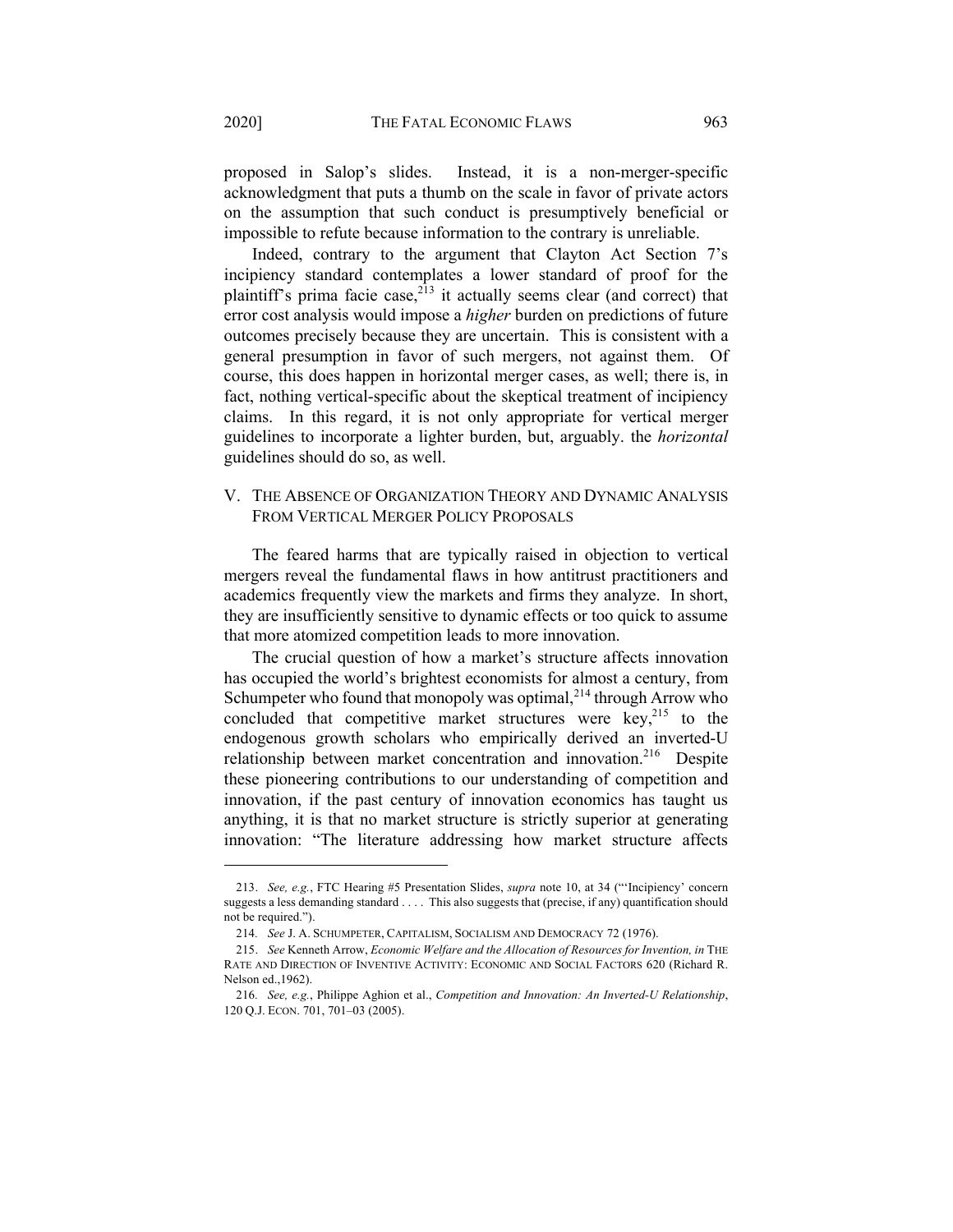innovation (and vice versa) in the end reveals an ambiguous relationship in which factors unrelated to competition play an important role." $2^{17}$ Instead, in any given case, the right market structure likely depends on a plethora of sector- and firm-specific characteristics that range from the size and riskiness of innovation-related investments to the appropriability mechanisms used by firms, regulatory compliance costs, and the rate of technological change, among many others.

The economics that describe vertical integration as generally procompetitive are not, despite some claims to the contrary, designed to prefer monopoly power as a good in itself, but emerge as part of a recognition that the boundaries of firms are somewhat arbitrary from an outside perspective. The proper way to generate efficient outcomes is determined as much by transaction costs, corporate governance, asset specificity issues, and other intangible qualities of firms as it is by the static price considerations in narrow product markets.

Critics of vertical mergers do not often acknowledge the uncertainty surrounding the effects of changing firm and market structure on dynamic welfare. Advocates of a strong presumption against vertical mergers base their conclusions on analyses largely devoid of dynamic considerations. Indeed, as the authors of one study that acknowledges this limitation<sup>218</sup> note, "[g]iven the current state of knowledge, we feel that such [strong] presumptions would be unwarranted at present."<sup>219</sup> While there is *something* of a dynamic element to the notion that vertical mergers affect horizontal competition by foreclosing entry or raising rivals' costs, the approach does not seem to entail a deep appreciation for the entrepreneurial, informational, and other organizational effects of vertical integration, which are fundamental to long-term consumer welfare in dynamic markets.

Thus, for example, criticisms of the AT&T-Time Warner merger and the district court opinion in the case typically ignore the organizational justifications offered for the merger, including the changing market and the need for traditional business models to adapt in order to compete.<sup>220</sup>

<sup>217.</sup> Michael L. Katz & Howard A. Shelanski, *Mergers and Innovation*, 74 ANTITRUST L.J. 1, 22 (2007).

<sup>218.</sup> Crawford et al., *supra* note 169, at 894 ("[T]he effects that we document are only partial. Most importantly, our model and analysis do not allow vertical integration to influence investments . . . . As emphasized in the literature on investment effects of vertical integration . . . the direction of these effects on consumer and aggregate surplus are ambiguous a priori (and remain an important topic for future research).").

<sup>219.</sup> Gregory S. Crawford et al., *AT&T/Time Warner and Antitrust Policy Toward Vertical Mergers*, CPI ANTITRUST CHRON., July 2019, at 1, 5.

<sup>220.</sup> *See, e.g.*, Geoffrey A. Manne, *There's No Antitrust Case Against AT&T*, WALL STREET J.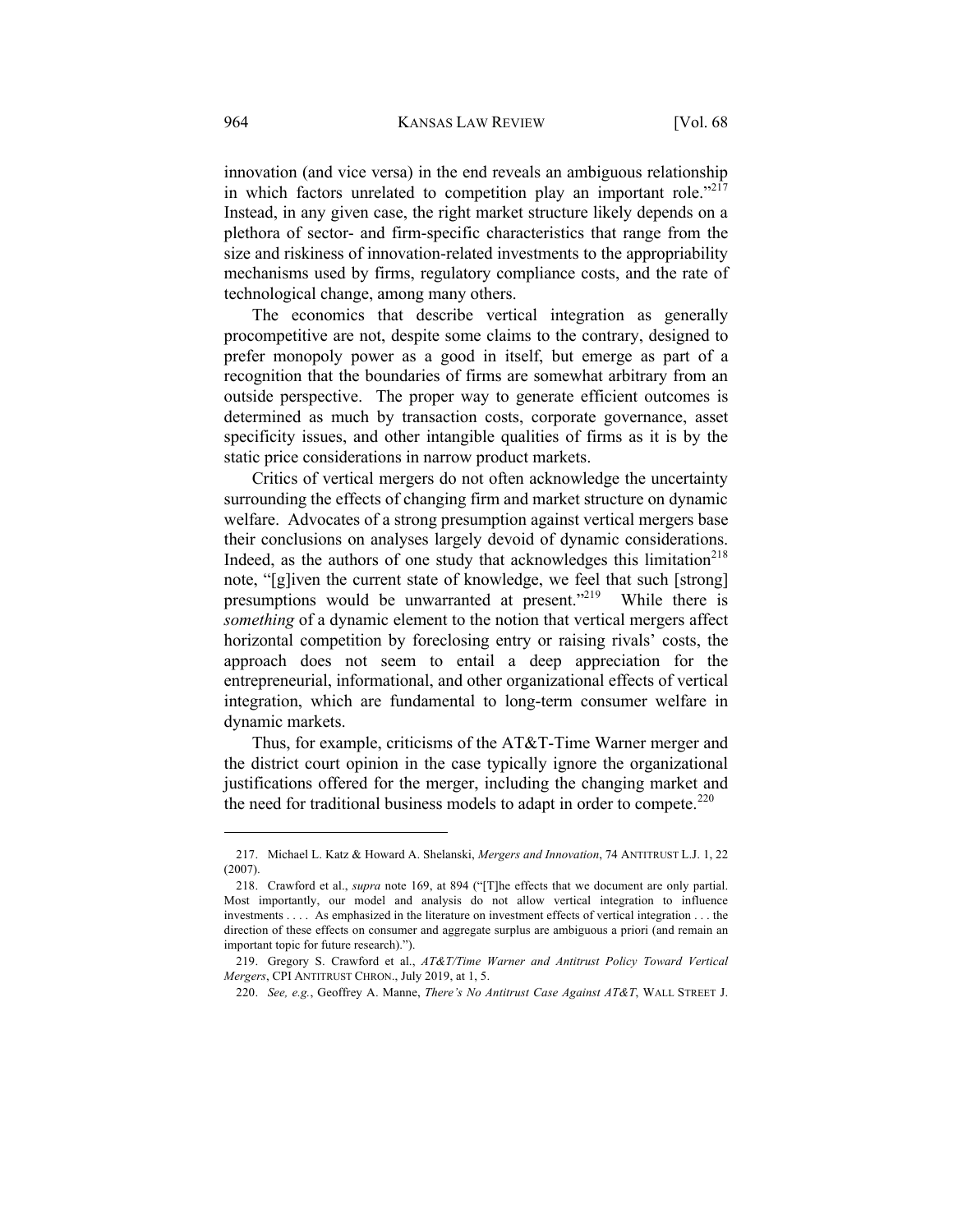[But] even if [vertical restraints] appear to limit distribution, they spur the creation of new content and new modes of distribution. Americans today are already cutting cords and unbundling their viewing. Multiple distribution models, each with a unique collection of content, can ably compete.

AT&T signed a deal with Taylor Swift to create and distribute "behind the scenes" videos. Dish Network's Sling TV is offering "skinny bundles" of select channels. CBS has launched its own standalone streaming service. Amazon is bundling original programming into a Prime subscription. *Such innovations would not exist without the ability to offer exclusive content or unique arrangements to attract customers. A merged AT&T-Time Warner, with tighter integration of content and distribution, would generate further experimentation and have an enhanced ability to compete in this environment.*<sup>221</sup>

Instead, "the static analysis of the bargaining problem [undergirding the DOJ's case] ignores complexities associated with the dynamic nature of the market, complexities that show the merger is efficient and unlikely to adversely affect the short run competitive process."<sup>222</sup>

As noted previously, much of the mainstream economics undergirding merger analysis is dismissive of organization theory and thus also dismissive of many of the "non‐standard and unfamiliar contractual practices and organizational structures. . . . [W]hereas transaction cost economics holds that organization both matters and is susceptible to analysis."223 This systematically ensures that orthodox analyses fail to account for the organizational structures, processes, and choices conducive to generating dynamic welfare. As Professors Jorde & Teece note:

For innovations to be commercialized, the economic system must somehow assemble all the relevant complementary assets and create a dynamically-efficient interactive system of learning and information exchange. The necessary complementary assets can conceivably be assembled by either administrative or market processes, as when the innovator simply licenses the technology to firms that already own or are willing to create the relevant assets. These organizational choices have received scant attention in the context of innovation. Indeed, the serial

<sup>(</sup>Nov. 21, 2017, 6:22 PM), https://www.wsj.com/articles/theres-no-antitrust-case-against-at-t -1511306560 [https://perma.cc/JZN6-HKP5].

<sup>221.</sup> *Id.* (emphasis added).

<sup>222.</sup> Malcolm B. Coate, *Can Vertical Merger Analysis Be Salvaged After the* AT&T/Time-Warner *Merger Decision?*, CPI ANTITRUST CHRON., July 2019, at 23, 25. This point was also recognized by the district court. *See* United States v. AT&T, Inc., 310 F. Supp. 3d 161, 243 (D.D.C. 2018) ("The entire premise of the proposed merger—allowing AT&T to go mobile with video content—provides yet another reason to reject the Government's unilateral merger theory.").

<sup>223.</sup> Williamson, *supra* note 50, at 938.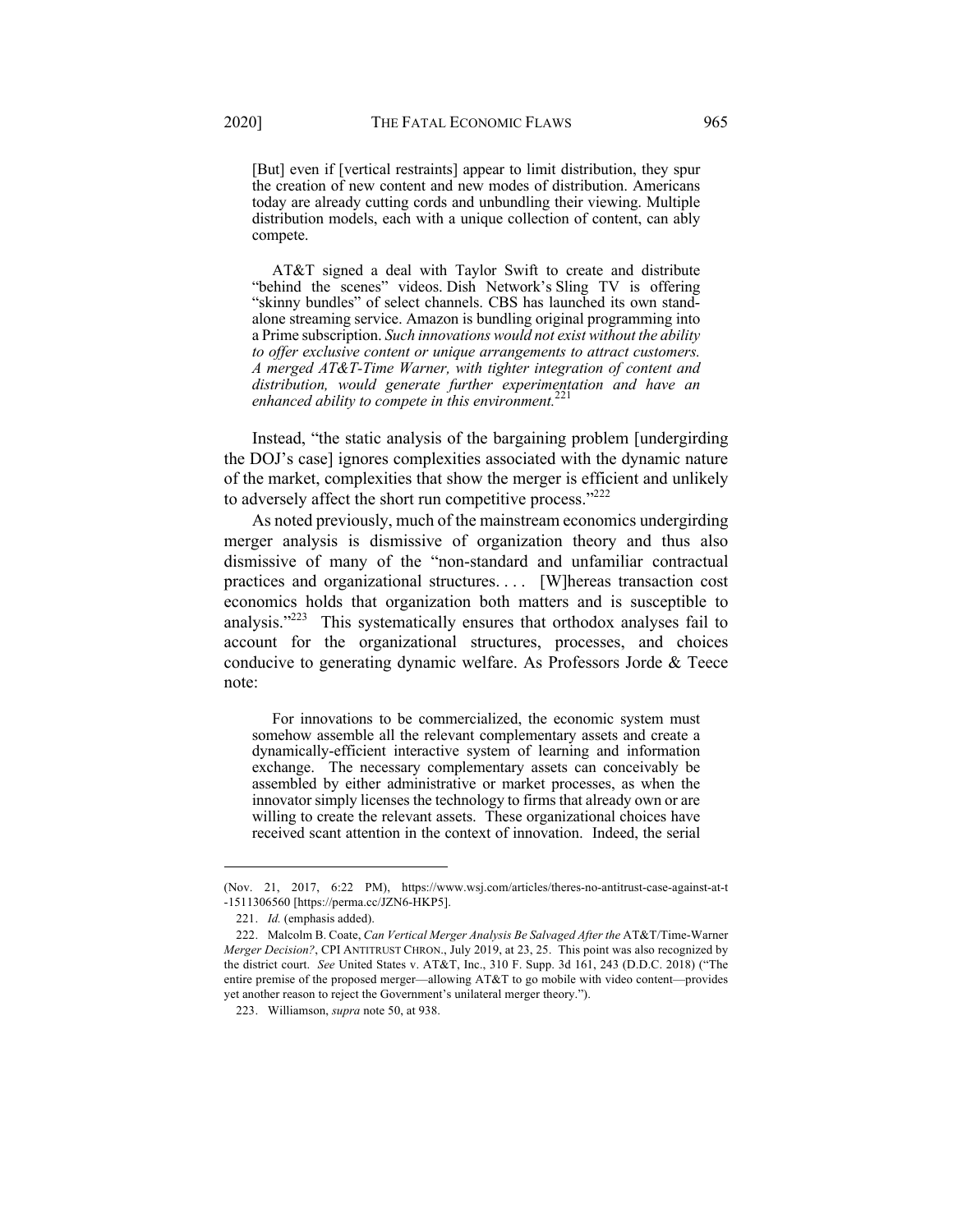model relies on an implicit belief that arm's-length contracts between unaffiliated firms in the vertical chain from research to customer will suffice to commercialize technology. In particular, there has been little consideration of how complex contractual arrangements among firms can assist commercialization—that is, translating R&D capability into profitable new products and processes. The one partial exception is a tiny literature on joint R&D activity, but this literature addresses the organization of R&D and not the organization of innovation.

. . . .

But in reality, the market for know-how is riddled with imperfections. Simple unilateral contracts where technology is sold for cash are unlikely to be efficient. Complex bilateral and multilateral contracts, internal organization, or various hybrid structures are often required to shore up obvious market failures and create procompetitive efficiencies.<sup>2</sup>

Whatever the claimed price effects of increased concentration, if they are not accompanied by an assessment of industry-wide increases in innovation and of quality improvements that may have accompanied the price increases, it is impossible to conclude that they are an indication of anticompetitive conduct—or even that they are harmful at all. Rather, price increases accompanied by concomitant or even greater quality increases, as well as increased market innovation (that may result in future quality improvements), are consistent with consumer-welfare-enhancing behavior, and these benefits must also be evaluated before any conclusions can legitimately be drawn.

As Allen Gibby and Geoffrey Manne have noted in the ag/biotech context (a decidedly and increasingly oligopolistic industry):

While the agriculture industry has a long history of successful crosslicensing arrangements between agricultural input providers, licensing talks can, of course, break down (and do so for any number of reasons), potentially thwarting a nascent product before research has even begun– –or, possibly worse, well into its development. The cost of such a breakdown is not merely the loss of the intended product; it is also the opportunity cost of the foregone products Company A could have been developing, as well as the costs of negotiation.

To mitigate the risks inherent in these arm's-length negotiations, as well as to avoid other impediments to efficient R&D (like delays resulting from waiting years for Company B to fully develop and make available a chemical before it engages in negotiations with Company A), firms may merge to fully integrate their knowledge and capabilities. Where these and other impediments may arise, integration may well be the lowest-cost way of organizing assets in order to maximize their

<sup>224.</sup> Jorde & Teece, *supra* note 51, at 591–92 (footnotes omitted).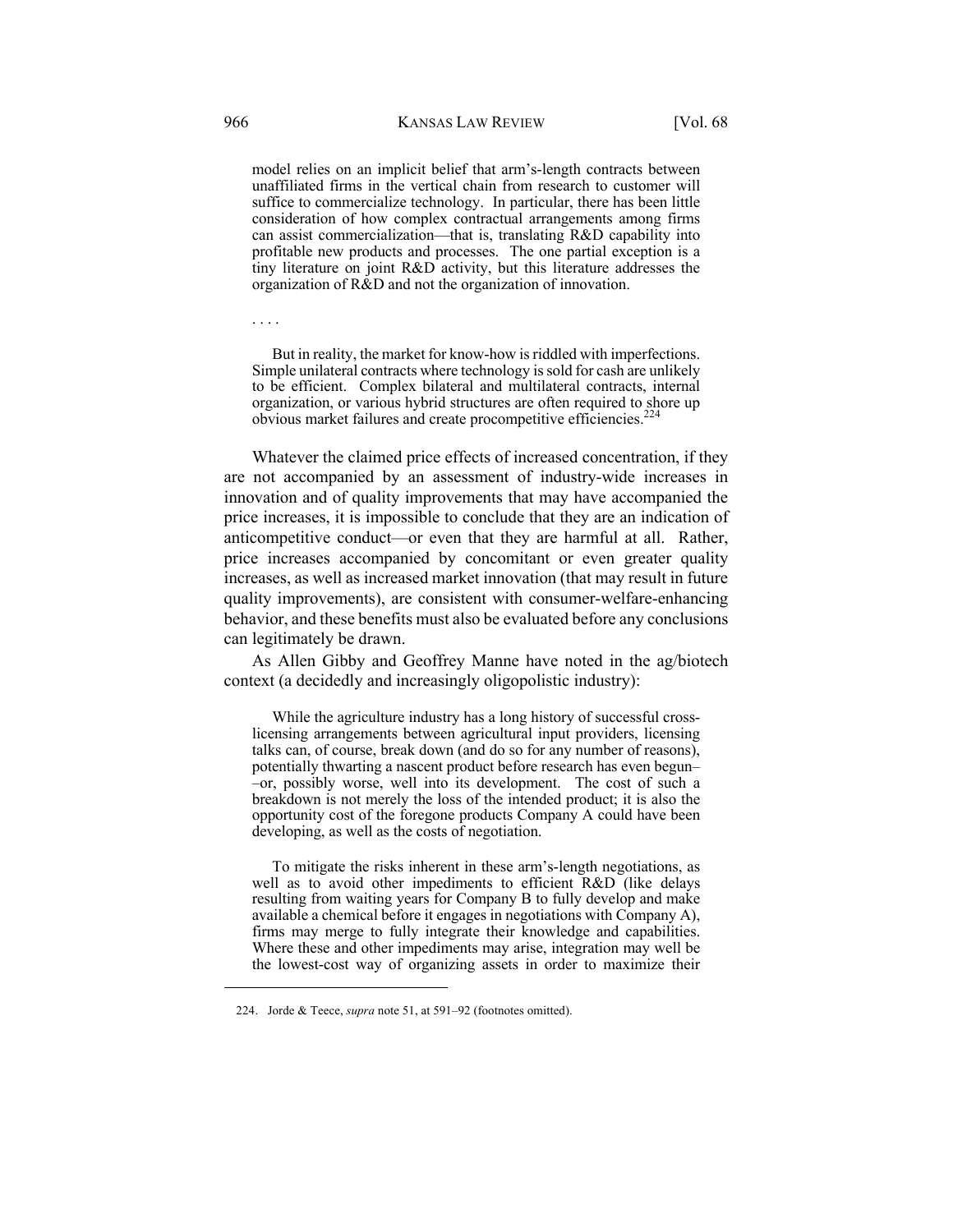value. This is especially true for R&D-intensive industries where intellectual property and innovation are fundamental to obtaining or maintaining a competitive advantage. Absent integration, neither party would have an incentive to fully disclose the nature of its intellectual property and innovation pipeline. Integration can thus increase both the likelihood and the efficiency of information sharing, enabling managers to effectively evaluate and reorganize assets in ways that maximize return on investment. $^{22}$ 

By contrast, a necessary corollary of enforcement policy aimed at increasing the alleged competitive effects of indirect competition by increasing enforcement efforts aimed at vertical integration<sup>226</sup> is the imposition of an effective duty to deal upon vertically related firms precisely the opposite of the strategic and nuanced forms of organization and coordination that innovative markets require. Put differently, an approach that rests on the loss of indirect competition to justify challenging a vertical merger must also rest on the *existence* of that indirect competition in the but-for world. Because such competition (i.e., the supply of inputs (access to customers) to all competitors in the downstream (upstream) market) cannot be certain to arise, the theory implicitly presupposes the imposition of a mandatory duty to deal when it does not. If not, the claimed competitive forces that would be lost from a merger relative to the but-for world are not, in fact, necessarily lost.

The common bias in antitrust is to think about everything in terms of product markets, which may (or may not) be appropriate in the context of horizontal mergers, but is certainly incomplete when thinking about vertical mergers. Vertical mergers are at least as often about the organization of production, especially in high tech markets, where these firms are considering strategies to survive future Schumpeterian disruption, as well as trying to get R&D right for what consumers want in five years.

Focusing solely on the product market in a vertical merger makes an enforcer miss the forest for the trees. Although *competition for the market* (as opposed to *competition in the market*) is frequently a crucial driver of innovation, it is only tangentially addressed even by current antitrust regimes. Instead, these laws tend to focus more heavily on competition

<sup>225.</sup> Geoffrey A. Manne & Allen Gibby, *A Brief Assessment of the Procompetitive Effects of Organizational Restructuring in the Ag-Biotech Industry* 7 (Int'l Ctr. For Law & Econ. Antitrust & Consumer Prot. Research Program, White Paper No. 2017-2, May 9, 2017), http://laweconcenter.org /images/articles/icle-ag\_mergers\_short\_paper\_final.pdf [https://perma.cc/N4BH-BGRL].

<sup>226.</sup> FTC Hearing #5 Presentation Slides, *supra* note 10, at 15 ("[T]he upstream merging firm that supplies a downstream firm is inherently an 'indirect competitor' of the future downstream merging firm. That indirect competition is eliminated by merger. This unilateral effect is exactly parallel to the unilateral effect from a horizontal merger.").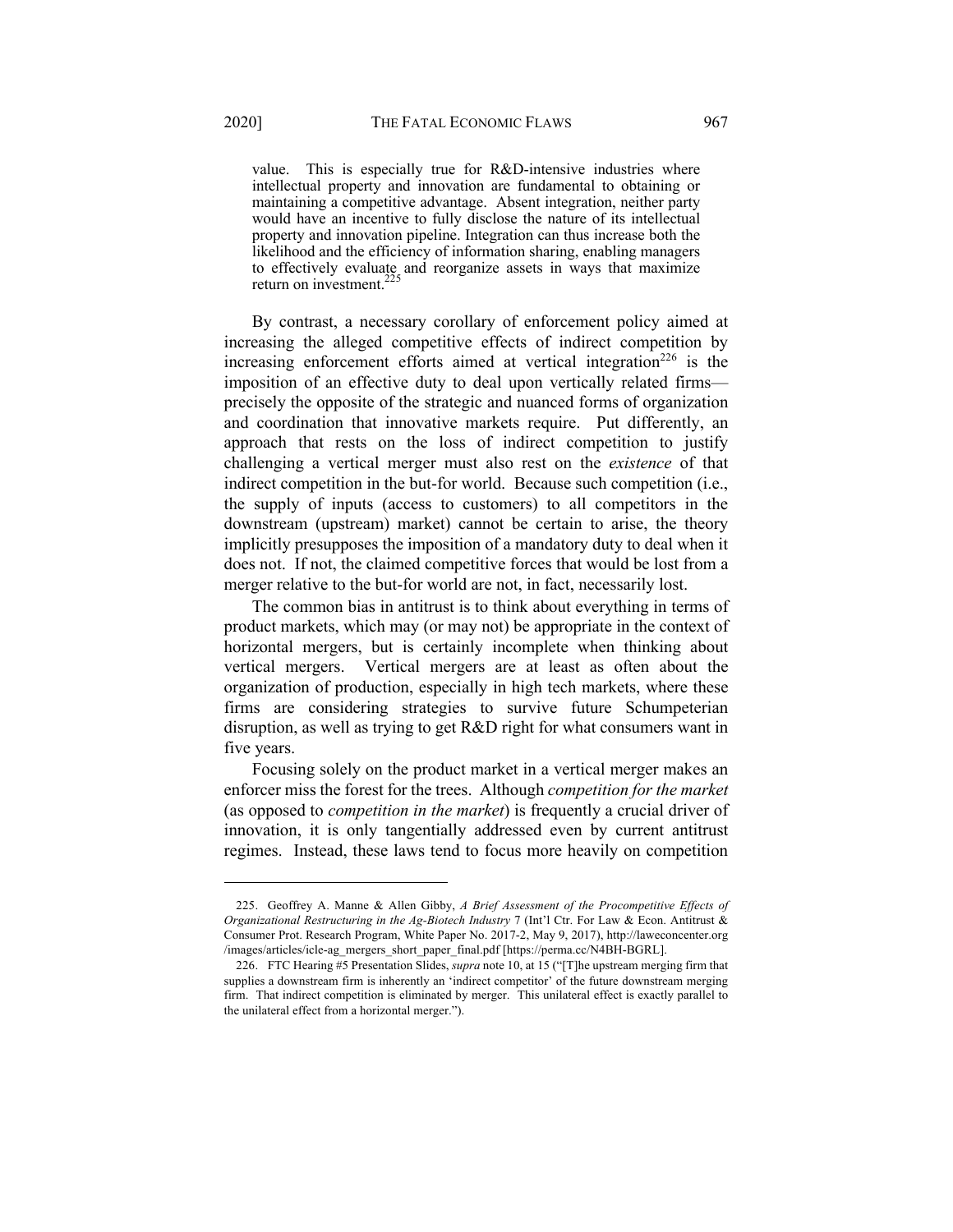within well-defined markets—that is, on *competition in the market*.<sup>227</sup> In that regard, the indicia of competition upon which current antitrust regimes tend to focus may, when considered within the context of innovation, point in the wrong direction. Indeed, whereas *competition for the market* is a key driver of innovation, it does not follow that ever-more competition in each and every market is necessary, or even desirable, to achieve the optimal rate of innovation in an economy.228

Consideration of dynamic markets entails a very different approach:

Thus, indicia for defining high technology markets must focus on competitive conditions and competitive activity. There must be an investigation of behavior and actions and generally over a longer time horizon than the standard 1-2 years. Standard indicia, and particularly the hypothetical monopolist test, using the SSNIP (at or near a 5-10% level) will surely define markets too narrowly. If it is difficult to determine an appropriate SSNIP (whether the "P" is interpreted as "price" or "performance") so that markets can be confidently defined, then one can endeavor to assess whether monopoly power exists by assessing:

- innovative activity (e.g., research and development expenditures and trends, product innovations and introductions, and performance enhancements);
- competitive activity (e.g., shifts in share, the impact of potential entry, shifts in customer purchases); and
- pricing responses and flexibility. $229$

Of perhaps greatest significance, the impact of each organizational form on knowledge transfers creates a particularly strong division between integration and contract. As Enghin Atalay, Ali Hortaçsu, and Chad Syverson point out:

That vertical integration is often about transfers of intangible inputs rather than physical ones may seem unusual at first glance. However, as observed by Arrow (1975) and Teece (1982), *it is precisely in the transfer of nonphysical knowledge inputs that the market, with its* 

<sup>227.</sup> *See* William M. Landes & Richard A. Posner, *Market Power in Antitrust Cases*, 94 HARV. L. REV. 937, 960 (1981).

<sup>228.</sup> Harold Demsetz, *The Intensity and Dimensionality of Competition*, *in* THE ECONOMICS OF THE BUSINESS FIRM: SEVEN CRITICAL COMMENTARIES 137, 140–41 (1995) ("Once perfect knowledge of technology and price is abandoned, [competitive intensity] may increase, decrease, or remain unchanged as the number of firms in the market is increased . . . . [I]t is presumptuous to conclude . . . that markets populated by fewer firms perform less well or offer competition that is less intense.").

<sup>229.</sup> Christopher Pleatsikas & David J. Teece, *The Analysis of Market Definition and Market Power in the Context of Rapid Innovation*, 19 INT'L J. INDUS. ORG. 665, 689–90 (2001).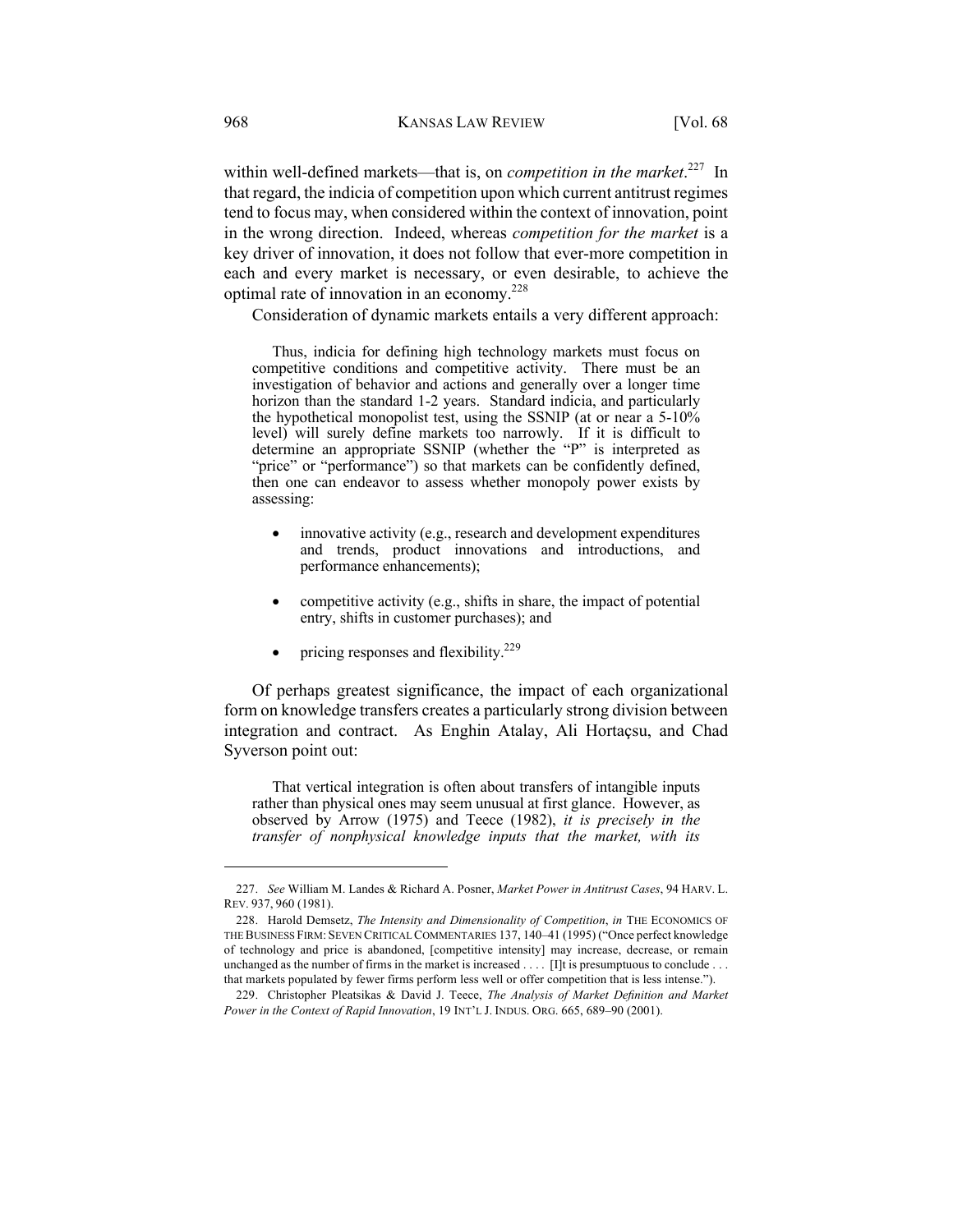*associated contractual framework, is most likely to fail to be a viable substitute for the firm*. Moreover, many theories of the firm, including the four "elemental" theories as identified by Gibbons (2005), do not explicitly invoke physical input transfers in their explanations for vertical integration.<sup>230</sup>

Particularly in the high-tech setting, the role of intangible assets in encouraging merger over contracting (and, in turn, the dynamic consequences of mergers versus contracts) is both extremely important and woefully absent from antitrust law and theory. As Daniel Sokol has written:

For the past thirty years, antitrust literature has largely ignored the significant literature within strategy related to vertical integration in the technology setting. Overall, this literature shows the important efficiency-enhancing effects of vertical mergers. These mergers are largely complementary, combining the strengths of the acquiring firm in process innovation with the product innovation of the target firms. This literature helps to push for a presumption for vertical merger law and policy to generally tolerate vertical mergers.

Many large firms acquire smaller firms in vertical mergers with the belief that the acquisition will allow the acquirer to create efficiencies that are not possible merely by licensing, strategic alliance, or joint venture.

Large firms need acquisitions to help with innovation. Innovation is critical for firms because greater innovation leads to improved financial returns. . . .

. . . *A number of reasons explain this strategy of acquisition vis-à-vis internal growth. This includes lower entry barriers via acquisition, acquisition of intellectual property and research and development (R&D) that can be used strategically, knowledge, economies of scale and*  scope, and the ability to exert greater control rights through vertical<br>integration via manage uather than via contract<sup>231</sup> *integration via merger rather than via contract*.

Finally, although difficult to verbalize and often unappreciated by managers themselves, successful, innovative businesses are characterized by "dynamic capabilities." Among other things, these derive from close managerial control over a range of inputs and processes internal to a firm:

[D]ynamic capabilities are about doing the right things, at the right time, *based on unique managerial orchestration processes, a strong and* 

<sup>230.</sup> Enghin Atalay et al., *Vertical Integration and Input Flows*, 104 AM. ECON. REV. 1120, 1121 (2014) (emphasis added).

<sup>231.</sup> Sokol*, Vertical Mergers*, *supra* note 12, at 1371-73 (emphasis added) (footnotes omitted).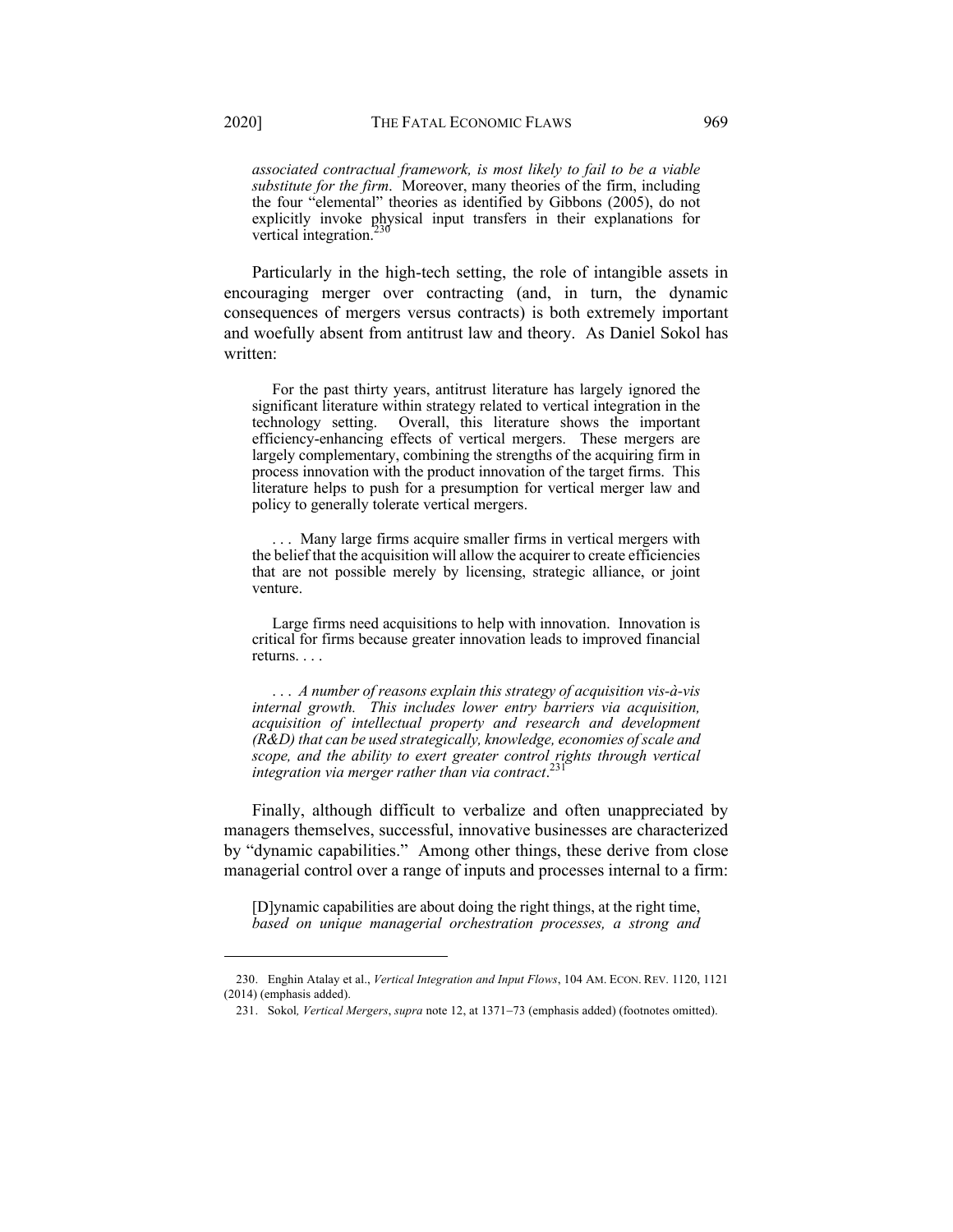*change-oriented organizational culture, and a prescient assessment of the business environment and technological opportunities*. . . .

Dynamic capabilities reside, in part, with individual managers and the top management team. At certain key junctures, the ability of a CEO and the top management team to recognize a key development or trend, then delineate a response and guide the firm in its co-creation activities, may be the most important element of the firm's dynamic capabilities. But the organization's values, culture, and its collective ability to quickly implement a new business model or other changes are also integral to the strength or weakness of the firm's dynamic capabilities.

Because of their deep, enterprise-specific roots, signature processes are not so easily imitated by other firms that did not and cannot share this history and that may have a different, incompatible corporate culture as well. Moreover, the replicability of a process or business model is often confounded, particularly externally, by what Lippman and Rumelt (1982) call "uncertain imitability." $^{23}$ 

Jorde and Teece noted this too, nearly thirty years ago, as a reality of multiple coordinate models of relevant markets: the product market, the "know how" market and the market for complementary goods.<sup>233</sup>

Indeed, antitrust analysis of complex business arrangements which ignores the primacy of innovation will frequently fail. New intellectual paradigms are necessary to understand how competition takes place in many industries today. These paradigms must move beyond a narrow focus on market structure as the determinant of competitive considerations. Frames of analysis must be broadened far beyond the market structure-conduct-performance paradigm to include appropriability regimes, capital markets, the market for know-how, and the market for what we will call complementary assets. Traditional market structure analysis will yield reliable results only in limited circumstances that have become increasingly rare in today's global economy.234

The market for "know how" incorporates, among other things, all of the intangible assets of a firm that facilitate production, which can to varying degrees be considered appropriable as intellectual property.<sup>235</sup>

. . . .

. . . .

<sup>232.</sup> David J. Teece, *Intangible Assets and a Theory of Heterogeneous Firm*, *in* INTANGIBLES, MARKET FAILURE AND INNOVATION PERFORMANCE 217, 228 (Bounfour & Miyagawa eds., 2015).

<sup>233.</sup> Jorde & Teece, *supra* note 51, at 580.

<sup>234.</sup> *Id.* at 579-80.

<sup>235</sup>*. See id.* at 591.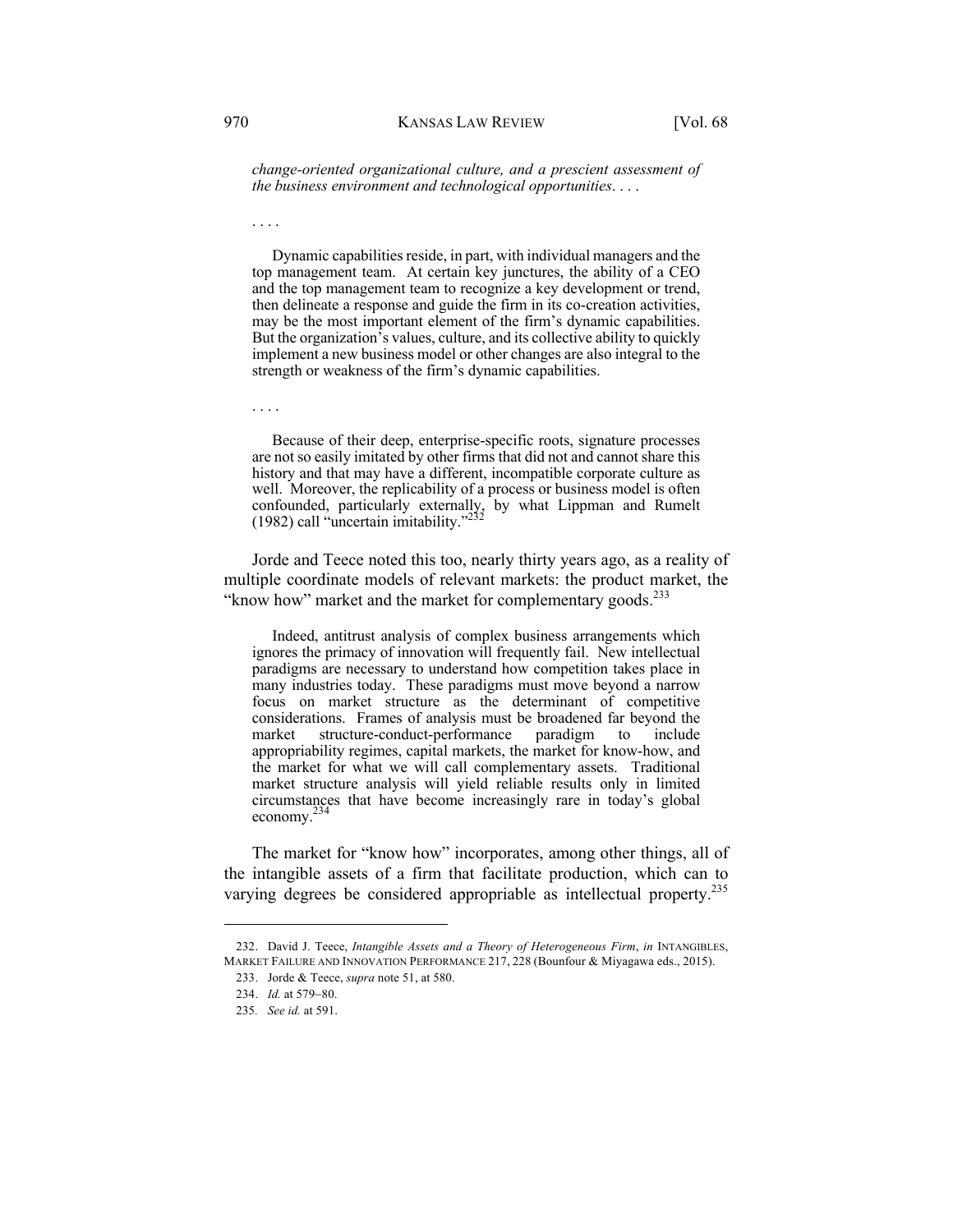When intellectual property protection for a given set of valuable pieces of "know how" is strong—easily defendable, unique patents, for example firms can rely on property rights to efficiently contract with vertical buyers and sellers.<sup>236</sup> But in cases where the valuable "know how" is less easily defended as IP, trade secrets, or some other legally recognized property right—e.g. business process innovation, managerial experience, and the like—the ability to partially vertically integrate through contract becomes more difficult, if not impossible. $^{237}$ 

Thus, static analysis, while useful, and while it certainly has its place, quickly runs into problems when dealing with dynamic firms that create ecosystems of products and services that compete with each other. As Professor Mark Jamison notes:

Competition through innovation and the vulnerability of some tech business models make it futile to base antitrust on market definition and price sensitivities. The practices used to define markets and examine upward pressure on prices rely on stable products and demand and historical data that are directly relevant to making decisions about the future. This reliance is misplaced, as rapid change makes the present and past poor representations of the future. Hauge and Jamison call this "decay," by which they mean that as time passes, facts about the past decline in relevance for regulatory action.<sup>23</sup>

Jamison is pointing in the right direction in this observation. He goes on to advocate for antitrust analysis to consider what he calls "resource fluidity"<sup>239</sup> and proposes an interesting framework where enforcers need to look at the full life-cycle of a firm and product, from VC funding through production iterations, and ultimate profit-taking to determine if the firms, considered dynamically, were behaving in procompetitive ways.<sup>240</sup> It is a valuable and important insight, but even this approach needs to be broadened.

Not only should we look at the dynamics of a particular production lifecycle, as Jamison suggests, but we should consider the dynamic tensions that exist in the firm as a whole, from supply chain and production through management style, culture, and the firm-specific resources and talents that impact the competitive decisions in question. There is a large economics and organization theory literature discussing how

<sup>236.</sup> *See id.* at 594.

<sup>237.</sup> *See id.*

<sup>238.</sup> Mark Jamison, *Applying Antitrust in Digital Markets: Foundations and Approaches* 11 (Am. Enter. Inst. Working Paper 2019-18, Nov. 2019), https://www.aei.org/wp-content/uploads/2019/11 /Jamison-Digital-Markets-WP.pdf (citations omitted).

<sup>239.</sup> *Id.* at 17.

<sup>240.</sup> *Id.* at 15-20.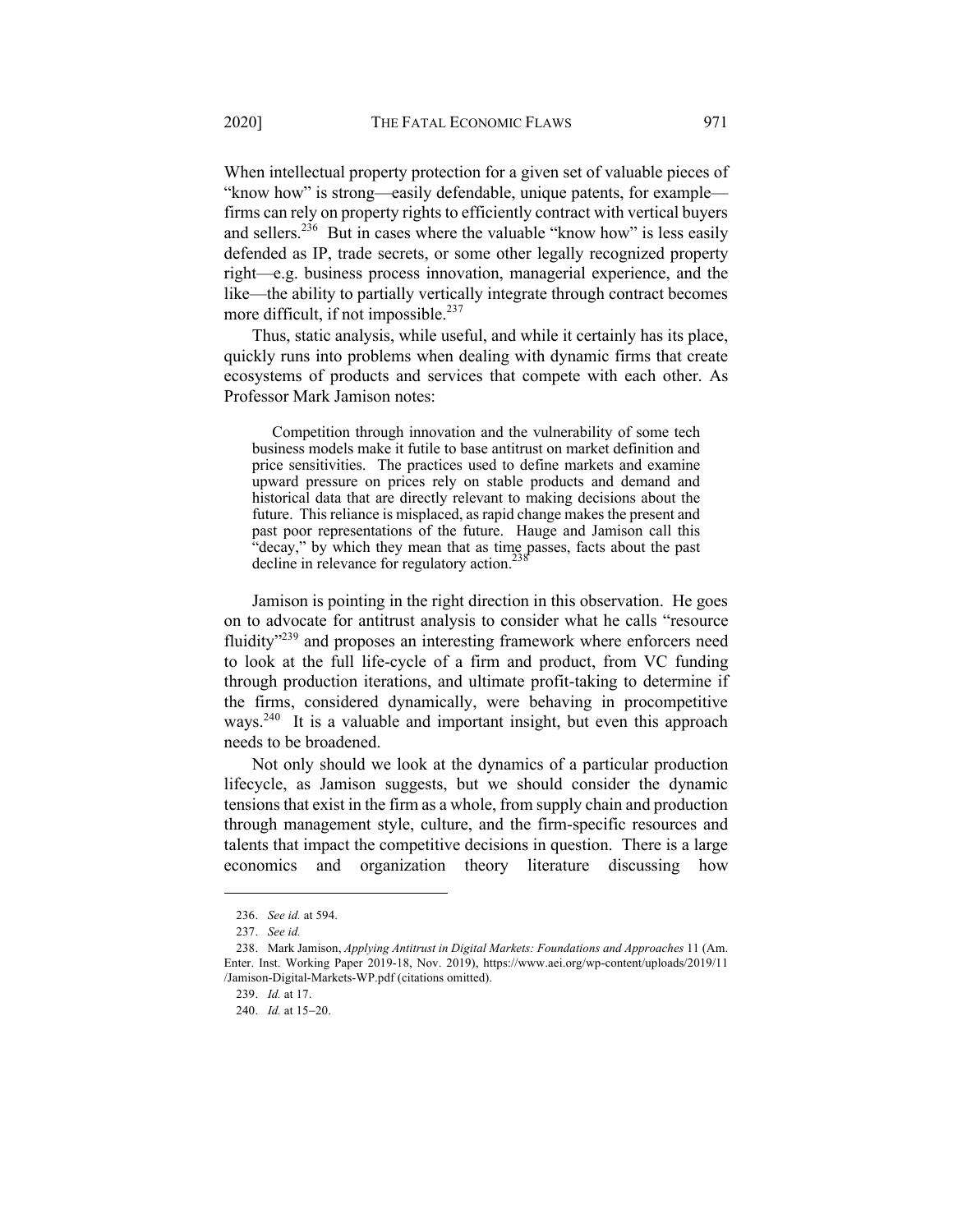organizations are structured with respect to these sorts of intangible assets.241 And the upshot of all of them is that, while we *start*—not *end*, as Professor Salop would have  $it^{242}$ —with the Coasian insight that firm boundaries are necessarily a function of production processes and not a hard limit, we quickly come to realize that it is emphatically not the case that integration-via-contract and integration-via-merger are always or even often viable substitutes.

## VI. CONCLUSION

The contemporary complaints about vertical integration are old wine in new bottles: much of the ground in recent complaints about vertical mergers has been tread over the course of the twentieth century. Moreover, empirical research consistently demonstrates that vertical mergers are either procompetitive or, at worst, competitively neutral. The possibility theorems offered by opponents of vertical mergers to justify invigorated enforcement against them rely on fragile claims that ignore the meaningful distinction between contracts and mergers, and between harms that are likely to arise via horizontal integration and those by vertical integration.

Perhaps more problematic than merely getting the analysis wrong, this crusade against vertical mergers leads us to examine outdated and unproductive questions. The narrow conception offered by those advocating for a revolution in antitrust law that would create presumptions against vertical mergers threatens to undermine dynamic competition and innovation. Organizational forms aimed at solving strategic management problems and aimed at facilitating dynamic competition are overlooked by this approach. Yet competition among modern firms—even (or especially) oligopolistic firms in fast-moving, high-tech industries—is takes place primarily on this dimension. These firms operate what amounts to product and service ecosystems that compete with other firms' ecosystems along numerous dimensions and across time. Looking for simplistic (and analytically incorrect) stories about structural foreclosure

<sup>241.</sup> *See, e.g.*, David J. Teece, *Profiting from Technological Innovation: Implications for Integration, Collaboration, Licensing and Public Policy*, 15 RES. POL'Y 285 (1986); Sidney G. Winter, *The Logic of Appropriability: From Schumpeter to Arrow to Teece*, 35 RES. POL'Y 1100 (2006); ANTITRUST, INNOVATION, AND COMPETITIVENESS (Thomas M. Jorde & David J. Teece eds., 1992); OLIVER E. WILLIAMSON, THE MECHANISMS OF GOVERNANCE (1996); Henry W. Chesbrough & David J. Teece, *When Is Virtual Virtuous?: Organizing for Innovation*, 1996 HARV. BUS. REV. 65 (1996); Richard Schmalensee, *Standard-Setting, Innovation Specialists, and Competition Policy*, 57 J. INDUS. ECON. 526 (2009); Richard C. Levin et al., *Appropriating the Returns from Industrial Research and Development*, 1987 BROOKINGS PAPERS ON ECON. ACTIVITY 783 (1987).

<sup>242.</sup> Salop, *AT&T*, *supra* note 40, at 468–69.